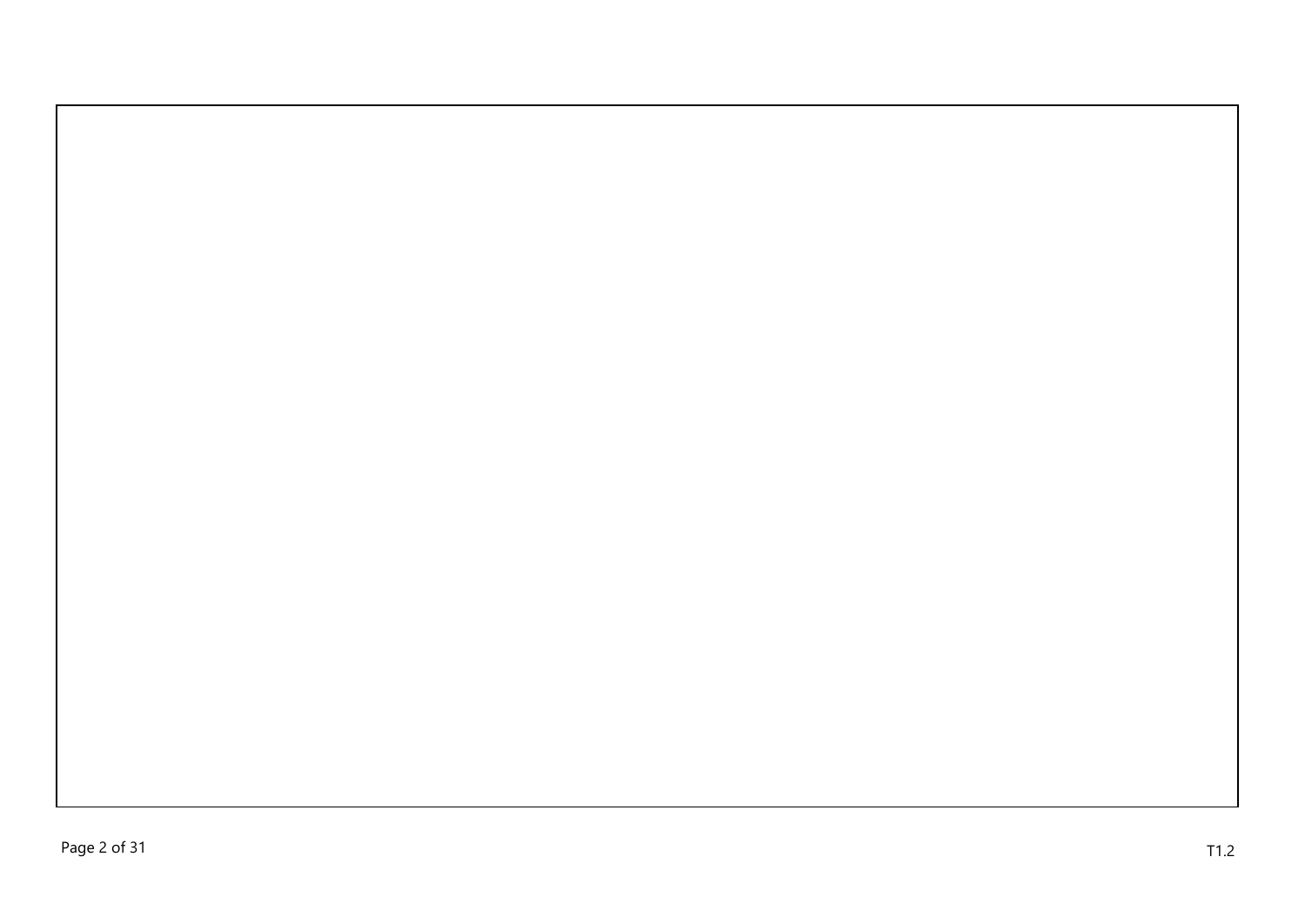| #               | Island | House Name         | Name                    | Sex | National ID | ، ه ، ره<br>مر: برگ | ىئرىتر                                     |
|-----------------|--------|--------------------|-------------------------|-----|-------------|---------------------|--------------------------------------------|
| Male'           |        |                    |                         |     |             |                     |                                            |
| $\vert$ 1       | Male'  | Hulhu Male'. 10019 | Moosa Rasheed           | M   | A024592     | 10019.5522          | وحرث المرتبونر                             |
| $ 2\rangle$     | Male'  | Hulhu Male'. 10043 | Arifa Ali               | F   | A082489     | 10043.5533          | ە ئىمرۇ ھ                                  |
| $\vert$ 3       | Male'  | Hulhu Male'. 10054 | Aishath Anoosha         | F   | A022592     | $10054.$ \$\$\$     | م المستوفي من المستوفية                    |
| $\vert 4$       | Male'  | Hulhu Male'. 10054 | Fathimath Fareeda       | F   | A040798     | 10054.5522          | وٌمِ وَمَعْ وَمَرِ مَرْ                    |
| $\overline{5}$  | Male'  | Hulhu Male'. 10080 | Shahida Zakariyya       | F   | A034125     | 10080.5522          | شورقر تم المره و                           |
| $6\overline{6}$ | Male'  | Hulhu Male'. 10095 | Maryam Fikry            | F   | A033314     | $10095.$ \$\$\$     | د ۵ ر ۵ و ۶ مړينې                          |
| $\overline{7}$  | Male'  | Hulhu Male'. 10095 | Hussain Rasheed Hassan  | M   | A033481     | $10095.$ \$\$\$     | برسكريكل بمرجوش بمسكس                      |
| 8               | Male'  | Hulhu Male'. 10095 | Hassan Rasheed Hussain  | M   | A068786     | 10095.5522          | ىركىش ترجونى بركتهرنش                      |
| 9               | Male'  | Hulhu Male'. 10095 | Hazrath Rasheed Hussain | F   | A146844     | 10095.532           | رە بەج ئەسوقر بر سەر بىر                   |
| 10              | Male'  | Hulhu Male'. 10097 | Hussain Haleem          | M   | A060270     | $10097.$ 533        | يزخير شه بريزي                             |
| 11              | Male'  | Hulhu Male'. 10097 | Muneera Yoosuf          | F   | A076070     | $10097.$ 533        | دېږېگە تەرجىق                              |
| 12              | Male'  | Hulhu Male'. 10097 | Zuhura Yoosuf           | F   | A098862     | 10097.533           | و و په دوه وه<br>پي سر پر برگسونو          |
| 13              | Male'  | Hulhu Male'. 10097 | Raasiya Rasheed         | F   | A228002     | $10097.$ 533        | نگرسون <i>گر نمک پ</i> و                   |
| 14              | Male'  | Hulhu Male'. 10097 | Ashraf Rasheed          | M   | A228978     | $10097.$ 533        | كالشامرة المخاطبون                         |
| 15              | Male'  | Hulhu Male'. 10097 | Rashidha Rasheed        | F   | A228985     | 10097.533           | مُرْجُونَزُ مَرْجُونَزُ                    |
| 16              | Male'  | Hulhu Male'. 10097 | Rizma Hussain           | F   | A372685     | 10097.552           | ىرچۇ بەسكەبلا                              |
| 17              | Male'  | Hulhu Male'. 10097 | MOHAMED RIZWAN          | M   | A372686     | $10097.$ 533        | ورەرو بولۇھ                                |
| 18              | Male'  | Hulhu Male'. 10098 | Ahmed Saleem            | M   | A036406     | 10098.552           | ړ ور د سکوری                               |
| 19              | Male'  | Hulhu Male'. 10098 | Ali Rifaz               | M   | A039234     | 10098.533           | أەسم بوقرىنى                               |
| 20              | Male'  | Hulhu Male'. 10098 | Aminath Rifsha          | F   | A039237     | 10098.533           |                                            |
| 21              | Male'  | Hulhu Male'. 10099 | Hassan Zareer           | M   | A025831     | $10099.$ $553.2$    | ىرىكىش ئەيرىگە                             |
| 22              | Male'  | Hulhu Male'. 10099 | Jinanath Hassan Zareer  | F   | A040149     | $10099.$ $553.2$    | م برد در ده بر ده<br>محسن بر استراه استراه |
| 23              | Male'  | Hulhu Male'. 10099 | Ibrahim Shifan          | M   | A062123     | $10099.$ $553.2$    | أرەنۇر ئەرگىر                              |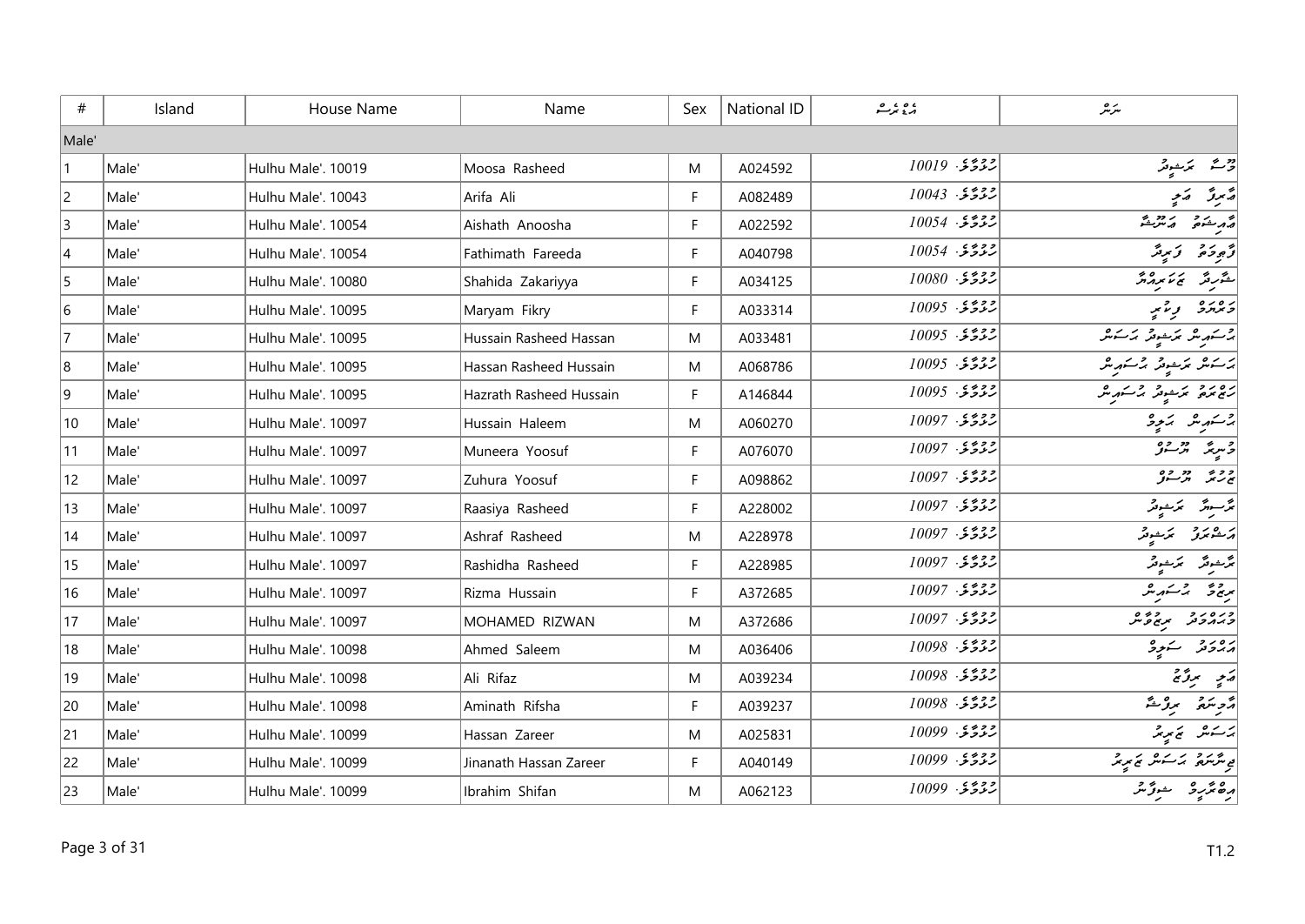| 24 | Male' | Hulhu Male'. 10099              | Siyaahath Hassan Zareer | F | A076498 | $10099.$ 532             | سوزېره برسونکر ټوپلر                                                                                                                                                                                                                                                                                                          |
|----|-------|---------------------------------|-------------------------|---|---------|--------------------------|-------------------------------------------------------------------------------------------------------------------------------------------------------------------------------------------------------------------------------------------------------------------------------------------------------------------------------|
| 25 | Male' | Hulhu Male'. 10099              | Ismail Siman            | M | A112086 | 10099.533                | ر مو د پوه سرگند                                                                                                                                                                                                                                                                                                              |
| 26 | Male' | Hulhu Male'. 10103              | Ahmed Azhar             | M | A162617 | 10103.5522               | ر ور د در در                                                                                                                                                                                                                                                                                                                  |
| 27 | Male' | Hulhu Male'. 10103              | Ali Aisar               | M | A335016 | 10103.5522               | ړې د ديگ                                                                                                                                                                                                                                                                                                                      |
| 28 | Male' | Hulhu Male'. 10104              | Aishath Ahmed Didi      | F | A054695 | 10104.5532               |                                                                                                                                                                                                                                                                                                                               |
| 29 | Male' | Hulhu Male'. 10105              | Mufeed Abdulla          | M | A010342 | 10105.5522               | 3 موتر    مركاة مرالله                                                                                                                                                                                                                                                                                                        |
| 30 | Male' | Hulhu Male'. 10105              | Mohamed Affan           | M | A166874 | 10105.533                | ورەرو رەپەر<br>جەمەدىر مەمەئ                                                                                                                                                                                                                                                                                                  |
| 31 | Male' | Hulhu Male'. 10117              | Abdulla Naseer          | M | A035933 | $10117.$ 533             | أرَّة مِّرَاللَّهُ سَرَجِعَهُ                                                                                                                                                                                                                                                                                                 |
| 32 | Male' | Hulhu Male'. 10117              | Hannah Naseer           | F | A126706 | $10117.$ 533             | ئەنگە - ئىكرىيەتمە                                                                                                                                                                                                                                                                                                            |
| 33 | Male' | Hulhu Male'. 10118              | Shakeela Moosa          | F | A049464 | 10118.5522               | $\begin{bmatrix} 2 & 2 & 2 & 2 \\ 2 & 2 & 2 & 2 \\ 3 & 2 & 2 & 2 \\ 4 & 2 & 2 & 2 \\ 5 & 2 & 2 & 2 \\ 6 & 2 & 2 & 2 \\ 10 & 2 & 2 & 2 \\ 21 & 2 & 2 & 2 \\ 32 & 2 & 2 & 2 \\ 4 & 2 & 2 & 2 \\ 5 & 2 & 2 & 2 \\ 21 & 2 & 2 & 2 \\ 32 & 2 & 2 & 2 \\ 4 & 2 & 2 & 2 \\ 5 & 2 & 2 & 2 \\ 5 & 2 & 2 & 2 \\ 6 & 2 & 2 & 2 \\ 6 & 2$ |
| 34 | Male' | Hulhu Male'. 10118              | Jaufar Moosa            | M | A049610 | 10118.533                | ر در در ده                                                                                                                                                                                                                                                                                                                    |
| 35 | Male' | Hulhu Male'. 10118              | Simla Jaufar            | F | A071684 | 10118.552                | سوۋى ئەرزىر                                                                                                                                                                                                                                                                                                                   |
| 36 | Male' | Hulhu Male'. 10118              | Ahmed Jaufar            | M | A148881 | 10118.552                | د ه د د د د د و<br>  د بر د د س د بار و بر                                                                                                                                                                                                                                                                                    |
| 37 | Male' | Hulhu Male'. 10118              | Aishath Jaufar          | F | A148882 | 10118.5522               | وأرشكم في وكر                                                                                                                                                                                                                                                                                                                 |
| 38 | Male' | Hulhu Male'. 10118              | Aminath Jaufar          | F | A362839 | 10118.5522               | أثر وسرة والمردوح                                                                                                                                                                                                                                                                                                             |
| 39 | Male' | Hulhu Male'. 10120              | Mohamed Mubah           | M | A055651 | 10120.5533               | 0 42 21012                                                                                                                                                                                                                                                                                                                    |
| 40 | Male' | Hulhu Male'. 10135 (Eesh Villa) | Aminath Shuhudha        | F | A011151 | 23 كَ. 10135 (مِشْعُومٌ) | و مرد مقامته                                                                                                                                                                                                                                                                                                                  |
| 41 | Male' | Hulhu Male'. 10135 (Eesh Villa) | AISHATH EASHA SAUDULLA  | F | A158143 | 22 كَمَ 10135 (مِيشُومٌ) | أُمَّ مِسْتَمَعٌ مِيشَةٌ سَمَّةٍ مِّرْتَدَاللَّهُ                                                                                                                                                                                                                                                                             |
| 42 | Male' | Hulhu Male'. 10138              | Moosa Ma-il Mohamed     | M | A144939 | 10138.552                | وصم ومرور ورورو                                                                                                                                                                                                                                                                                                               |
| 43 | Male' | Hulhu Male'. 10138              | Aishath Rafha Mohamed   | F | A147968 | 10138.552                | و مشتور مرور در در در                                                                                                                                                                                                                                                                                                         |
| 44 | Male' | Hulhu Male'. 10142              | Hassan Waheed           | M | A024950 | $10142.$ 533             | يَرَسَرَسْ وَبِرِيْرَ                                                                                                                                                                                                                                                                                                         |
| 45 | Male' | Hulhu Male'. 10142              | Mohamed Waheed Yoosuf   | M | A025302 | 10142.5532               | ۱۵۷۶ مربر در در وه<br>  د بر د د تر تر الر سور                                                                                                                                                                                                                                                                                |
| 46 | Male' | Hulhu Male'. 10142              | Mariyam Khaleela        | F | A227275 | $10142.$ \$\$\$2         | ئەيرى ئىچە                                                                                                                                                                                                                                                                                                                    |
| 47 | Male' | Hulhu Male'. 10142              | Haifa Hassan            | F | A227497 | $10142.$ \$\$\$2         | زېږ تر بر تر شر                                                                                                                                                                                                                                                                                                               |
| 48 | Male' | Hulhu Male'. 10142              | Fauziyya Abdul Latheef  | F | A227964 | 10142.5532               | <i>בראת הסינריקי</i> ל                                                                                                                                                                                                                                                                                                        |
| 49 | Male' | Hulhu Male'. 10142              | Ahmed Waheed            | M | A229133 | 10142.5522               | رەر ئەرگە                                                                                                                                                                                                                                                                                                                     |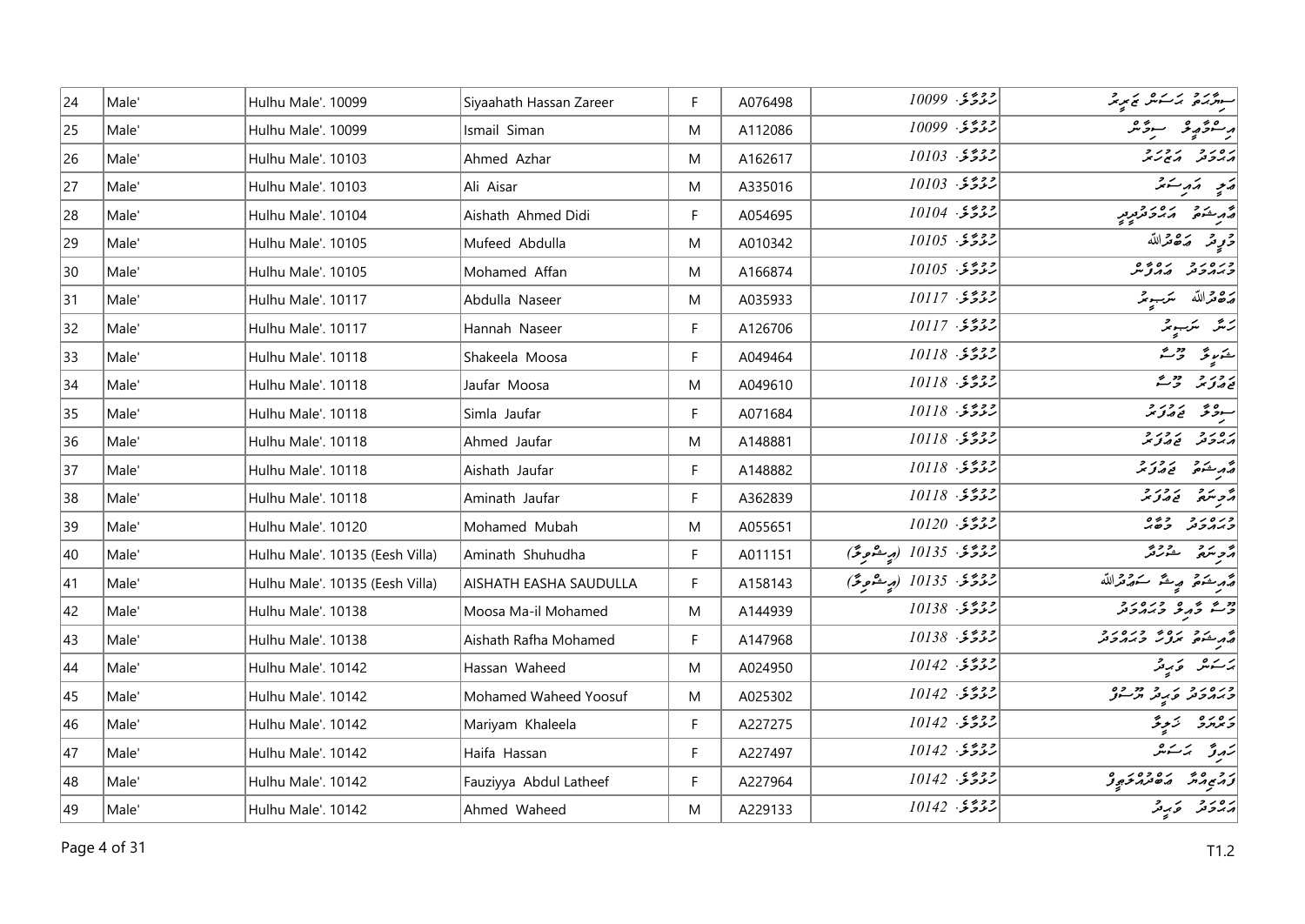| 50 | Male' | Hulhu Male'. 10152           | Shimla Abdul Latheef   | F         | A041747 | 10152.552                      | شوڅرق پره ده د پور                                   |
|----|-------|------------------------------|------------------------|-----------|---------|--------------------------------|------------------------------------------------------|
| 51 | Male' | Hulhu Male'. 10152           | RIFDHA MOHAMED RASHEED | F         | A279458 | 10152.552                      | بروتر وبرورو برجير                                   |
| 52 | Male' | Hulhu Male'. 10156           | Ibrahim Zakariyya      | M         | A024936 | 10156.533                      | תפתוב זיתהת                                          |
| 53 | Male' | Hulhu Male'. 10156           | Ismail Shah            | M         | A120176 | $10156.$ 532                   | أراحتم ومحمد المحمد                                  |
| 54 | Male' | Hulhu Male'. 10156           | Abdulla Shahid         | M         | A120177 | $10156.$ \$\$\$2               | أرَدْ مَرَ اللّه شَرَىرَ                             |
| 55 | Male' | Hulhu Male'. 10156           | Mohamed Shah           | M         | A149782 | $10156.$ \$\$\$2               | ورەر دەر                                             |
| 56 | Male' | Hulhu Male'. 10156           | Rugiyya Shaheen        | F         | A258611 | 10156.533                      | برتور پر شمس مشر سر                                  |
| 57 | Male' | Hulhu Male'. 10159           | Ali Zameer Adam        | ${\sf M}$ | A126444 | 10159.532                      | أريمي الشمي بمراكز وترادها                           |
| 58 | Male' | Hulhu Male'. 10159           | Maadh Ali Zameer       | M         | A363307 | $10159.$ $5532$                | دَرُکْرُ کَرِ پِ سَوِیْر                             |
| 59 | Male' | Hulhu Male'. 10168           | Aminath Leela          | F         | A067919 | 10168.552                      | أزوينهم ويؤ                                          |
| 60 | Male' | Hulhu Male'. 10172           | Ahmed Salim            | M         | A031842 | $10172.$ 533                   | أربرو متموو                                          |
| 61 | Male' | Hulhu Male'. 10172           | Fathimath Sahira Naeem | F         | A138178 | $10172.$ 532                   | توجوجو كشربتر لتمدع                                  |
| 62 | Male' | Hulhu Male'. 10177           | Nuzla Abdul Gayyoom    | F         | A043610 | $10177.$ 533                   | ככש גם כם גם מס<br>ייתואי <i>ב</i> אמר <i>וב</i>     |
| 63 | Male' | Hulhu Male'. 10177           | Aishath Shuau Shafeeu  | F         | A329431 | $10177.$ 533                   | أمهر يشكوه الشرمام الشكورة                           |
| 64 | Male' | Hulhu Male'. 10182           | Aminath Hassan         | F         | A024647 | 10182.5533                     | أأروبتهم بركبو                                       |
| 65 | Male' | Hulhu Male'. 10182           | Haisam Saeed           | M         | A126470 | 10182.552                      | تەرشى ئىستىمىز                                       |
| 66 | Male' | Hulhu Male'. 10182           | Fathimath Laisa Hassan | F         | A296837 | 10182.5522                     | توجوجو تورث راكاش                                    |
| 67 | Male' | Hulhu Male'. 10198 (Fenfihi) | Mohamed Shakir         | M         | A009810 | 10198 10198 (تۇشمەپ)           | ورەرو ئەرو                                           |
| 68 | Male' | Hulhu Male'. 10198 (Fenfihi) | Adam Shakir Ahmed      | M         | A011381 | ح دوم 10198 (ۇيمبر)            | أرود الشما والمرواد                                  |
| 69 | Male' | Hulhu Male'. 10198 (Fenfihi) | Zubaida Abdul Gaffar   | F         | A084739 | ار دې دي. 10198 (زشموب)        |                                                      |
| 70 | Male' | Hulhu Male'. 10198 (Fenfihi) | Ahmed Sinan Mohamed    | M         | A128078 | ار دې دي. 10198 (زشموب)        | د ه د و مسترس و د ه د و<br>  د برونډ مسترس و برو ونډ |
| 71 | Male' | Hulhu Male'. 10198 (Fenfihi) | Asfa Adam              | F         | A227616 | 10198 <i>(ۋىتىدى)</i> (ئاھىدى) | كەسبوق كەتىرو                                        |
| 72 | Male' | Hulhu Male'. 10198 (Fenfihi) | Mohamed Ashfan         | M         | A227621 | ح ديجة 10198 (توشوير)          | ورەرو كەشۇش                                          |
| 73 | Male' | Hulhu Male'. 10198 (Fenfihi) | Abdulla Shafiu         | M         | A372741 | $[322]$ 10198 (دَ شَوِب        | رەقىراللە ش <i>ەرق</i>                               |
| 74 | Male' | Hulhu Male'. 10381           | AHMED AHSAN SAEED      | M         | A114547 | 10381.5522                     | ג 2010 גם גם הוא הוא ה                               |
| 75 | Male' | Hulhu Male'. 10428           | Rasheeda Abdul Raheem  | F         | A104722 | 10428.552                      | ر شوتر ده وه د ره<br>برشوتر م <i>ن فرو</i> بربرد     |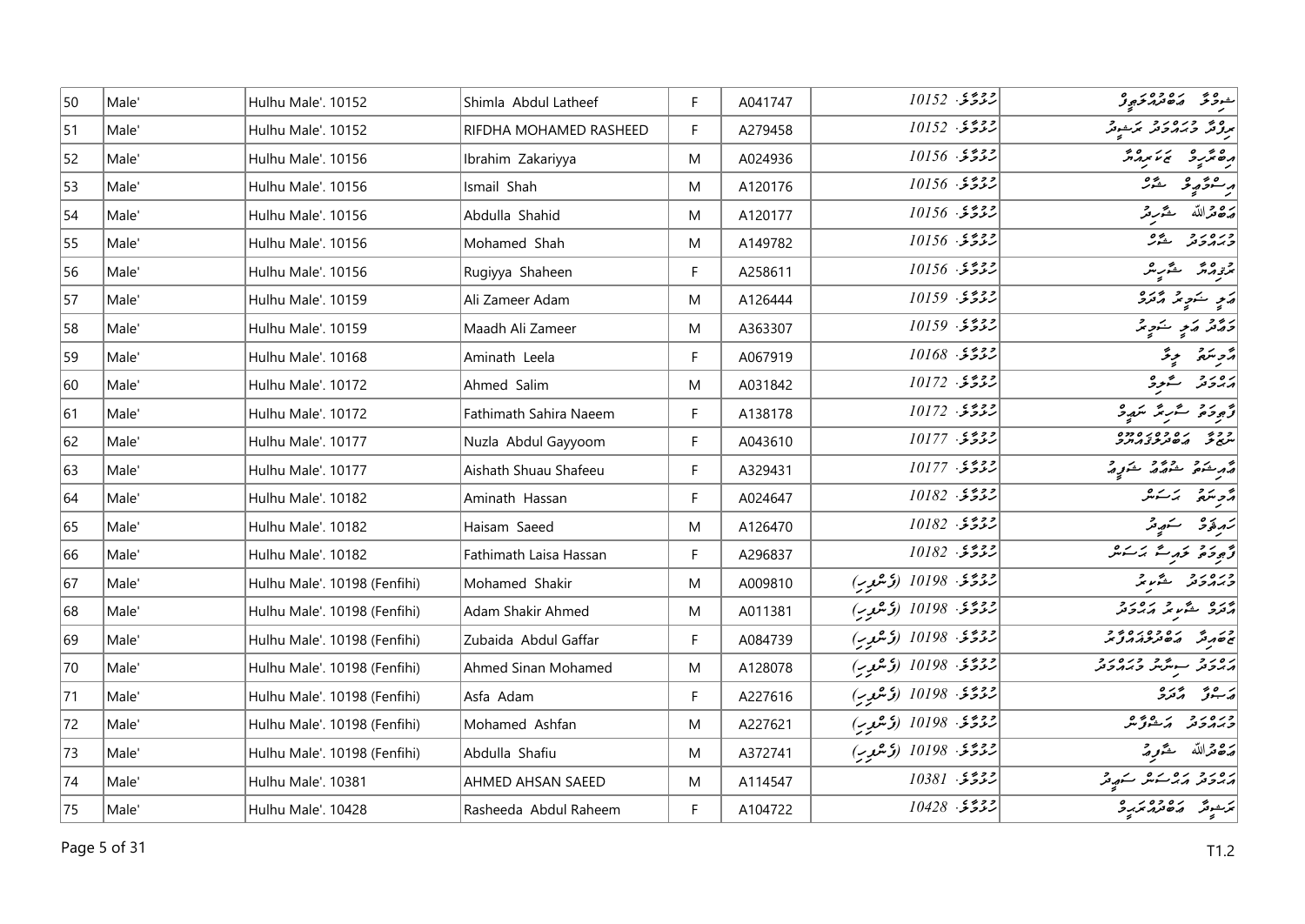| 76           | Male' | Hulhu Male'. 10428             | Aminath Eman                        | F  | A389798 | 10428.552                                                             | أثرجر سنتعر ويتحامله                                                                                                           |
|--------------|-------|--------------------------------|-------------------------------------|----|---------|-----------------------------------------------------------------------|--------------------------------------------------------------------------------------------------------------------------------|
| 77           | Male' | Hulhu Male'. 10452 (New Lodge) | Shaff aa Mohamed                    | F  | A013846 | $\begin{bmatrix} 2 & 3 & 3 \ 6 & 3 & 7 \end{bmatrix}$ $10452$         | أشؤه وره دو                                                                                                                    |
| 78           | Male' | Hulhu Male'. 10452 (New Lodge) | Shehenaz Mohamed                    | F. | A013947 | $\begin{bmatrix} 22 & 22 \\ 32 & 52 \end{bmatrix}$ / الرحمۃ محمد      | ے میں در در د<br>شور س                                                                                                         |
| 79           | Male' | Hulhu Male'. 10452 (New Lodge) | Aminath Faseeha Mohamed             | F. | A045812 | $\begin{bmatrix} 22 & 2 & 10452 \\ 22 & 22 & 10452 \end{bmatrix}$     | أزويته وبالمستحصر وبروير                                                                                                       |
| 80           | Male' | Hulhu Male'. 10452 (New Lodge) | lAishath Shausan                    | F. | A270764 | $\begin{pmatrix} 2 & 3 & 3 \ 6 & 3 & 5 \end{pmatrix}$ / 10452 . حيثي  | قەرشىق شەقرىسىر                                                                                                                |
| 81           | Male' | Hulhu Male'. 10452 (New Lodge) | HUSSAIN SHAHUDHAN<br><b>MOHAMED</b> | M  | A270767 | $\begin{bmatrix} 22 & 32 \\ 4 & 5 \end{bmatrix}$ / 10452 محمد المحمد) |                                                                                                                                |
| 82           | Male' | Hulhu Male'. 10452 (New Lodge) | Fathimath Raaia Shaheem             | F  | A279767 | $\begin{bmatrix} 22 & 2 & 10452 \end{bmatrix}$ لبرمج محمد (سماء 1045) | وتجوحهم محمدة لتكرو                                                                                                            |
| 83           | Male' | Hulhu Male'. 10469             | Mohamed Zaeem                       | M  | A077112 | 10469.5532                                                            |                                                                                                                                |
| 84           | Male' | Hulhu Male'. 10469             | Ahmed Zaain Zaeem                   | M  | A408136 | 10469.5532                                                            |                                                                                                                                |
| 85           | Male' | Hulhu Male'. 10471             | Hussain Rasheed                     | M  | A014631 | $10471.$ 533                                                          | ا چر شمېر سر تم <i>سو</i> ر تر او مختلف می تر او د کار د او بات کار د کار د کار د کار د کار د کار د کار د کار د کار د<br>مراجع |
| 86           | Male' | Hulhu Male'. 10471             | Ahmed Saabir                        | M  | A014700 | $10471.$ 533                                                          | أرەرو بەھەر                                                                                                                    |
| 87           | Male' | Hulhu Male'. 10471             | Aishath Dhie                        | F. | A021828 | $10471.$ 532                                                          | ا پر مرکز تر پر<br>مرکز مرکز مرکز                                                                                              |
| 88           | Male' | Hulhu Male', 10471             | Shazna Moosa                        | F. | A050181 | $10471.$ \$\$32                                                       | شەھ شەرق ئەش                                                                                                                   |
| 89           | Male' | Hulhu Male'. 10471             | Mohamed Saeed                       | M  | A057641 | $10471.$ 533                                                          | ورەرو سەرە                                                                                                                     |
| $ 90\rangle$ | Male' | Hulhu Male'. 10471             | Abdul Rasheed                       | M  | A065392 | $10471.$ 533                                                          | ر ه ۶ و بر شوتر<br>در ه ترو بر شوتر                                                                                            |
| 91           | Male' | Hulhu Male'. 10471             | Sharuma Moosa                       | F  | A260772 | $10471.$ 533                                                          | شەيرى تەرىئە                                                                                                                   |
| 92           | Male' | Hulhu Male'. 10471             | DHAHA NASEEM                        | F. | A326169 | $10471.$ \$\$32                                                       | تەرىخت سىرسورى                                                                                                                 |
| 93           | Male' | Hulhu Male'. 10482             | Ahmed Mohamed                       | M  | A024582 | 10482.5532                                                            | ر ور د در در د                                                                                                                 |
| 94           | Male' | Hulhu Male'. 10482             | Zuhura Ali                          | F  | A059556 | 10482.5532                                                            | ج تر تېژ که تو                                                                                                                 |
| 95           | Male' | Hulhu Male'. 10482             | Fathimath Layaanath Ahmed           | F  | A161762 | 10482.5532                                                            | و د و رورو ره د و                                                                                                              |
| 96           | Male' | Hulhu Male'. 10482             | Aishath Zulfa                       | F. | A227535 | 10482.5532                                                            | و در شکاه ده در د                                                                                                              |
| 97           | Male' | Hulhu Male'. 10482             | Ahmed Alim                          | M  | A228469 | 10482.5532                                                            | دەر د ئەرۋ                                                                                                                     |
| 98           | Male' | Hulhu Male'. 10482             | Ilham Mohamed                       | F  | A228475 | 10482.552                                                             | و رە ر د<br><i>د بر</i> گرىر<br>  پر بخر تر بحر                                                                                |
| 99           | Male' | Hulhu Male'. 10482             | Azzam Latheef                       | M  | A303915 | 10482.552                                                             | 3801<br>ځېږگر                                                                                                                  |
| 100          | Male' | Hulhu Male'. 10482             | Luha Ahmed                          | F  | A370489 | 10482.552                                                             | وو ده دو                                                                                                                       |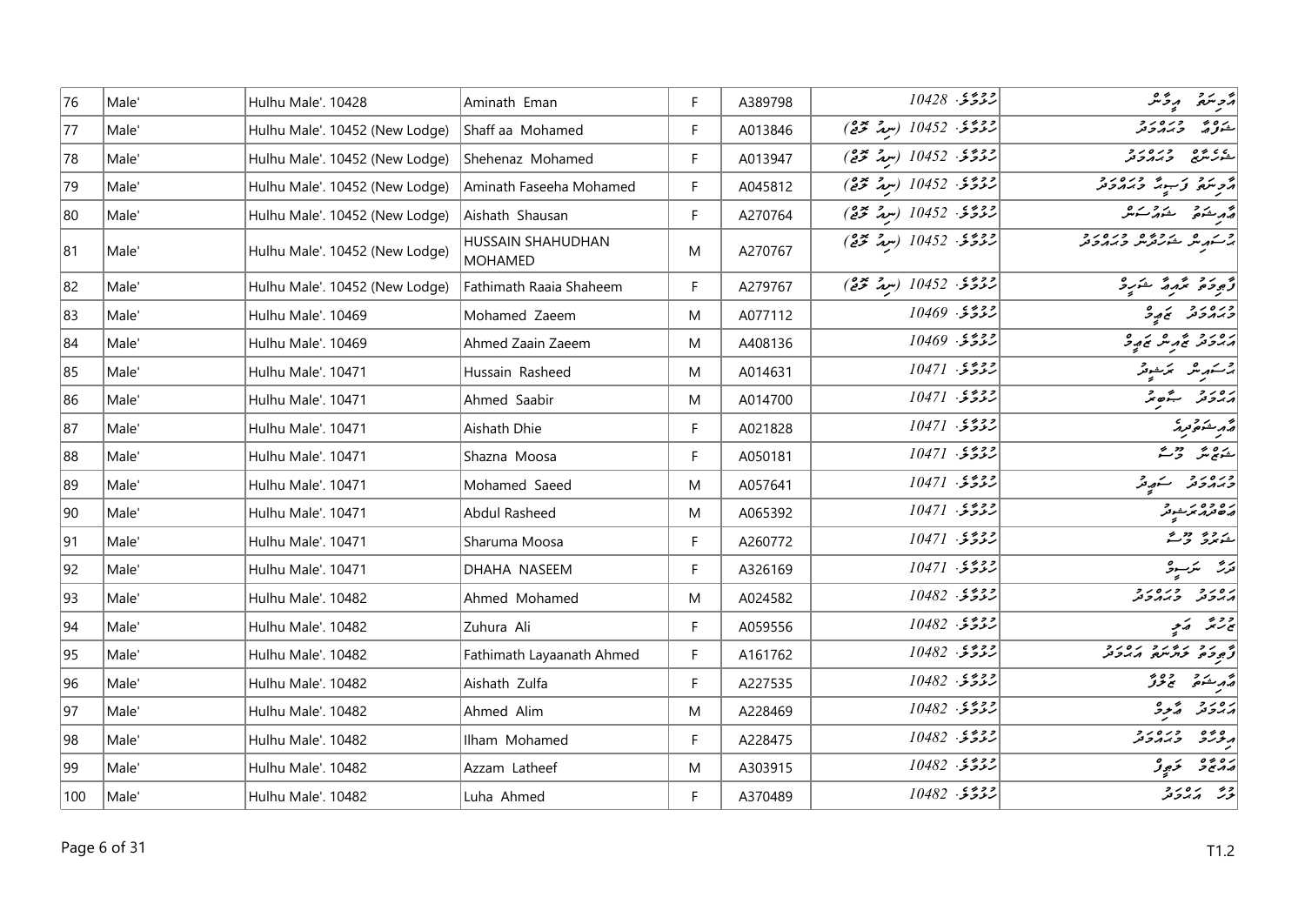| 101 | Male' | Hulhu Male'. Aafini Villa | Ismail Abdul Latheef        | M | A001239 | 22 كى مۇسرە ئۇ                        | ر مؤرو مەمدىكبور                                              |
|-----|-------|---------------------------|-----------------------------|---|---------|---------------------------------------|---------------------------------------------------------------|
| 102 | Male' | Hulhu Male'. Aafini Villa | Mohamed Ismail Latheef      | M | A074888 | <br> رودی مروسور                      | وبرەر د مەمەم ئەر                                             |
| 103 | Male' | Hulhu Male'. Aafini Villa | Maleesha Ismail Latheef     | F | A146264 | رودی پروسروځه                         | دَرِيدٌ بِرِيدُوْ وَبِرِيْرِ وَبِرِيْرِ                       |
| 104 | Male' | Hulhu Male'. Aaila        | Aishath Adam                | F | A154551 | رووي. د پرځ                           | و در دره<br>مگر شوه مگرو                                      |
| 105 | Male' | Hulhu Male'. Aaila        | Fathimath Dheema            | F | A266133 | رودي په پو                            | وً بو د و مړیځ                                                |
| 106 | Male' | Hulhu Male'. Aaila        | Basma Moosa                 | F | A266135 | وووي. <sub>م</sub> مهرگ               | دو مح<br>ەشۇ                                                  |
| 107 | Male' | Hulhu Male'. Aaila        | Udhma Moosa                 | F | A266138 | رووي. دېږي                            | ووه ووث                                                       |
| 108 | Male' | Hulhu Male'. Aanaa        | Ahmed Aboobakur             | M | A011915 | و و ه ې په مختنگ                      | 22 1 33 1<br>J 4 6 6 1<br>برور و                              |
| 109 | Male' | Hulhu Male'. Aani         | Abdulla Haneef              | M | A007498 | رووي پړس                              | رە داللە ئەيدىم                                               |
| 110 | Male' | Hulhu Male'. Aani         | Amaan Abdulla Haneef        | M | A257525 | ر د دي.<br>رندگر گرس                  | برؤه برة قرالله برسور                                         |
| 111 | Male' | Hulhu Male'. Aasnaavilla  | Hassan Aboobakru            | M | A060362 | د د د ، .<br>ررد د د                  |                                                               |
| 112 | Male' | Hulhu Male'. Air View     | Ashraf Ibrahim              | M | A009639 | ככשי ההיג פה                          | ەھ ترىرى<br>ېر شه ترو                                         |
| 113 | Male' | Hulhu Male'. Air View     | Fathimath Liusha            | F | A102956 | وووي الممريح المحمد المحمد            | أواوحو وارشة                                                  |
| 114 | Male' | Hulhu Male'. Aliniru      | Ahmed Shareef               | M | A000304 | ر دوری بروبربر                        | پرور د سکھیں د                                                |
| 115 | Male' | Hulhu Male'. Aloe Vera    | Najath Hameed               | F | A086284 | ככשי היפה שיי<br>היכילי היכה פיק      | يَدَهُمْ = يَرَوِيْرُ                                         |
| 116 | Male' | Hulhu Male'. Aloe Vera    | Najiya Hameed               | F | A086316 | وووی ده مه په د                       | شَّهِرٌ يَرْدِيْرُ                                            |
| 117 | Male' | Hulhu Male'. Aloe Vera    | Hameed Ahmed Manik          | M | A103593 | ככבי הכתפת<br>היכלי הימפת             | بروته مهاد وروسر                                              |
| 118 | Male' | Hulhu Male'. Aloe Vera    | Nazzath Hamyd               | F | A333206 | ככבי הכנים.<br>היכילי היכנים ה        | أنترم نجاحه بالمحمد والمر                                     |
| 119 | Male' | Hulhu Male'. Bingaa       | Abdul Rasheed Mohamed       | M | A031045 | و و دی.<br>رنوبو د صنور               | ر 2000 - 2000 000<br>גיש <i>נג א</i> לייבינגר - 2000 נג<br>גי |
| 120 | Male' | Hulhu Male'. Bingaa       | Aminath Naifa               | F | A124937 | و و دی.<br>رنوبو به صری               | ړې سرو شمېر تر                                                |
| 121 | Male' | Hulhu Male'. Bingaa       | Mohamed Naail Abdul Rasheed | M | A273741 | و و دی.<br>رنونو د صنرلی              | ورەرو شرق رەوە پرىشوتر                                        |
| 122 | Male' | Hulhu Male'. Bingaa       | Khadeeja Ibaa Abdul Rasheed | F | A273744 | ر د دي.<br>رندگر د ه سر <sub>ند</sub> | تكريع أركا والمعادم والمستوفر                                 |
| 123 | Male' | Hulhu Male'. Cluster      | Ali Rasheed                 | M | A088519 | ووەي ھۆرھەر<br><i>رىۋ</i> ۇ ئابۇسىۋە  | ړکو پرکسونر                                                   |
| 124 | Male' | Hulhu Male'. Cozy Lily    | Mohamed Ali                 | M | A043298 | د دوي هم پرې                          | ورەرو كەير                                                    |
| 125 | Male' | Hulhu Male'. Elite        | Aishath Rabeeu              | F | A039886 | رووي. دُبِرِمْ                        | و مر شو د<br>م<br>برّەر                                       |
| 126 | Male' | Hulhu Male'. Elite        | Fathimath Ibrahim           | F | A047324 | رووي کامرچ                            | توجدة مقترع                                                   |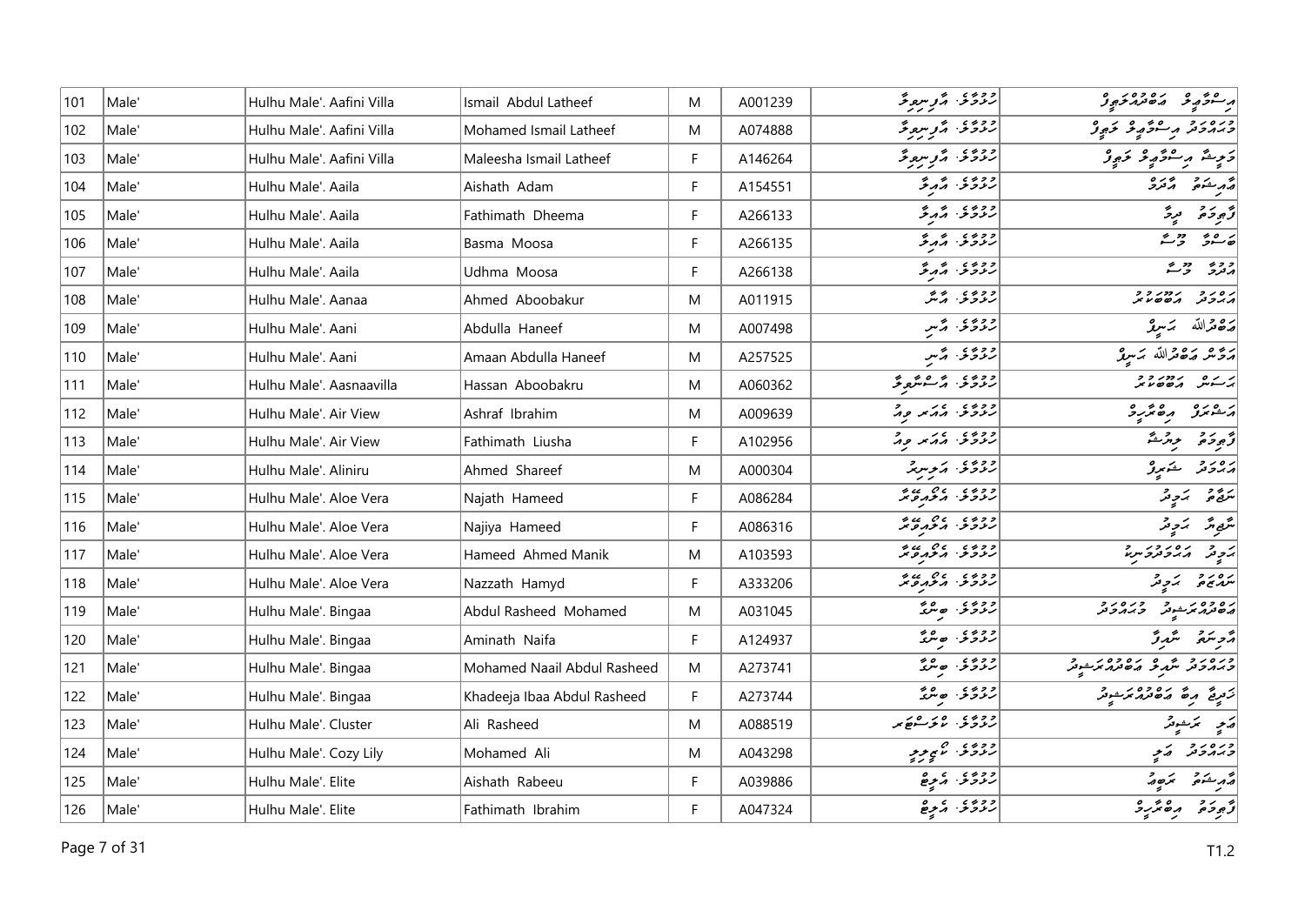| 127 | Male' | Hulhu Male'. Eves' Villa   | Hawwa Zahira Saeed     | F           | A039582 | رودی روی وی                                                    | پروژ پچ ریژ سکھیے                |
|-----|-------|----------------------------|------------------------|-------------|---------|----------------------------------------------------------------|----------------------------------|
| 128 | Male' | Hulhu Male'. Farumaa Villa | Umar Moosa             | M           | A041765 | رژۇي رومۇ ئۇ                                                   | 23 22                            |
| 129 | Male' | Hulhu Male'. Farumaa Villa | Aminath Reesha Umar    | F           | A044898 | دوه ی در ده وگ                                                 | أأد برو بريئة الأدبر             |
| 130 | Male' | Hulhu Male'. Farumaa Villa | Aishath Rashfa Umar    | F.          | A044912 | دوه ی دروه گرگی                                                | و ديگر د مرکز د در د             |
| 131 | Male' | Hulhu Male'. Farumaa Villa | Mohamed Farish Umar    | M           | A075053 | رووي. زروه ارتز                                                | ورەرو ئېرىش درو                  |
| 132 | Male' | Hulhu Male'. Farumaa Villa | Mariyam Raniya Umar    | F           | A086364 | وودی رود وتر                                                   | במתכ מיטת בנג                    |
| 133 | Male' | Hulhu Male'. Farumaa Villa | Aminath Moosa          | F           | A128368 | رودي. زرو وتر                                                  | ړې شهر وحت                       |
| 134 | Male' | Hulhu Male'. Farumaa Villa | Hussain Farish Umar    | M           | A161460 | رژۇي روم مۇ                                                    | پرستهرینگ ویکی در دیگر           |
| 135 | Male' | Hulhu Male'. Fehikuri      | Ahmed Rauf             | M           | A025464 | رودی ڈریڈ ہر                                                   | ر ہ ر دد ہ<br>גرونر مردو         |
| 136 | Male' | Hulhu Male'. Fehikuri      | Aminath Fazla Solih    | F           | A250376 | رودی، ڈریٹمبر                                                  | أروسه زءؤ بدور                   |
| 137 | Male' | Hulhu Male'. Fehikuri      | Mohamed Reekhan        | M           | A250712 | رحوحة وكريمبر                                                  | دره ر د پرگه                     |
| 138 | Male' | Hulhu Male'. Fehikuri      | Mariyam Rauha Rauf     | F           | A324213 | د د د ، و ر ر امر<br>  ر ر د د ر ر امر                         | ג סגם גם 2 גדום<br>כמחב מפני מגצ |
| 139 | Male' | Hulhu Male'. Flat 139-1-02 | Mariyam Hassan Manik   | F.          | A002432 | $139 - 1 - 02$ $22 - 22$                                       | במתכ גבותביתי                    |
| 140 | Male' | Hulhu Male'. Flat 139-1-05 | Aneesa Rasheed         | $\mathsf F$ | A027383 | $139 - 1 - 05$ $22 - 22$                                       | كاسريسته الكرسفوند               |
| 141 | Male' | Hulhu Male'. Flat 139-2-06 | Ismail Samah           | M           | A027384 | $139 - 2 - 06$ وَوَصَعَ $06 - 2$                               | وستورو سنور                      |
| 142 | Male' | Hulhu Male'. Flat 139-3-04 | Saeed Moosa            | M           | A033769 | $139 - 3 - 04$ $22.$ $33.2$                                    | سەر بۇ تەس                       |
| 143 | Male' | Hulhu Male'. Flat 139-3-04 | Aishath Ahlaa Saeed    | F.          | A277619 | $139 - 3 - 04$ $22.$ $33.2$                                    | أقهر يشوهي وكرقى كتورير          |
| 144 | Male' | Hulhu Male'. Flat 139-3-04 | Aminath Meesam Saeed   | F           | A332240 | $139 - 3 - 04$ $22 - 32$                                       | أأدمره وباده المنهار             |
| 145 | Male' | Hulhu Male'. Flat 139-3-05 | Ibrahim Abdul Rahman   | M           | A011742 | $139 - 3 - 05$ $22$ $32$                                       | ره محرر ده ده ده ده و            |
| 146 | Male' | Hulhu Male'. Flat 139-3-05 | Mariyam Umaima Ibrahim | F           | A158132 | $139 - 3 - 05$ $22$ $32$                                       | ג בינוב גבגל גם לגם              |
| 147 | Male' | Hulhu Male'. Flat 139-G-01 | Mohamed Naseem         | M           | A036861 | $\left  139 - 01 \right $ د محمد من السمع السمح من السم        | ورەرو شرىدۇ                      |
| 148 | Male' | Hulhu Male'. Flat 139-G-02 | Ghaanim Mohamed        | M           | A025296 | $139 - 02$ وَوَعْ $02$ وِ-139 $-$ 139 مِ $-$ 139 $\frac{1}{2}$ | و دره در در<br>زمرد در دولر      |
| 149 | Male' | Hulhu Male'. Flat 139-G-05 | Asadullah Hussain      | M           | A075835 | $139 - 05$ وَوَى وَوَعْ $-05$ -بِي                             | ىزىكەتراللە برىكەرىر             |
| 150 | Male' | Hulhu Male'. Flat 139-G-06 | Hassan Zareer          | M           | A053715 | $139 - 06$ وَوَى وَمَعْ $66$ -بِي-139                          | يرسكانكرا التجامير يتمر          |
| 151 | Male' | Hulhu Male'. Flat 140-1-04 | Ibrahim Uwais          | M           | A232021 | $140 - 1 - 04$ وَوَصَعْ 140-1                                  | مەھرىرى مەمرى                    |
| 152 | Male' | Hulhu Male'. Flat 140-1-04 | Aishath Moonisa        | F.          | A232074 | $140 - 1 - 04$ $22 - 22$                                       | أقهر شوقو المحسر في              |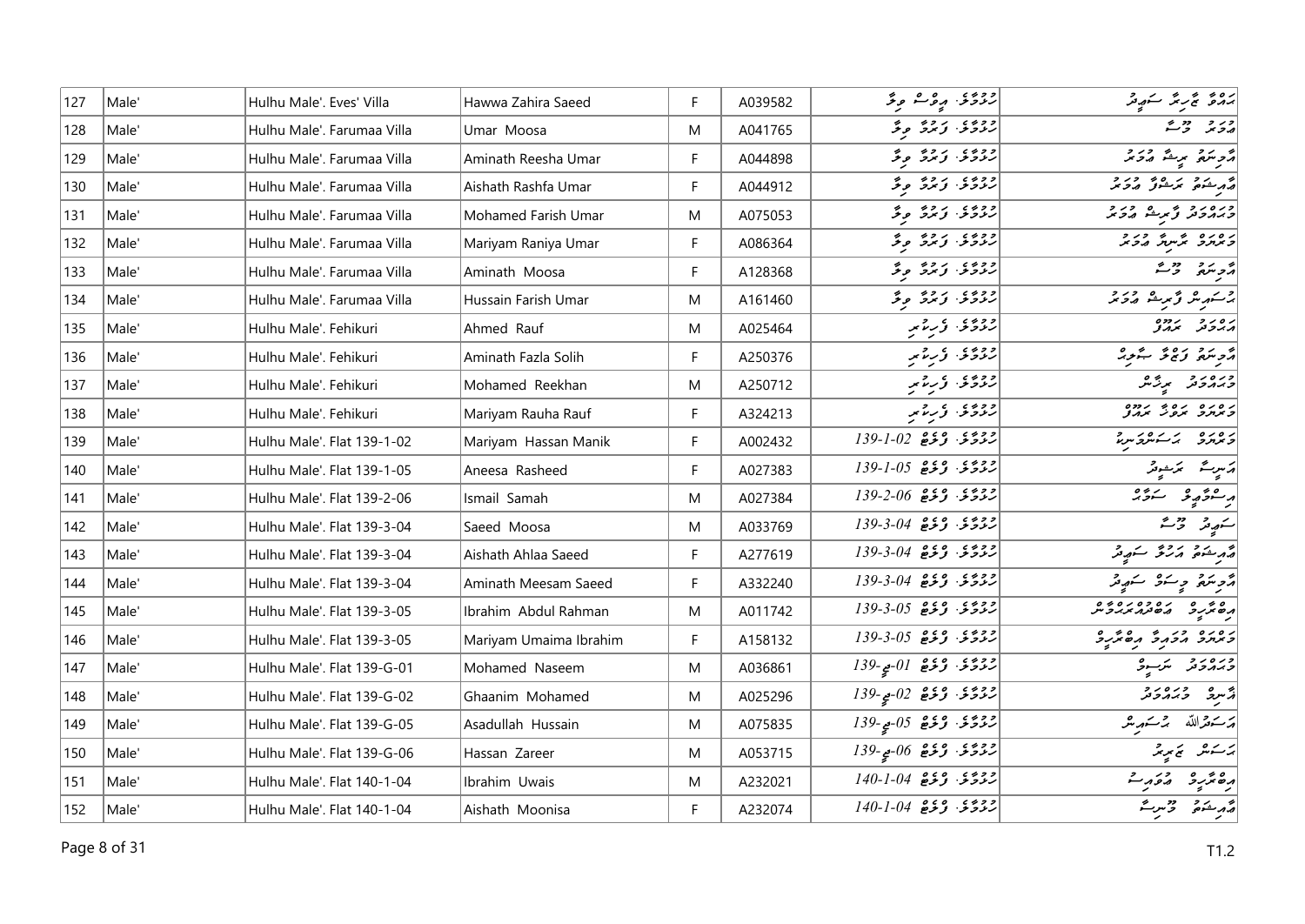| 153 | Male' | Hulhu Male'. Flat 140-1-04 | Raeef Fathuhee              | M         | A358964 | $140 - 1 - 04$ وَوَصَعْ 140-1          | بروو ترقريه                                       |
|-----|-------|----------------------------|-----------------------------|-----------|---------|----------------------------------------|---------------------------------------------------|
| 154 | Male' | Hulhu Male'. Flat 140-1-05 | Hawwa Ahmed                 | F         | A014842 | $140 - 1 - 05$ $22 - 532$              | ره ده درو                                         |
| 155 | Male' | Hulhu Male'. Flat 140-1-05 | Saadhuna Hassan             | F         | A014844 | $140 - 1 - 05$ $22 - 532$              | گەنزىگر كەسكەنلە                                  |
| 156 | Male' | Hulhu Male'. Flat 140-1-05 | Kadhdha Dhie                | F         | A041942 | $140 - 1 - 05$ $22 - 532$              | ئەھرى <i>زەڭ</i>                                  |
| 157 | Male' | Hulhu Male'. Flat 140-1-06 | Vaarish Shiyam              | M         | A140824 | $140 - 1 - 06$ وَوَصَعَ $0.1 - 06$     | قۇمېرىشە<br>شەدگرى                                |
| 158 | Male' | Hulhu Male'. Flat 140-2-02 | Abdulla Shahid              | M         | A061565 | $140 - 2 - 02$ وَوَصَعَ 20-2-140       | أرَدْ مَرَ اللّه شَرْ مِرْ                        |
| 159 | Male' | Hulhu Male'. Flat 140-2-04 | Aishath Anisa               | F         | A035291 | $140-2-04$ $253.2$                     | أقرم شوقو المرسر محسرت                            |
| 160 | Male' | Hulhu Male'. Flat 140-2-05 | Faiza Ali                   | F         | A072954 | $140 - 2 - 05$ وَوَصَعَ 20-2-05        | قرمريح الماحي                                     |
| 161 | Male' | Hulhu Male'. Flat 140-3-01 | Hawwa Sinan                 | F         | A046739 | $140-3-01$ وَوَصَعَ $10-3-01$          | رەپە سەئىر                                        |
| 162 | Male' | Hulhu Male'. Flat 140-3-05 | Fathimath Niufa             | F         | A065989 | $140 - 3 - 05$ وَوَصَعَ 95-140         | و و د مردو                                        |
| 163 | Male' | Hulhu Male'. Flat 140-G-03 | Hassan Khaleel              | M         | A024477 | $140$ -يوگو. ووقع 30-ي $-140$          | پزشکس ترجری                                       |
| 164 | Male' | Hulhu Male'. Flat 140-G-03 | Haniyya Hilmy               | F         | A081838 | $140$ -يوگو. ووقع 30-ي $-140$          | ئەبەئە بەقرە                                      |
| 165 | Male' | Hulhu Male'. Flat 140-G-03 | <b>Ahmed Farish Khaleel</b> | M         | A351526 | $140$ - ج ح ح ح ح ه ح ج -140           | رورو و برے زیرو                                   |
| 166 | Male' | Hulhu Male'. Flat 140-G-05 | Hussain Abdul Wahid         | M         | A048882 | $140$ -يوگو. ووقع $-05$ -ي             | ج ڪريش پره ده ديگر                                |
| 167 | Male' | Hulhu Male'. Flat 140-G-06 | Mohamed Razeen              | M         | A074934 | $140$ -يوگو. ووقع $06$ -يو $-140$      | ورەر دىرىگى ئى                                    |
| 168 | Male' | Hulhu Male'. Flat 141-1-04 | Abdul Salam Mohamed         | M         | A093480 | $141 - 1 - 04$ وَوَصَع 141-1           | גם כם ג'ום - כגם ג'ב<br>ג'סטקג' <del>- כ</del> גב |
| 169 | Male' | Hulhu Male'. Flat 141-1-04 | Samiyyath Mohamed           | F         | A118414 | $141 - 1 - 04$ $22 - 522$              | شومهمو وبره د و                                   |
| 170 | Male' | Hulhu Male'. Flat 141-3-04 | Jihada Latheef              | F         | A097190 | $141 - 3 - 04$ $22 - 532$              | يورَّدَّر کَرَ جو تَرَ                            |
| 171 | Male' | Hulhu Male'. Flat 141-G-02 | Ibrahim Rasheed             | M         | A060507 | $141$ - جون وي جون 20- ج $-141$        | رە ئرىر ئىن ئىشىر                                 |
| 172 | Male' | Hulhu Male'. Flat 141-G-02 | Rameez Ali                  | M         | A141319 | $141$ - جون وي جون 20- ج $-141$        | پرَ <sub>حِي</sub> جَمَعٍ                         |
| 173 | Male' | Hulhu Male'. Flat 141-G-02 | Khalida Ali                 | F         | A141380 | $141$ - ج د د و د ه $92$ - ج - $141$   | أرَّحِيثَ الْمَاحِيَّ                             |
| 174 | Male' | Hulhu Male'. Flat 142-1-03 | Fathimath Waheedha          | F         | A056100 | $142 - 1 - 03$ وَوَصَعَ $0.52$         | أزَّبِوحَمْ وَرِيْدًا                             |
| 175 | Male' | Hulhu Male'. Flat 142-1-04 | Easa Zaleeg                 | M         | A063181 | $142 - 1 - 04$ وَوَصَع 142-1           | ار مستقب سي پيچ تو                                |
| 176 | Male' | Hulhu Male'. Flat 142-2-03 | Aminath Afeefa              | F         | A149095 | $142 - 2 - 03$ وَوَصَعَ $2 - 2 - 03$   | أأترجم أأترقر                                     |
| 177 | Male' | Hulhu Male'. Flat 142-3-01 | Abdulla Nafiu               | M         | A011101 | $142 - 3 - 01$ وَوَصَعَ $142 - 3 - 01$ | 200 لله سمَّعِهِ                                  |
| 178 | Male' | Hulhu Male'. Flat 142-3-01 | Mohamed Naisam Nafiu        | ${\sf M}$ | A278629 | $142 - 3 - 01$ $22 - 3 - 2$            | ورەرو سر رە شرق                                   |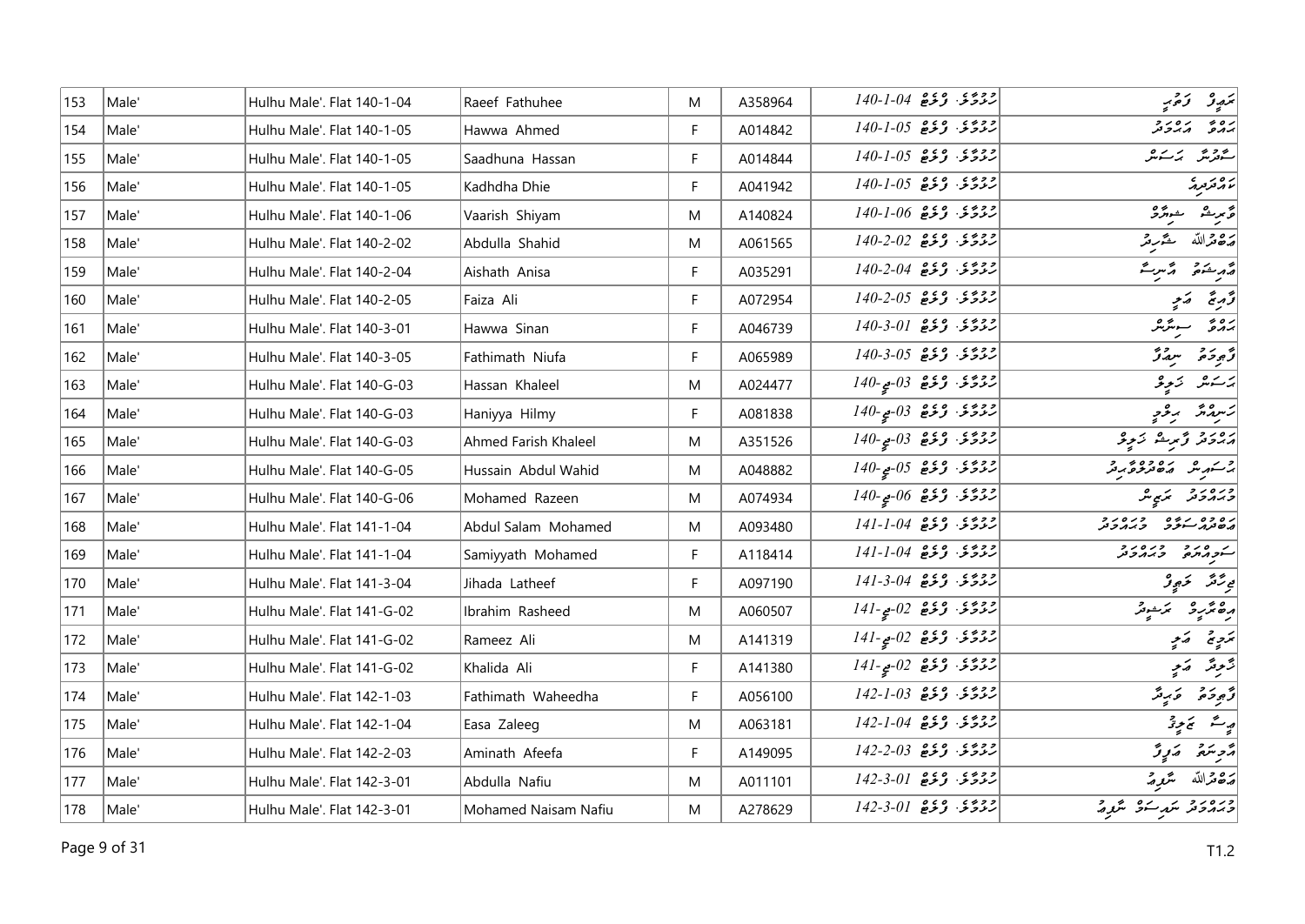| 179 | Male' | Hulhu Male'. Flat 142-G-02 | Adam Ali                | M           | A125763 | $142$ - ج $-02$ وَكَرْهِ $9$ - ج         | أرتمرو أربح                        |
|-----|-------|----------------------------|-------------------------|-------------|---------|------------------------------------------|------------------------------------|
| 180 | Male' | Hulhu Male'. Flat 143-1-02 | Ali Zahir               | M           | A037410 | $143 - 1 - 02$ وَوَصَعَ $02 - 1 - 1$     | مَيْسِ مِحْرِ مِرْ                 |
| 181 | Male' | Hulhu Male'. Flat 143-1-02 | Shaheedha Yoosuf        | $\mathsf F$ | A098691 | $143 - 1 - 02$ $22 - 22 - 12$            | دد و ه<br>در سور<br>ے کم رنگر<br>خ |
| 182 | Male' | Hulhu Male'. Flat 143-1-02 | Shaaheen Ali            | M           | A298925 | $143 - 1 - 02$ $22 - 22 - 12$            | ڪريش کي په                         |
| 183 | Male' | Hulhu Male'. Flat 144-1-01 | <b>IBRAHIM HUSSAIN</b>  | M           | A024299 | $144 - 1 - 01$ وَوَى $25.2$              | مەھترىرى بر شىر ش                  |
| 184 | Male' | Hulhu Male'. Flat 144-1-01 | Aishath Ismail          | F.          | A073915 | $144 - 1 - 01$ وَوَصَعَ $10 - 1 - 14$    | لصمر ينسوهم<br>ى سەئۇم بۇ          |
| 185 | Male' | Hulhu Male'. Flat 144-3-03 | Aminath Looza           | F           | A263527 | $144 - 3 - 03$ وَوَصَعَ $03 - 144$       | ړ ده دوه                           |
| 186 | Male' | Hulhu Male'. Flat 144-3-04 | Azmeena Ismail          | $\mathsf F$ | A114807 | $144 - 3 - 04$ وَوَصَع 04-3-144          | ەيئې ھەر ئەھم                      |
| 187 | Male' | Hulhu Male'. Flat 144-G-02 | Ahmed Ibrahim Hussain   | M           | A095235 | $144$ - ج د د و د و و 2 $-144$           | رەرد رەپزىر ئەسكەش                 |
| 188 | Male' | Hulhu Male'. Flat 144-G-02 | Fathimath Sharumeela    | F.          | A275520 | $144$ - ج ج ج ج و ع ه $02$ - م ج - $144$ | أزّوجو شكرو و                      |
| 189 | Male' | Hulhu Male'. Flat 144-G-03 | Mariyam Shifna          | F           | A023950 | $144$ - جون وي 3 $-03$ -يو $-144$        | رەرە ھەۋىگە                        |
| 190 | Male' | Hulhu Male'. Flat 144-G-04 | Mohamed Naeem           | M           | A012999 | $144$ - ج $-04$ ج $-25$ جي               | ورەر د شهر                         |
| 191 | Male' | Hulhu Male'. Flat 145-1-02 | Ameena Khaleel          | F.          | A291935 | $145 - 1 - 02$ وَوَصَى $2$ -1-1          | پر چاپ کا کار پایی                 |
| 192 | Male' | Hulhu Male'. Flat 145-2-01 | Aishath Ismail          | $\mathsf F$ | A114783 | $145 - 2 - 01$ $22 - 32$                 | مەيدىنى مەسىر ئەر                  |
| 193 | Male' | Hulhu Male'. Flat 145-3-01 | Fathmath Farzana Hashim | F           | A105401 | $145 - 3 - 01$ $22 - 3 - 2$              | ۇ بەر دىرە ئەر ئەج                 |
| 194 | Male' | Hulhu Male'. Flat 145-G-01 | Fathimath Nasrath       | F           | A027374 | $145$ -يوگر وگري $01$ -يې $-1$           | أوجود مرورد                        |
| 195 | Male' | Hulhu Male'. Flat 145-G-01 | Hussain Asfaq           | M           | A027385 | $145 - 01$ ووی $0.2$ مو -145             | چرىسى كەسىرى                       |
| 196 | Male' | Hulhu Male'. Flat 146-1-02 | Fazeela Zahir           | F           | A083757 | $146 - 1 - 02$ وَوَصَعَ $146 - 1 - 02$   | تۇسىدى ئەنجارىتى                   |
| 197 | Male' | Hulhu Male'. Flat 146-1-02 | Mohamed Najih           | M           | A265834 | $146 - 1 - 02$ وَوَصَعَ 146-1            | ورەر د شهر                         |
| 198 | Male' | Hulhu Male'. Flat 146-1-02 | Najila Ahmed            | $\mathsf F$ | A279707 | $146 - 1 - 02$ $22 - 22 - 1$             | شھوڭ مەددىر                        |
| 199 | Male' | Hulhu Male'. Flat 146-2-01 | Abdulla Shameem         | M           | A080594 | $146 - 2 - 01$ وَوَصَعَ $146 - 2 - 01$   | <b>رُەتراللە خۇرگ</b>              |
| 200 | Male' | Hulhu Male'. Flat 146-2-01 | Ali Shaimal Shameem     | M           | A359956 | $146 - 2 - 01$ وَوَصَعَ $146 - 2 - 01$   |                                    |
| 201 | Male' | Hulhu Male'. Flat 146-3-02 | Hamid Ahmed             | M           | A059402 | $146 - 3 - 02$ $253 - 552$               | پژوند   پروند                      |
| 202 | Male' | Hulhu Male'. Flat 146-G-02 | Mohamed Rasheed         | M           | A061968 | $146$ -يوگر وي 2 $-02$ -ي $-146$         | ورەر و پرَشوِتر                    |
| 203 | Male' | Hulhu Male'. Flat 147-1-04 | Fathimath Nadha         | F           | A073165 | $147 - 1 - 04$ وَوَصَعْ 147-1-04         | قەددە تىق                          |
| 204 | Male' | Hulhu Male'. Flat 147-2-01 | Haroon Abdul Hakeem     | M           | A104889 | $147 - 2 - 01$ $22 - 22$                 | שמי הסיפר הס<br>היביית הסיביביה ב  |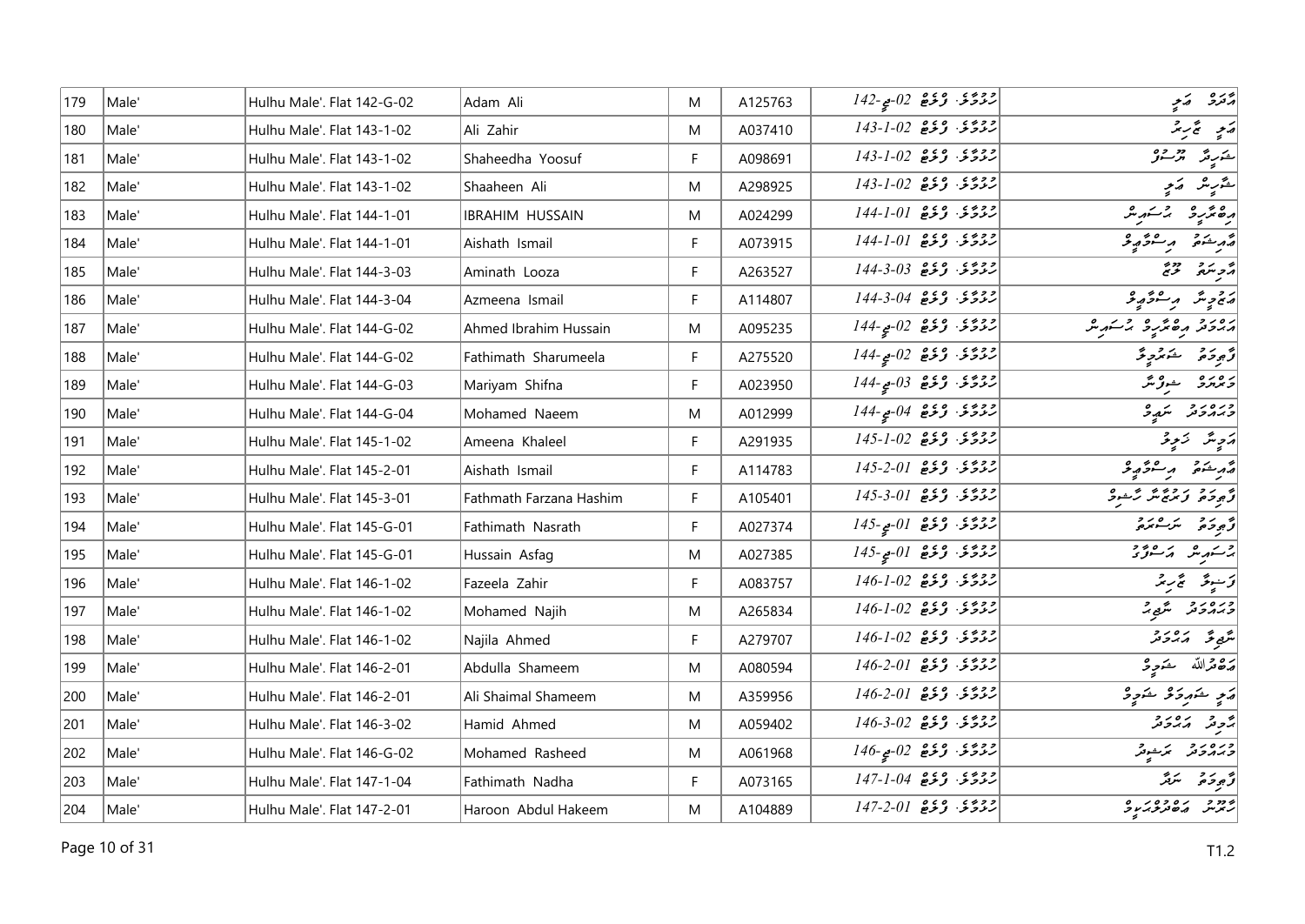| 205 | Male' | Hulhu Male'. Flat 147-2-02 | Aminath Naeem         | F         | A000871 | $147 - 2 - 02$ وَوَصَعَ $2 - 147$      | روسكى سكرو                             |
|-----|-------|----------------------------|-----------------------|-----------|---------|----------------------------------------|----------------------------------------|
| 206 | Male' | Hulhu Male'. Flat 147-3-01 | Ahmed Moosa           | M         | A071990 | $147 - 3 - 01$ $22 - 32$               | أبره دو دوسته                          |
| 207 | Male' | Hulhu Male'. Flat 147-G-03 | Zulfa Abdulla         | F         | A098595 | $147$ -يوڅو: وگونغ 30-ي -147           | ج عرقر   مركز قرالله                   |
| 208 | Male' | Hulhu Male'. Flat 148-1-02 | Aishath Hassan        | F         | A064948 | $148 - 1 - 02$ وَوَصَعَ $-1 - 02$      | أقرم شؤوش بمركب وكالمنا                |
| 209 | Male' | Hulhu Male'. Flat 148-2-01 | Mariyam Shiyaza       | F         | A298064 | $148 - 2 - 01$ وَوَصَى $148 - 2 - 01$  | رەرە شەپ                               |
| 210 | Male' | Hulhu Male'. Flat 148-2-03 | Hussain Amir          | M         | A024570 | $148 - 2 - 03$ وَوَصَعَ $148 - 2 - 03$ | جستهر شرور محجز محر                    |
| 211 | Male' | Hulhu Male'. Flat 148-3-02 | Adam Hafeez           | M         | A011471 | $148 - 3 - 02$ وَوَصَعْ $02 - 5$       | أرمزو بروه                             |
| 212 | Male' | Hulhu Male'. Flat 148-3-04 | Hassan Rizmeen        | M         | A157598 | $148 - 3 - 04$ $22$ $32$               | پرستمبر سرچ چ پګر                      |
| 213 | Male' | Hulhu Male'. Flat 148-3-04 | Aminath Naeema        | F         | A215814 | $148 - 3 - 04$ $22$ $32$               | أأترجم للمتمار                         |
| 214 | Male' | Hulhu Male'. Flat 148-G-04 | Ali Jamal             | M         | A047807 | $148 - 04$ حِمْدَة حَمْدِ $148 - 04$   | پَر پِن کا پای کا کا کا م              |
| 215 | Male' | Hulhu Male'. Flat 149-1-01 | Mohamed Faiz          | M         | A026428 | $149 - 1 - 01$ وَوَصَعَ $1 - 1 - 1$    | ورەر د ۋر                              |
| 216 | Male' | Hulhu Male'. Flat 149-1-06 | Mohamed Haleem        | M         | A054048 | $149 - 1 - 06$ وَوَصَعَ $-149$         | ورەر دىرو                              |
| 217 | Male' | Hulhu Male'. Flat 149-1-06 | Aminath Najaha        | F         | A270449 | $149 - 1 - 06$ وَوَصَعَ $-149$         | أأترجم أترامي                          |
| 218 | Male' | Hulhu Male'. Flat 149-1-06 | Aishath Jinan         | F         | A270451 | $149 - 1 - 06$ وَوَصَعَ $-149$         | أمر شكوم المحمد سريد المحمد المحمد الم |
| 219 | Male' | Hulhu Male'. Flat 149-2-05 | laanath Ibrahim       | F         | A224007 | $149 - 2 - 05$ $253$                   | مقترح مقترح                            |
| 220 | Male' | Hulhu Male'. Flat 149-2-05 | Eema Ibrahim Rameez   | F         | A225564 | $149 - 2 - 05$ وَوَصَعَ 20-2-149       | أردم وه مردم مردم                      |
| 221 | Male' | Hulhu Male'. Flat 149-G-03 | Samiya Mahir          | F         | A084404 | $149$ - ج ج ح ح ح ه $63$ - ج -149      | ستمریز الخرابز                         |
| 222 | Male' | Hulhu Male'. Flat 149-G-04 | Aishath Fareesha      | F         | A060129 | $149$ -يو دي هو 149-ي $-149$           | أقهر مشكاته وكالمرسط                   |
| 223 | Male' | Hulhu Male'. Flat 149-G-05 | Nizar Mohamed         | M         | A032133 | $149$ - جونجو. ووقع 95- ج $-149$       | مرحمد 1999 م                           |
| 224 | Male' | Hulhu Male'. Flat 150-1-06 | Sazla Ahmed           | F         | A075316 | $150 - 1 - 06$ وَوَصَعَ $-1 - 06$      | سەنج ئەرگەرد                           |
| 225 | Male' | Hulhu Male'. Flat 150-2-02 | Ali Jinah             | M         | A111396 | $150 - 2 - 02$ وَوَصَعَ 20-2           | أقنع ويثمد                             |
| 226 | Male' | Hulhu Male'. Flat 150-2-03 | Shaheeda Ahmed        | F         | A059483 | $150 - 2 - 03$ $253$ .                 | شَرِيعٌ 1975مر                         |
| 227 | Male' | Hulhu Male'. Flat 150-G-06 | Hassan Riyaz          | ${\sf M}$ | A029072 | $150 - 06$ وَذَكَرَ وَذَكَ $45.2$      | پرسەنلەر بىرە ئىشە                     |
| 228 | Male' | Hulhu Male'. Flat 151-1-01 | Mohamed Gasim         | M         | A090132 | $151 - 1 - 01$ وَوَصَعَ $1 - 1 - 1$    | ورەرو ئۆسۈ                             |
| 229 | Male' | Hulhu Male'. Flat 151-1-01 | AISHATH LAISA MOHAMED | F         | A329947 | $151 - 1 - 01$ وَوَصَعَ $1 - 1 - 1$    | أشهر شنعى تحمد ستم وبرور و             |
| 230 | Male' | Hulhu Male'. Flat 151-1-03 | Ali Sulaiman          | M         | A119888 | $151 - 1 - 03$ $22 - 532$              | أەيج سىخەرچىگە                         |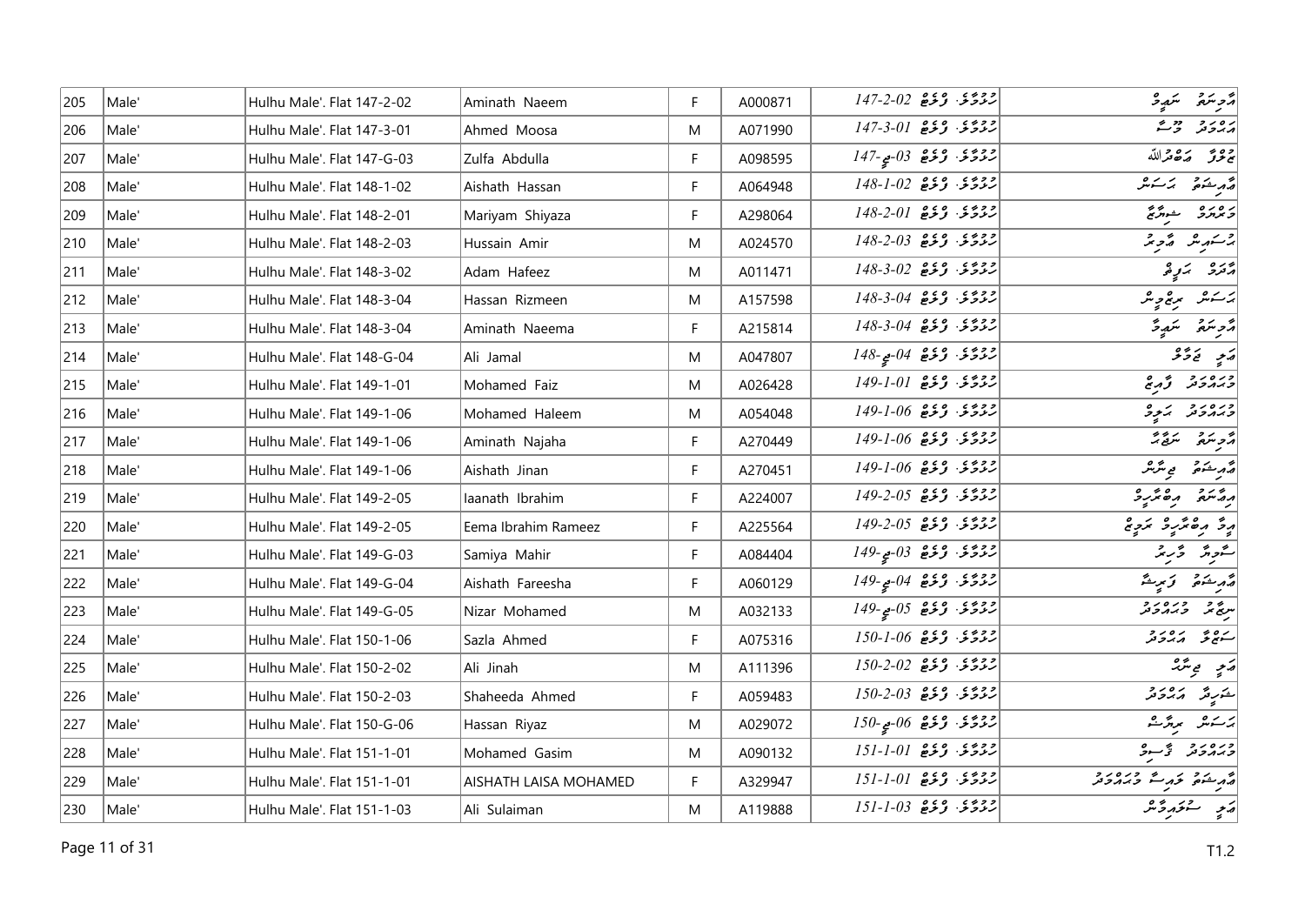| 231 | Male' | Hulhu Male'. Flat 151-2-01 | Sharmeela Idrees    | F           | A033756 | $151 - 2 - 01$ وَوَصَعَ $151 - 2 - 01$        | شەترىپە ئەرترىپە شە     |
|-----|-------|----------------------------|---------------------|-------------|---------|-----------------------------------------------|-------------------------|
| 232 | Male' | Hulhu Male'. Flat 151-G-03 | Hussain Shareef Ali | M           | A070133 | $151 - 03$ وَوَى $03$ -يې- $151$              | 2سەر ھەسەر ئەر          |
| 233 | Male' | Hulhu Male'. Flat 151-G-03 | Shameema Adam       | $\mathsf F$ | A227195 | $151 - 03$ وَوَى $2$ $-151$                   | شَرَوِرَ " ارْ ترو      |
| 234 | Male' | Hulhu Male'. Flat 151-G-03 | Arusham Shareef     | M           | A404684 | $151 - 03$ وَوَى $03$ -يې- $151$              | أرجرخانى المتوبوقى      |
| 235 | Male' | Hulhu Male'. Flat 151-G-04 | Mohamed Fauzee      | M           | A011336 | $151 - 04$ وَوَصَ $64$ -مِي- $151$            | ورەر در د               |
| 236 | Male' | Hulhu Male'. Flat 151-G-04 | Shareefa Adam       | $\mathsf F$ | A051470 | $151 - 04$ وَوَعْ $04$ -يو- $151$             | شەمرۇ گەندۇ             |
| 237 | Male' | Hulhu Male'. Flat 151-G-04 | Aminath Rafha       | F           | A234438 | $151 - 04$ ووق $-04$                          | أرمح سرور المرور        |
| 238 | Male' | Hulhu Male'. Flat 151-G-04 | Ahmed Fauzan        | M           | A382766 | $151$ -يوگو. وڏھ <sub>19</sub> -94-ي          | رەرد ردەھ               |
| 239 | Male' | Hulhu Male'. Flat 152-1-03 | Husam               | M           | A067556 | $152 - 1 - 03$ وَوَصَعَ $152 - 1 - 03$        | برُستَو                 |
| 240 | Male' | Hulhu Male'. Flat 152-1-04 | Mohamed Ihusan      | M           | A105797 | $152 - 1 - 04$ وَوَصَع 152-1                  | ورەرو مەشكە             |
| 241 | Male' | Hulhu Male'. Flat 152-2-01 | Ali Amir            | M           | A057815 | $152 - 2 - 01$ $22 - 2 - 52$                  | أمدموا المروجر          |
| 242 | Male' | Hulhu Male'. Flat 152-2-01 | Naureen Amir        | F           | A164703 | $152 - 2 - 01$ وَوَصَعَ $152 - 2 - 01$        | يتدموينر - مركز م       |
| 243 | Male' | Hulhu Male'. Flat 152-2-01 | Shiura Amir         | F           | A383757 | $152 - 2 - 01$ وَوَصَعَ $152 - 2 - 01$        |                         |
| 244 | Male' | Hulhu Male'. Flat 152-2-03 | Azra Aboobakur      | F           | A012294 | $152 - 2 - 03$ وَقَرْحَ $2 - 2 - 03$          | ג בי גדוני בי           |
| 245 | Male' | Hulhu Male'. Flat 153-3-03 | Hawwa Gasim         | F           | A032108 | $153 - 3 - 03$ $253 - 3 - 2$                  | برەپ تۇسىۋ              |
| 246 | Male' | Hulhu Male'. Flat 153-G-01 | Akram Ibrahim       | M           | A114823 | $153 - 01$ وَوَى $2$                          | גם גם השתנים            |
| 247 | Male' | Hulhu Male'. Flat 153-G-01 | Anwar Ibrahim       | M           | A114824 | $153 - 01$ وَوَى $2$                          | أرەر دە ئەرە            |
| 248 | Male' | Hulhu Male'. Flat 153-G-01 | Aminath Ali         | F           | A115885 | $153 - 01$ وَوَى $253$ $-153 - 1$             | أرمحه سنتمو أأتمني      |
| 249 | Male' | Hulhu Male'. Flat 153-G-03 | Umar Mamdooh        | M           | A044632 | $153 - 03$ وَمَعْ $03 - 03$ وَمَعْ $03 - 153$ | כנכ נסכבם<br>הכיני בכנג |
| 250 | Male' | Hulhu Male'. Flat 154-1-01 | Mohamed Amir        | M           | A055400 | $154 - 1 - 01$ وَوَصَعَ $154 - 1 - 1$         | ورەر دۇر                |
| 251 | Male' | Hulhu Male'. Flat 154-1-01 | Fathimath Jinaan    | F           | A332863 | $154 - 1 - 01$ وَوَصَعَ $154 - 1 - 1$         | توجو حقم میں تر تکریفر  |
| 252 | Male' | Hulhu Male'. Flat 154-1-01 | Hawwa Jumaan        | F           | A344635 | $154 - 1 - 01$ $223 - 532$                    | ره د دوه.               |
| 253 | Male' | Hulhu Male'. Flat 154-1-01 | Ahmed Juraaz Amir   | M           | A350676 | $154 - 1 - 01$ وَوَصَعَ $154 - 1 - 1$         | رورد دوه ورد            |
| 254 | Male' | Hulhu Male'. Flat 154-1-01 | Yoosuf Jazaal Amir  | M           | A411753 | $154 - 1 - 01$ وَوَصَعَ $154 - 1 - 1$         | ת כם ג'וב לקב           |
| 255 | Male' | Hulhu Male'. Flat 154-2-04 | Mohamed Firdaus     | M           | A076148 | $154 - 2 - 04$ وَوَصَع $154 - 2 - 04$         | ورەرو پەيرور            |
| 256 | Male' | Hulhu Male'. Flat 154-3-02 | Aminath Nuha        | F           | A037201 | $154 - 3 - 02$ $22 - 532$                     | أأروسه المراثر          |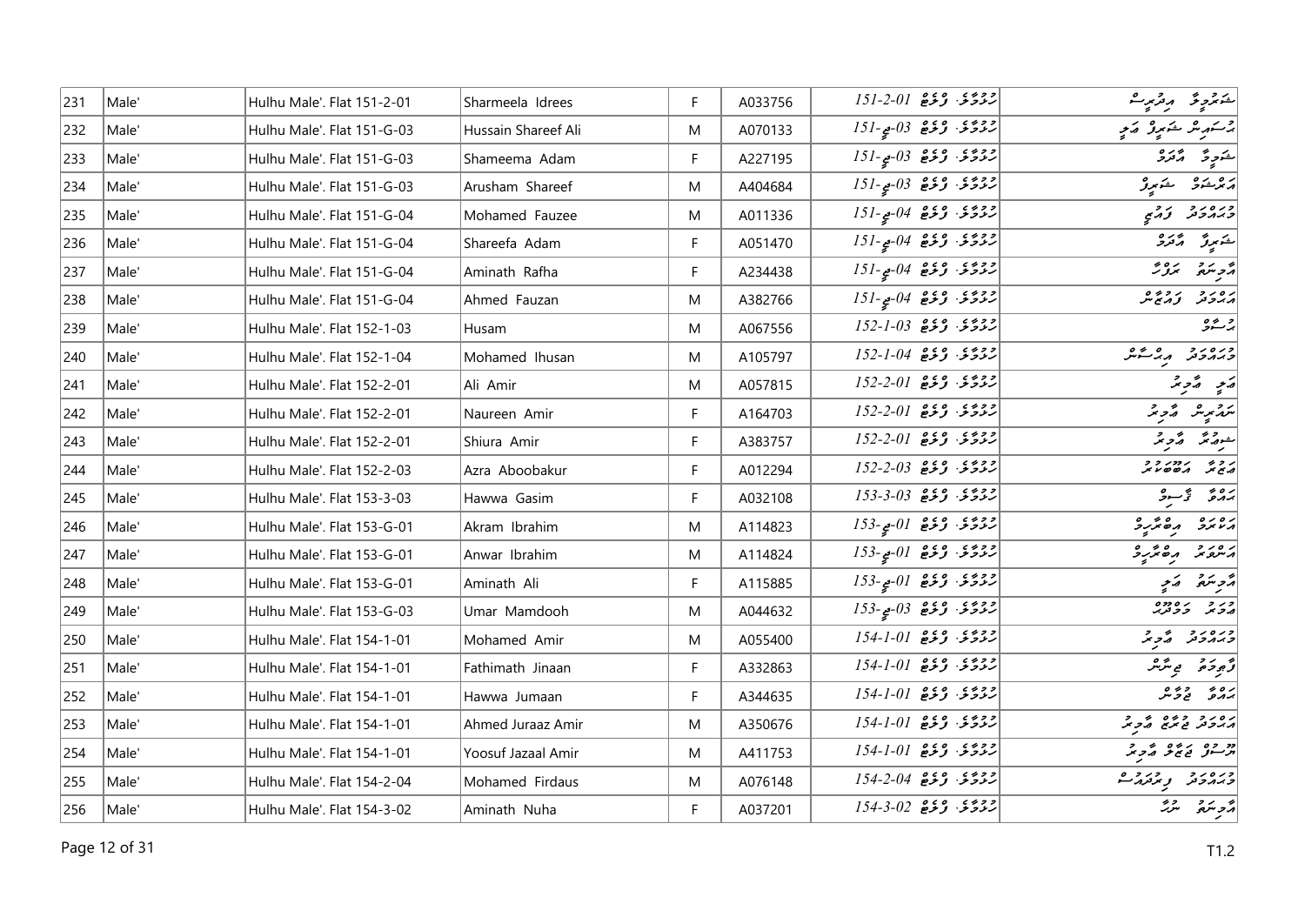| 257 | Male' | Hulhu Male'. Flat 154-3-04    | Mohamed Luthfy        | M         | A027065 | $154 - 3 - 04$ $22 - 3$                                                                                         | وره رو و و و<br>  وبر پروتر بمحبوبي                                                                  |
|-----|-------|-------------------------------|-----------------------|-----------|---------|-----------------------------------------------------------------------------------------------------------------|------------------------------------------------------------------------------------------------------|
| 258 | Male' | Hulhu Male'. Flat 154-3-04    | Fathimath Shirmeen    | F         | A080446 | $154 - 3 - 04$ $22$ $32$                                                                                        | أزُبورَهُ شرعروٍ مَرْ                                                                                |
| 259 | Male' | Hulhu Male'. Flat 154-G-02    | Zulaikha Abdul Ghanee | F         | A138348 | $154$ - ووي. ووي $-02$ -ي -154                                                                                  | ح يحمد شهر المعاملة المحمد المحمد المحمد المحمد المحمد المحمد المحمد المحمد المحمد المحمد المحمد الم |
| 260 | Male' | Hulhu Male'. Flat C1-2-D      | Ali Luthfee           | M         | A055890 | $\left  \begin{array}{cc} -2 & 2 & 2 & 2 \ -2 & 2 & 3 & 1 \ \end{array} \right $                                | أماسي المحاجري                                                                                       |
| 261 | Male' | Hulhu Male'. Flat C2-2-A      | Abdullah Ali          | M         | A045064 | ر دوي وي و 2-2-2 ب                                                                                              | رە ئەللە كەي                                                                                         |
| 262 | Male' | Hulhu Male'. Flat C2-3-B      | Firag Ahmed           | ${\sf M}$ | A071386 | $\sim$ 2-3-g g $\approx$ 32-2-g                                                                                 | دِ ټَرَّ تَهُ بَرَ دَ تَرَ                                                                           |
| 263 | Male' | Hulhu Male'. Flat C5-2-B      | Abdulla Mufeed        | M         | A003215 | دووی وی ه -2-5 ک                                                                                                | پره ترالله څوپه                                                                                      |
| 264 | Male' | Hulhu Male'. Flat C5-4-D      | Giyas Haneef          | M         | A061701 | $\left  \begin{array}{cc} 2.2 & 2.2 \\ -2.2 & 2.2 \end{array} \right $                                          | توپژے پرسوژ                                                                                          |
| 265 | Male' | Hulhu Male'. Flat C5-GF-C     | Hawwa Ibrahim         | F         | A043161 | رودو. ووق سودي كاوسي                                                                                            |                                                                                                      |
| 266 | Male' | Hulhu Male'. Flat C7-2-A      | Ahmed Firaq           | M         | A060893 | دوږي. ووه په 2-7-7پ                                                                                             | پروتر پیڅو                                                                                           |
| 267 | Male' | Hulhu Male'. Flat C7-2-A      | Shadiya Rasheed       | F         | A103015 | دووي   وي ھ 2-2-7 سو                                                                                            | شگورگر - مَرَشونْر                                                                                   |
| 268 | Male' | Hulhu Male'. Flat C7-2-A      | Zaha Firaq            | F         | A339978 | رووي وءه پر-2-7پ                                                                                                | لى ئەستىقى ئەرەپتى                                                                                   |
| 269 | Male' | Hulhu Male'. Flat C7-4-B      | Mohamed Ramzee        | M         | A012306 | دووي ويء ۾-4-7ب                                                                                                 | ورەر دەر                                                                                             |
| 270 | Male' | Hulhu Male'. Flat C7-4-D      | Rugiyya Yahya         | F         | A153522 | دووي ووه و-4-7 ب                                                                                                | כ ס מ מסיי.<br>מצומת תמת                                                                             |
| 271 | Male' | Hulhu Male'. Flat C7-4-D      | Aishath Nadhiya       | F         | A234632 | دووي وي و -4-7 سو                                                                                               | ەگەر شەھ ئىسىرىدىگە                                                                                  |
| 272 | Male' | Hulhu Male'. Flat C7-GF-B     | Mohamed Ali           | M         | A011864 |                                                                                                                 | ورەرو كې                                                                                             |
| 273 | Male' | Hulhu Male'. Flat C7-GF-B     | Ilhama Mohamed        | F         | A082392 | د د د ، د و ، ه ع - د 7 - د ، ه - ه ا                                                                           | ە بە دىرە دىر<br>مەرگە ھەمدى                                                                         |
| 274 | Male' | Hulhu Male'. Flat C7-GF-B     | Hassan Nooh Mohamed   | M         | A255358 | ووړي ووه سو7-يږوژ-ي                                                                                             | بر ہے میں ورور و                                                                                     |
| 275 | Male' | Hulhu Male'. Flat C8-3-A      | Ali Mohamed           | M         | A034533 | $3-8$ $-8$ $-8$ $-8$ $-8$ $-8$ $-8$                                                                             | أوسم وره رد                                                                                          |
| 276 | Male' | Hulhu Male'. Flat C9-2-B      | Ahmed Nafeez          | M         | A042070 | $\left  \begin{array}{cc} -9.2 & 2 & 2 & 2 \ -2 & 2 & 2 & 2 \ \end{array} \right $                              | پروتر سَعِي                                                                                          |
| 277 | Male' | Hulhu Male'. Flat C9-3-C      | Khalid Mohamed        | M         | A047907 | دووي ووه ب-3-9 به                                                                                               | گروتر وبره دو                                                                                        |
| 278 | Male' | Hulhu Male'. Flat C9-4-D      | Mohamed Niyaz Moosa   | M         | A050783 | $\left  \begin{array}{cc} 2.28 & -2.40 & -2.40 \\ -2.5 & 2.40 & 2.40 \\ 0.40 & 0.40 & 0.40 \end{array} \right $ | כממכני ייחד ב-                                                                                       |
| 279 | Male' | Hulhu Male'. Flat C9-4-D      | Zulaikha Ibrahim      | F         | A101017 | $\left  \begin{array}{cc} 2.28 & 2.28 \\ -2.28 & 2.28 \end{array} \right $                                      | جۇمەر مەھمەر                                                                                         |
| 280 | Male' | Hulhu Male'. Flat No 139-1-04 | Aminath Rifa          | F         | A035875 | $139 - 1 - 04$ $222 - 222$<br>و و و ء .<br>رند <del>و</del> نو                                                  | ړګو سرو سرو                                                                                          |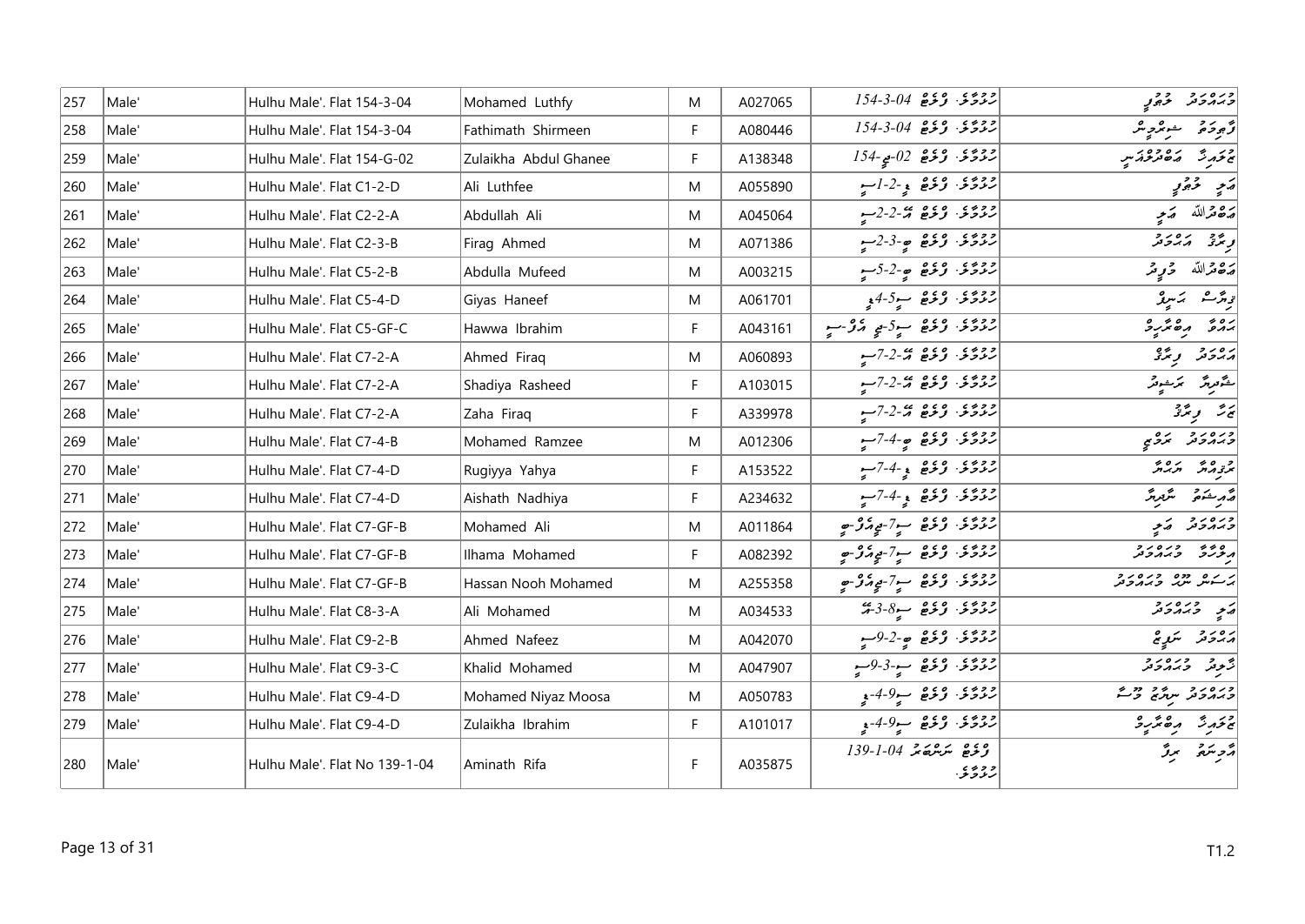| 281 | Male' | Hulhu Male'. Flat no 143-1-04 | Laila                         | F.          | A052106 | $143 - 1 - 04$ $222 - 22$<br>ر و و ء .<br>رند <del>و</del> و .                                                                        | خەرىخە                                             |
|-----|-------|-------------------------------|-------------------------------|-------------|---------|---------------------------------------------------------------------------------------------------------------------------------------|----------------------------------------------------|
| 282 | Male' | Hulhu Male'. Flat no 143-1-04 | Aiham Fayaz                   | M           | A328237 | ووق سەمەد 143-1-43<br>و و و ي.<br>رنونو تو .                                                                                          | مەرىبى<br>تر پڑتے                                  |
| 283 | Male' | Hulhu Male'. Flat No 145-G-02 | Mohamed Adam                  | M           | A072084 | ووه ترت <i>م مقد 12-ي</i> -145<br>333 كى.<br>مرك <b>ر</b> ى                                                                           | وره رو په ده<br>تربر در مرکز                       |
| 284 | Male' | Hulhu Male'. Flat No C1-1-A   | Riyasa Ahmed                  | F           | A003639 | $\frac{1}{2}$ $\frac{1}{2}$ $\frac{1}{2}$ $\frac{1}{2}$ $\frac{1}{2}$ $\frac{1}{2}$ $\frac{1}{2}$<br>ر و و ء .<br>رند <del>و</del> نو | بر 2 ر ح<br>م <i>ر</i> بر <del>5</del> تر<br>بردشه |
| 285 | Male' | Hulhu Male'. Flat No C1-1-A   | Hassan Zareer Ibrahim         | M           | A060104 | وءه مركز في المناسم<br>ر و و د ي.<br>رند <del>و</del> نو                                                                              | برسكش تمرير مرەمگرىر 3                             |
| 286 | Male' | Hulhu Male'. Flat No C1-1-D   | Abdulla Saeed                 | M           | A050156 | ودوی و دوه مرمور و - ا- اب                                                                                                            | أرەقماللە سەرپىر                                   |
| 287 | Male' | Hulhu Male'. Flat No C1-1-D   | Mahdiyya Shakir               | F.          | A117268 | دووی وی مره مرد و- - ب                                                                                                                | وروره وعمار                                        |
| 288 | Male' | Hulhu Male'. Flat No C1-1-D   | Fathimath Zeyna Abdulla Saeed | F.          | A327629 | د دوی وی د مرور د -ا-اب                                                                                                               | و برديد من محافظ الله سكور                         |
| 289 | Male' | Hulhu Male'. Flat No C1-1-D   | Ahmed Ziyan Abdulla           | M           | A327631 | 1933 و 30 مربور كار - 1- 1 سو                                                                                                         | رەرو پەرە دەۋاللە                                  |
| 290 | Male' | Hulhu Male'. Flat No C1-1-D   | Mohamed Zeehan Abdulla        | M           | A349864 | رووي وءه رومړي <sub>و</sub> -ا-اب                                                                                                     | ورەرو يې ئەھ رە دالله                              |
| 291 | Male' | Hulhu Male'. Flat No C1-3-A   | Faris Abdulla                 | M           | A006904 | وووي وءه مرموري مسوالي.<br>سنڌي ويوه مرموري مسوالي                                                                                    | قرسية وكافترالله                                   |
| 292 | Male' | Hulhu Male'. Flat No C1-3-A   | Mausooma Rasheed              | F.          | A022078 | وووي ووه مرەرو بار-3 م                                                                                                                | ر و دوه .<br>ترور بدو . ترجید                      |
| 293 | Male' | Hulhu Male'. Flat No C1-3-B   | Hassan Zareer                 | M           | A026442 | - دووي و وه مرتقص ه-3- <u>1</u> -                                                                                                     | ىرىسەش ئىم يېرىتى                                  |
| 294 | Male' | Hulhu Male'. Flat No C1-3-C   | Ahmed Shareef                 | M           | A023803 | و د کام میں اس کی اسمِ<br>ر و و ء .<br>رند <del>و</del> و .                                                                           | برەر دىمبرو                                        |
| 295 | Male' | Hulhu Male'. Flat No C1-3-C   | Hawwa Zakariyya               | $\mathsf F$ | A121399 | و د کام کام د -3-اب<br>و و و ي.<br>رندگرنگ                                                                                            | גם בי באת הי                                       |
| 296 | Male' | Hulhu Male'. Flat No C1-3-C   | Aishath Ahlam Ahmed           | $\mathsf F$ | A236774 | وده مره مرد -3-اب<br>333 كى.<br>مرك <b>ر</b> ى                                                                                        | ه د شوه ده ده ده د و د                             |
| 297 | Male' | Hulhu Male'. Flat No C1-3-C   | Fathimath Alhan Ahmed         | F           | A377542 | و ، و مروره بر ب-3-اب<br>و و و ي.<br>رنونو تو .                                                                                       | و د د ده وه ده د و.<br>گهچری مرد شرکتر مدر تر      |
| 298 | Male' | Hulhu Male'. Flat No C1-GF-A  | Ibrahim Latheef               | M           | A004246 | 2000 م 2000 مئيس 200<br>تو خريج سرسر 10 - 1000 مئيسي<br>و و و ء .<br>رند <del>و</del> نو                                              | رە ئرىر ئىم ئ                                      |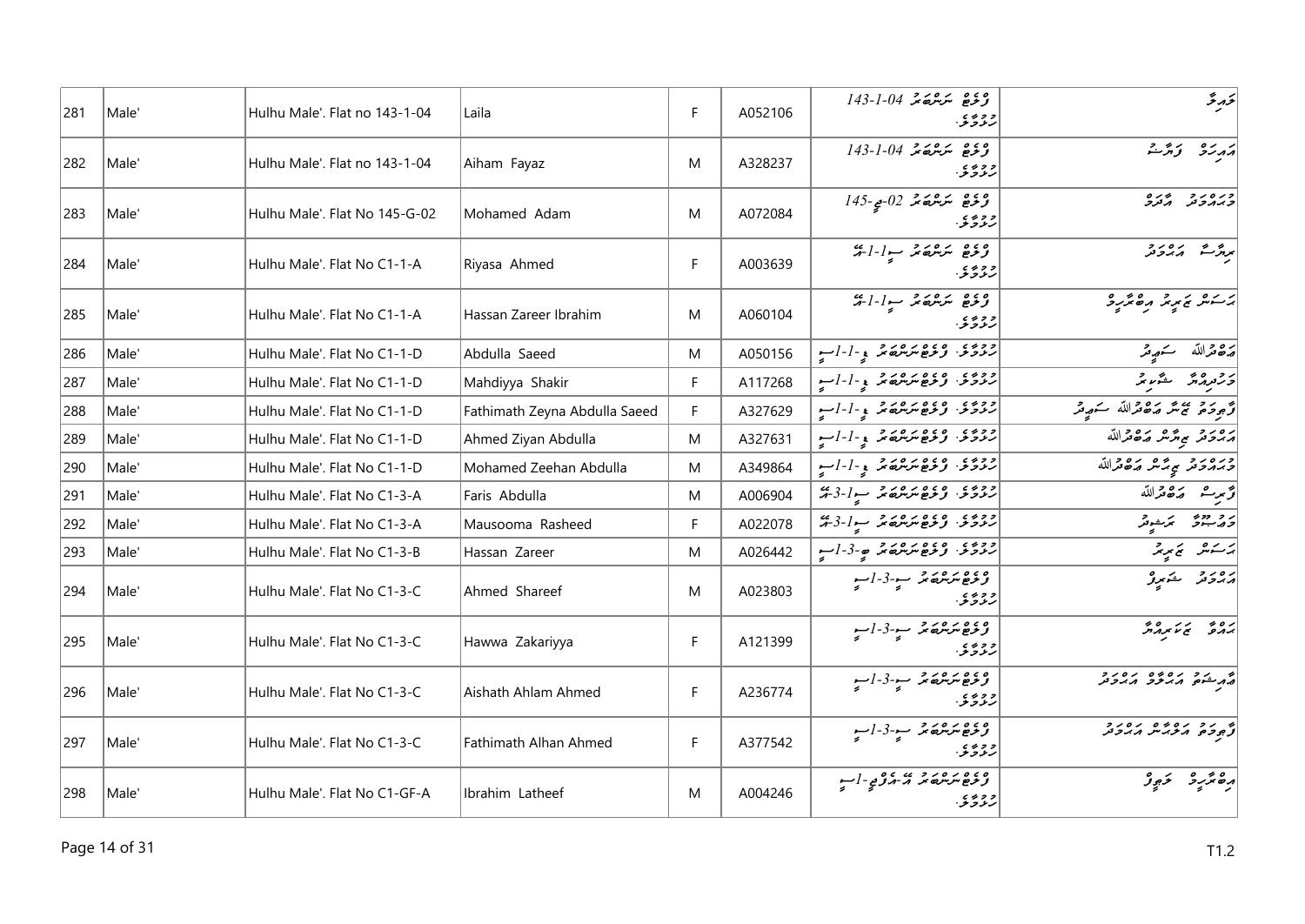| 299           | Male' | Hulhu Male'. Flat No C2-1-D | Zakiyya Yoosuf           | F. | A130885 | دووي وءومروه دي و- -2 پ                                       |                                      |
|---------------|-------|-----------------------------|--------------------------|----|---------|---------------------------------------------------------------|--------------------------------------|
| 300           | Male' | Hulhu Male'. Flat No C2-2-D | Jeehan Rasheed           | F  | A301180 | ودوع مرشقة بالملحمة<br>و و و ء .<br>روو تو .                  |                                      |
| 301           | Male' | Hulhu Male'. Flat No C2-2-D | Jumana Rasheedh          | F. | A301182 | ودوه مركزه و-2-2-<br>و و و ي.<br>رنونونو .                    | و و شر<br>مح گر مرش <sub>و</sub> تر  |
| $ 302\rangle$ | Male' | Hulhu Male'. Flat No C2-2-D | Ahmed Juman Rasheedh     | M  | A301190 | ودو سَرْسُوَ بِهِ -2-2 بِ<br>و و و ي.<br>رندگر                | ره رو وو د کردو                      |
| 303           | Male' | Hulhu Male'. Flat No C2-3-C | Ibrahim Rasheed          | M  | A049987 | $-2 - 3 - 2$<br>و و و ء .<br>رند <del>و</del> نو              | أرە ئۇرۇ بۇيدۇر                      |
| 304           | Male' | Hulhu Male'. Flat No C2-3-C | Abdulla Zurair           | M  | A087122 | ە ، ە برە برو بە -3-2-يە<br>و و و ء .<br>رنو بو تو .          | أرة قرالله تج ترمر تر                |
| 305           | Male' | Hulhu Male'. Flat No C2-3-C | Nafeesa                  | F. | A087484 | و د وړه د د -3-2 په<br>و و و ي.<br>رنونونو .                  | ىئىدېگە                              |
| 306           | Male' | Hulhu Male'. Flat No C2-3-C | Ali Zaid                 | M  | A159658 | و و ح مرمور حسن -3-2 سو<br>و و و ء .<br>رند <del>و</del> نو   | أوسمح والمحمد                        |
| 307           | Male' | Hulhu Male'. Flat No C2-3-C | Hussain Ziyaadh          | M  | A269827 | ە ئوق ھەتتىر ھەتتى سو-2-3 -<br>333 كى.<br>مرك <b>ر</b> ى      | جرستهريش فريزقنه                     |
| 308           | Male' | Hulhu Male'. Flat No C3-1-B | Fiyaza Ibrahim           | F  | A014837 | $-3-1-$ وكروم سكره محدث و-1-3<br>و و و ي.<br>رنونوگو          | وأثرت مقترره                         |
| 309           | Male' | Hulhu Male'. Flat No C3-2-A | Hussain Waheed           | M  | A056766 |                                                               | يزسكوند الحاريثر                     |
| 310           | Male' | Hulhu Male'. Flat No C3-2-B | Mohamed Shamrah          | M  | A164638 | و وړی وی وی ده د حول -2-3 ک                                   |                                      |
| 311           | Male' | Hulhu Male'. Flat No C3-2-B | Fathimath Shamra         | F  | A241977 | د د د ، م ، و ، و ، و ، چ -2-3 پ                              | توجوختم المشوجر                      |
| 312           | Male' | Hulhu Male'. Flat No C3-2-D | Fathimath Saeeda         | F  | A056779 | وده مكره المحدد المستورج والمحصوص<br>و و و ء .<br>رند بر تو . | ژوده شهر                             |
| 313           | Male' | Hulhu Male'. Flat No C3-2-D | Musthafa Ali             | M  | A060991 | $-3-2-2$ $-2$ $-2$ $-2$ $-2$ $-2$<br>و و و ي.<br>رنونوگو      | ومبوو كالمح                          |
| 314           | Male' | Hulhu Male'. Flat No C3-2-D | Mariyam Malaaha Musthafa | F  | A362483 | وده مكره المحدد المستورج والمحصوص<br>و و و ء .<br>رند و تو .  | رەرە رەپ دەرە<br>دىرىرد دىرگ دىبەبور |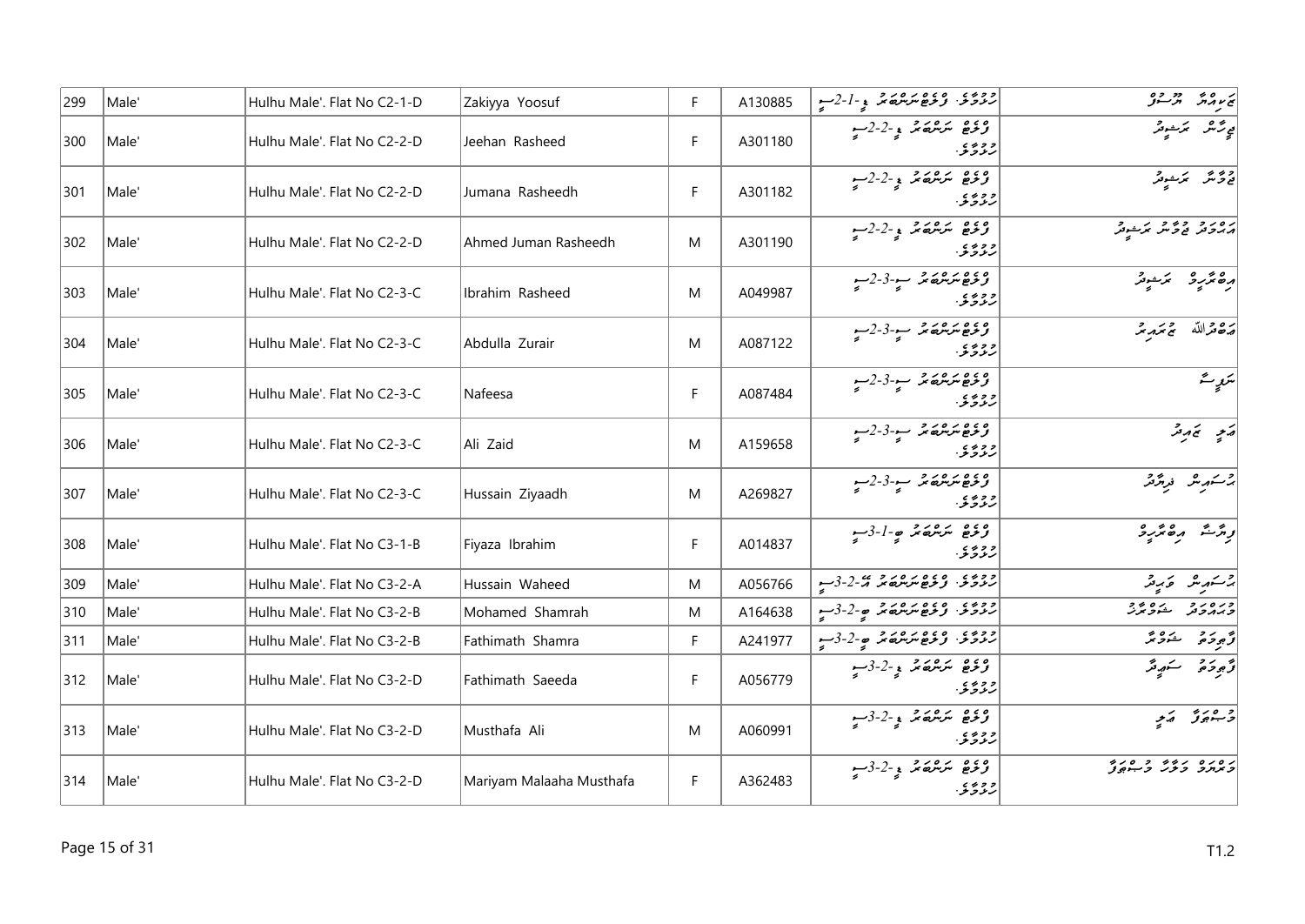| 315 | Male' | Hulhu Male'. Flat No C3-2-D  | Mohamed Muanis Musthafa | M           | A362530 | وتوقع مكره فقيح ويداد والمحمد<br>و و و ي.<br>رندگرنگ                                | ورەرو وەسر كەرەر                                         |
|-----|-------|------------------------------|-------------------------|-------------|---------|-------------------------------------------------------------------------------------|----------------------------------------------------------|
| 316 | Male' | Hulhu Male'. Flat No C3-4-B  | Hamid Ali               | M           | A012061 | 000 - 3-4-0 - 3-4-6<br>و و و ء .<br>رنونونو .                                       | بروتر المتوا                                             |
| 317 | Male' | Hulhu Male'. Flat No C3-4-B  | Ali Saleem              | M           | A252623 | و ده مره مرسم ص-4-3 ب<br>ر و و د ي.<br>رند <del>و</del> نو                          | أريج التنويرة                                            |
| 318 | Male' | Hulhu Male'. Flat No C3-GF-B | Aminath Rasheeda        | $\mathsf F$ | A058351 | وي پرېږي په دي کړو و<br>ح و و ي.<br>رند <del>و</del> نو                             | أأدوبتهم الترشوش                                         |
| 319 | Male' | Hulhu Male'. Flat No C4-1-A  | Mohamed Shameem         | M           | A061291 | 1933 و 2000 مركز مسو4-1-2                                                           | ورەرو شەرو                                               |
| 320 | Male' | Hulhu Male'. Flat No C4-1-C  | Amjad Musthafa          | M           | A011547 | وي مرمض حدا-ا-<br>و و و ء .<br>رنونونو .                                            | رەرد دەرد<br>مەدىر دىبەبور                               |
| 321 | Male' | Hulhu Male'. Flat No C4-1-C  | Ahmeen Amjad Musthafa   | M           | A132475 | ە ئەھ مەھەمگە سو4-ايسو<br>ئوخرى مىز مەھەمگە ئە<br>ر و و د ي.<br>رند <del>و</del> نو | גם כם גם גב כם הדי                                       |
| 322 | Male' | Hulhu Male'. Flat No C4-1-D  | Ibrahim Ali             | M           | A044409 | وءه مركزه بالم-المب<br>ر و و ء .<br>ر د <del>و</del> و .                            | رە ئۈر ئىسى                                              |
| 323 | Male' | Hulhu Male'. Flat No C4-GF-C | Fareedha Hassan         | F.          | A046080 | وده برموړ په د ولې<br>و و و ء .<br>رنونونو .                                        | أقرمية كالكاشر                                           |
| 324 | Male' | Hulhu Male'. Flat No C4-GF-C | Ibrahim Hassan          | M           | A069511 | وءه برمه پر ہونے مگر -4ہو<br>و و و ي.<br>رند و گو.                                  | مەھرىر ئەسكىر                                            |
| 325 | Male' | Hulhu Male'. Flat No C4-GF-C | Aishath Fazla           | F           | A121129 | وءه برمه پر ہے کو 4۔<br>ح و و ي.<br>رند <del>و</del> نو                             | ەر ئەر ئەر ئە                                            |
| 326 | Male' | Hulhu Male'. Flat No C5-2-A  | Mohamed Abdulla         | M           | A078553 | وءه بروير دي-2-5-<br>و و و ي.<br>رنونونو .                                          | ورەرو رەۋاللە                                            |
| 327 | Male' | Hulhu Male'. Flat No C5-2-A  | Abdulla Aiman Mohamed   | M           | A274534 | وءه برموز 2-2-5-<br>ر و و د ي.<br>رند <del>و</del> نو                               | ره و الله محمد در و در در و<br>مصغرالله محمد در در در در |
| 328 | Male' | Hulhu Male'. Flat No C5-2-A  | Aishath Sana Mohamed    | F.          | A345420 | وءه برەيم پر 2-4-5-<br>ر و و د ي.<br>رند <del>و</del> نو                            |                                                          |
| 329 | Male' | Hulhu Male'. Flat No C5-2-C  | Mohamed Ali             | Μ           | A000100 | وي مرمض سو-2-5 سم<br>و و و ء .<br>رند <del>و</del> نو                               | ورەر د كەي                                               |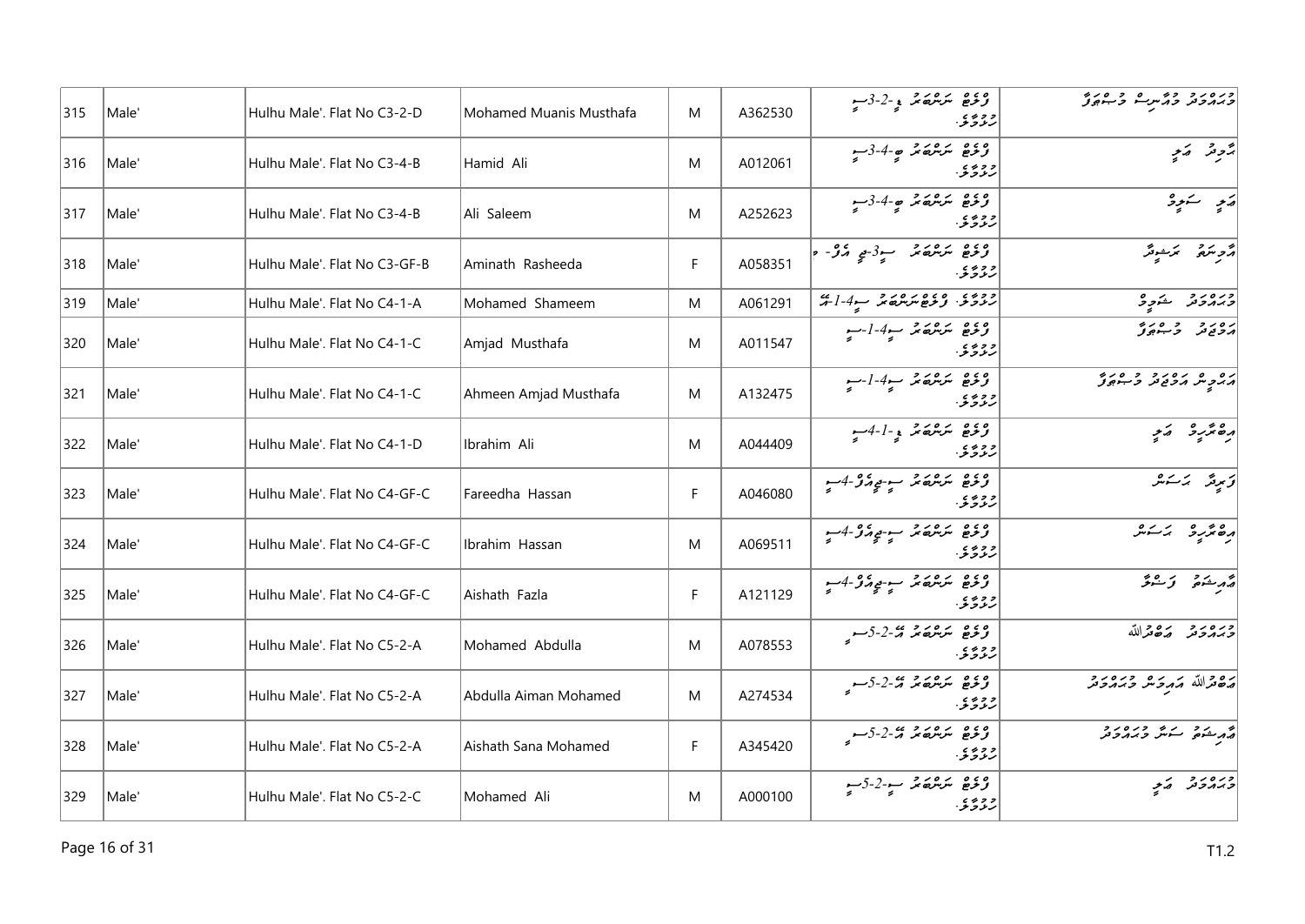| 330 | Male' | Hulhu Male'. Flat No C5-2-C | Aishath Aniya               | F  | A085863 | و د ده مره محمد ب-2-5 ک<br>و و و ء .<br>رند <del>و</del> نو     | مەرشكى مەسىر                                                                                                  |
|-----|-------|-----------------------------|-----------------------------|----|---------|-----------------------------------------------------------------|---------------------------------------------------------------------------------------------------------------|
| 331 | Male' | Hulhu Male'. Flat No C5-2-C | Aminath Mohamed Ali         | F. | A241865 | $-5-2$ -2 $-2$ $-2$ $-2$ $-2$ $-2$<br>ر د و و .<br>رند و تو .   | أأديكم وبره رد أكبح                                                                                           |
| 332 | Male' | Hulhu Male'. Flat No C5-3-A | Ibrahim Shakir Hassan       | M  | A035869 | $5 - 3 - 8$ $-5 - 3 - 8$<br>و و و ي.<br>رنونوگو                 | مەھرىرى شىرىم بەسىر                                                                                           |
| 333 | Male' | Hulhu Male'. Flat No C5-3-A | Fathmath Nahida             | F. | A249917 | و وہ سرمرح میں 3-3-5 ب<br>ر و و ء .<br>رند <del>و</del> و .     | ۇي <sub>ر</sub> وڭ شرىر                                                                                       |
| 334 | Male' | Hulhu Male'. Flat No C5-3-A | Aishath Shamha              | F  | A385426 | 200 مرم د د 200 م كى 3-3 ك<br>ر و و ء .<br>رند <del>و</del> و . | و در در دره در در در کار در کار در کردند که در کردند که در کار در کردند که در کار در کار در کار در کار در کار |
| 335 | Male' | Hulhu Male'. Flat No C5-3-B | Ahmed Ibrahim               | M  | A079668 | ووي وعدد ورور و دي.<br>رندونو، ونوڪس هي ھ-3-5 پ                 | رەرو مەھرىر                                                                                                   |
| 336 | Male' | Hulhu Male'. Flat No C5-3-B | Mausooma Ahmed              | F. | A248967 | و ووی ده وه د ورو د دو -3-5 سو                                  | ני חדש ניטיב<br>בוגייב וגבע                                                                                   |
| 337 | Male' | Hulhu Male'. Flat No C5-3-D | Mohamed Rasheed Ali         | M  | A041145 | وووي وءه بره بروسي سو5-3- <u>و</u>                              | ورەرو برخونز كەم                                                                                              |
| 338 | Male' | Hulhu Male'. Flat No C5-3-D | Farahanaz Yoosuf            | F  | A073412 | و وړی و وه مره مر د سوک-3-و.<br>مرکز و لوه شريع مر              | ر ر ر می می دور<br>و بربر سرچ مرگ                                                                             |
| 339 | Male' | Hulhu Male'. Flat No C5-4-A | Ibrahim Azmeel              | M  | A066129 | 2000 مرمرم 2 4-4-5 ب<br>و و و ي.<br>رنونونو .                   | ג <i>ەنگەد ה</i> לקב                                                                                          |
| 340 | Male' | Hulhu Male'. Flat No C5-4-C | Abdulla Waheed Abdul Raheem | M  | A059228 | وي مركز من المسركة 4- سم<br>و و و ء .<br>رند و تو .             | رە داللە ئەبەتر مەدەبرە                                                                                       |
| 341 | Male' | Hulhu Male'. Flat No C5-4-C | Mariyam Rasheeda            | F. | A063591 | وي مريدة مركز 1-4-ب<br>و و د ي.<br>رنونو تو .                   | رەرە بەشىر                                                                                                    |
| 342 | Male' | Hulhu Male'. Flat No C6-1-D | Mukhuthar Asim              | M  | A061866 | د د د ، و ، و ، د ، د .<br>رندون و نوم سرس په به -ا-6 په        | وه د د کار                                                                                                    |
| 343 | Male' | Hulhu Male'. Flat No C6-1-D | Madeeha Ali                 | F. | A102698 | د د د و د وه د وړه د په -ا-6 په                                 | دَىرِدَّ كەم                                                                                                  |
| 344 | Male' | Hulhu Male'. Flat No C6-1-D | Mohamed Maahy               | M  | A229868 | و ووي و وه و روړ د او د -ا-6 پ                                  |                                                                                                               |
| 345 | Male' | Hulhu Male'. Flat No C6-3-A | Neeza Haleem                | F. | A041115 | ووه ترتزه تمر ب13-6 م<br>ر و و ء .<br>رند <del>و</del> و .      | سرچ ټر دو                                                                                                     |
| 346 | Male' | Hulhu Male'. Flat No C6-4-D | Mariyam Shaheeda            | F. | A101914 | وووي وعود ورور و -4-6 سر<br>پروگر وکوھ مرمزماند و -4-6 سر       | رەرە شەرى <i>گ</i> ە<br><i>دىن</i> ەر شەرىگە                                                                  |
| 347 | Male' | Hulhu Male'. Flat No C6-4-D | Mohamed Sajeeu              | M  | A340675 | وووي وءه بره دي.<br>  برنزگر و گرم سرپرت پر پا-4-6 پ            | ورەر دېم سەي                                                                                                  |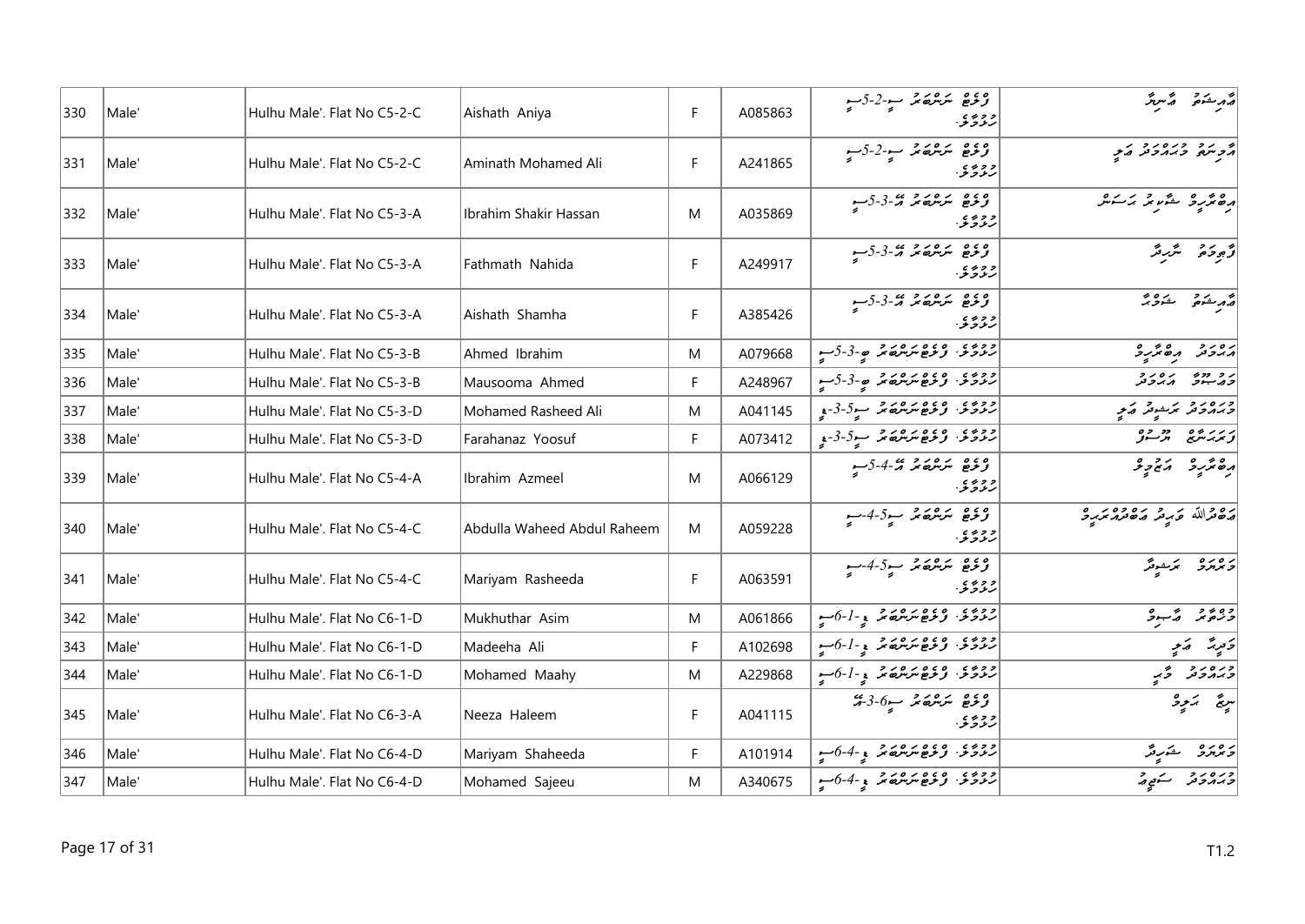| 348 | Male' | Hulhu Male'. Flat No C7-1-B               | Mohamed Ibrahim          | M           | A055198 | وي مركز ص-1-7ب<br>د د د ،<br>رندگرنگ                      | ورەرو مەھرىر                                      |
|-----|-------|-------------------------------------------|--------------------------|-------------|---------|-----------------------------------------------------------|---------------------------------------------------|
| 349 | Male' | Hulhu Male'. Flat No C7-1-B               | Aishath Junana Mohamed   | $\mathsf F$ | A358868 | $-7-1-8$ $-200$ $-80$<br>و و و ء .<br>رند <del>و</del> نو | ه در در دره در ۲۶۵۰۶<br>مارستوی مخ شرس و بر در در |
| 350 | Male' | Hulhu Male'. Flat No C7-1-C               | Aminath Ameeza           | F.          | A017485 | ووه يرتفع ب-ا-7ب<br>و و و ء .<br>رند <del>و</del> نو .    | ړې سره پرېږي                                      |
| 351 | Male' | Hulhu Male'. Flat No C7-2-D               | Ahmed Hashim             | M           | A057259 | وووي وووم دەرو د-7-7-                                     | رەرد گىشەۋ                                        |
| 352 | Male' | Hulhu Male'. Flat No C7-3-B               | Ahmed Khaleel            | M           | A081077 | د د د ، م ه ه ه ه د م د چې په 3-7-7 پ                     | رەر ئىچى                                          |
| 353 | Male' | Hulhu Male'. Flat No C8-2-D               | Ahmed Riza               | M           | A045436 | 322 - 329 كرمۇم بې -2-8 -                                 | رەر ئەرشى                                         |
| 354 | Male' | Hulhu Male'. Flat No C8-4-A               | Ibrahim Yaameen Naeem    | M           | A081376 | 322 - 329 مربور 2 2-4-8 -                                 | رەڭرىر گەچ ئىر ئى                                 |
| 355 | Male' | Hulhu Male'. Flat No C8-4-D               | Sudna Saleem             | F           | A019150 | د د د و و و و و و د د د په په په په کې په                 | بەدىگە سەدە                                       |
| 356 | Male' | Hulhu Male'. Flat No C9-2-C               | Abdulla Amjad            | M           | A000983 | وي مريدة سو-2-9 سم<br>و و د ي.<br>رنونو تو .              | رەۋاللە ئەۋىرو                                    |
| 357 | Male' | Hulhu Male'. Flat No C9-2-D               | Ismail Mohamed           | M           | A091892 | وووي. ودوه مرمود ب <sub>و-2</sub> -9 ب                    | بر عرضه وره دو                                    |
| 358 | Male' | Hulhu Male'. Flat No C9-2-D               | Muneeb Ismail Mohamed    | M           | A252068 | رووي وءوبرورو ۽ -2-9 –                                    | وسمه مستوجده ورودو                                |
| 359 | Male' | Hulhu Male'. Flat No C9-2-D               | Mutheeu Ismail Mohamed   | М           | A261486 | وووي. ووقع مرم <i>مة ب</i> دي-2-4ب                        | כתב השיכתי כמהכת                                  |
| 360 | Male' | Hulhu Male'. Flat No C9-2-D               | Anjum Ismail Mohamed     | F.          | A299190 | رووي وءِ عربر مدينة -2-9-                                 | גם כם גם כבור כבור ה                              |
| 361 | Male' | Hulhu Male'. Flat No C9-3-B               | Abdulla Rafeeu           | Μ           | A038019 | وقوق سَرْحَصَر ۾-3-9-<br>و و و ي.<br>رنونونو .            | رەقراللە ترىر چ                                   |
| 362 | Male' | Hulhu Male'. Flat No C9-4-C               | Ahmed Nizam              | М           | A013052 | و دە مەر ھەتمە سو-4-9سو<br>د و و ي.<br>رند و تو .         | رەر دەر بە                                        |
| 363 | Male' | Hulhu Male'. Ghizaa                       | Mahira Easa              | F.          | A063263 | 22 <i>3 ق. م</i> وفگر                                     | د سمبر په مړينه                                   |
| 364 | Male' | Hulhu Male'. Ghizaa                       | Hassan Mazaawidh Mohamed | M           | A219447 | 22 <i>3 فرقر</i><br> 22 <i>3 فرقر</i>                     | ر کے مگر و ورور و<br>رکستانگر کافرونٹر کامکارونٹر |
| 365 | Male' | Hulhu Male'. Goathi 10122                 | Aminath Mohamed          | F.          | A038400 | $10122$ جَوْدَ جَمْعِ $22$                                | הכיתם כמהכת                                       |
| 366 | Male' | Hulhu Male'. Goathi 10122                 | Musthafa Rasheed Ali     | M           | A072211 | $10122$ جِمْعَةَ جَمْعِي $2$                              | ومبووث برجور أرمي                                 |
| 367 | Male' | Hulhu Male'. Goathi 10170<br>(Alama Fehi) | Hussain Rasheed          | M           | A057723 | حرفي حجمه 10170 (مَعَرَّقَوْبِ)                           | برستهرش المرسومر                                  |
| 368 | Male' | Hulhu Male'. Goathi 10192                 | Yasir Ahmed              | M           | A067882 | $10192$ جِمْدَةَ جَمْعِي 10192                            | وگر دید در در در                                  |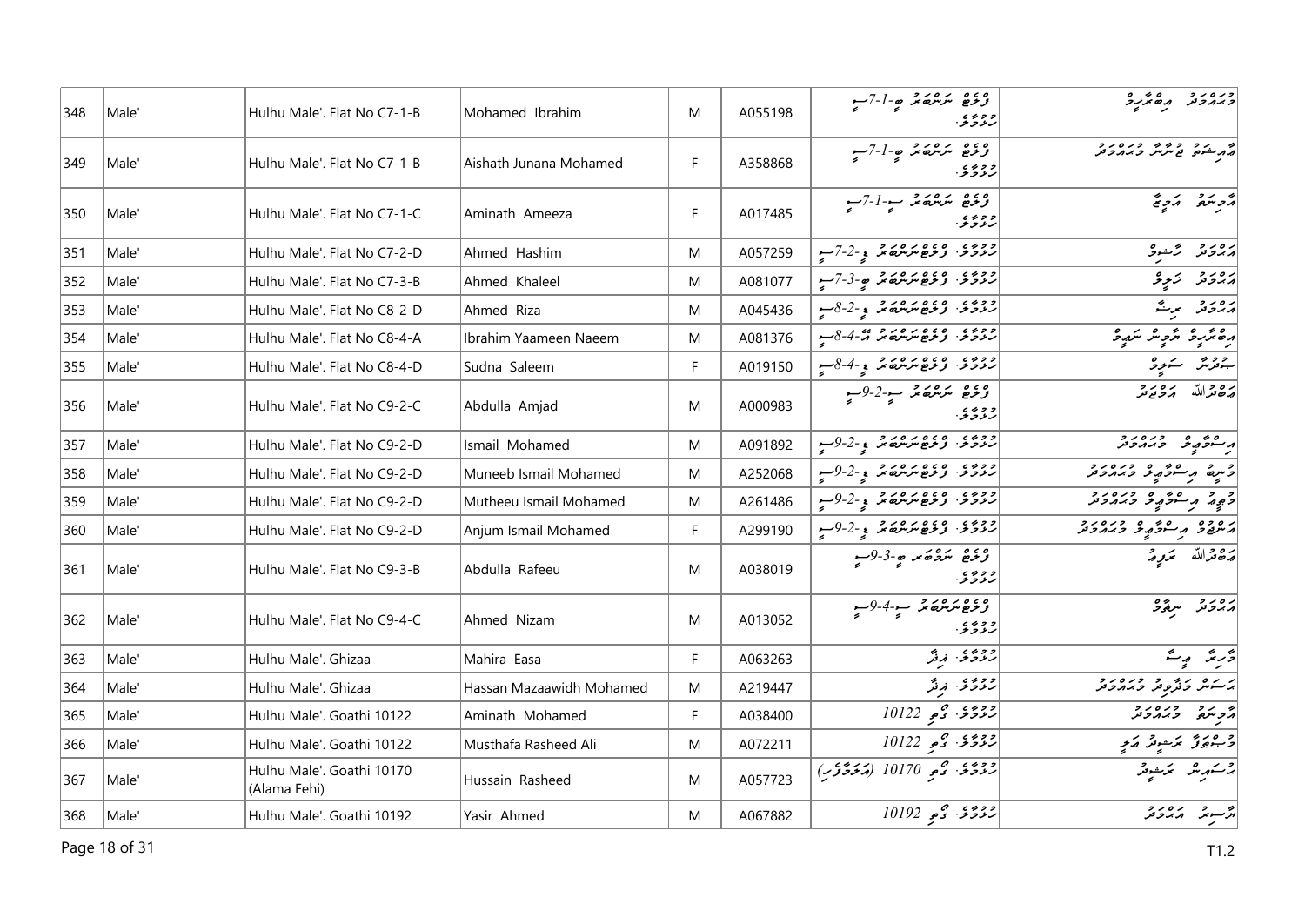| 369 | Male' | Hulhu Male'. Goathi 10474                    | Aboobakuru Mohamed   | M           | A057291 | $10474$ جون محمو $\sim$ 10474 $\sim$                                         | נמנים פנסנים<br>גםסטיני כמהכת |
|-----|-------|----------------------------------------------|----------------------|-------------|---------|------------------------------------------------------------------------------|-------------------------------|
| 370 | Male' | Hulhu Male'. Goathi 10867 Ge B-2<br>-4C Flat | Asma Moosa           | F.          | A062375 | وه 10867 ء ھ-4-2 وڃوڻ<br>دوچو:                                               | ىرمەيچ<br>دو می               |
| 371 | Male' | Hulhu Male'. Goathi 10867 Ge B-2<br>-4C Flat | Musaidh Mohamed      | M           | A249440 | و 10867 ء ھ-2-4 وڪ<br>و و و ء .<br>رند <del>و</del> نو                       | و هم و وره د و                |
| 372 | Male' | Hulhu Male'. Goathi No 10015<br>(Gadhakuri)  | Ibrahim Moosa Ahmed  | M           | A043182 | ج مِي سَرْسْرَةَ عَبْرِ 10015 (دَ مَرْسَسِ)<br>و و و ي<br>رندگرنگ            | مەھەر دە ئەسە ئەرەر د         |
| 373 | Male' | Hulhu Male'. Goathi No 10016                 | Fathimath Saeeda     | $\mathsf F$ | A052521 | ر دور ده مره موسط 10016                                                      | رُّجِرَةٌ سَهِيدٌ             |
| 374 | Male' | Hulhu Male'. Goathi No 10022                 | Aboobakur Ali        | M           | A048547 | 233 <i>3. ۋە مەنگەھەتى 10022</i>                                             |                               |
| 375 | Male' | Hulhu Male'. Goathi No 10025                 | Fathimath Adam       | F.          | A052499 | 23 كَمْ تَوْفَى بِهِ مَرْسُ 10025                                            | توجد و دره                    |
| 376 | Male' | Hulhu Male'. Goathi No 10066<br>(Simry)      | Abdulla Saaid        | M           | A003347 | محمو مترهم كافان (سومي) (سومبر<br>و و پرې<br>رند <del>وگو</del> ٠            | مَەھْرَاللَّهُ جُمْعَهُ       |
| 377 | Male' | Hulhu Male'. Goathi No 10066<br>(Simry)      | Aishath Muna Shareef | F           | A038202 | مجمو <b>سَرْسُمَهُ جَ</b> 10066 (سوڤري)<br>و و و ء .<br>رند بر تو .          | مەر شەرق بالار شەيرى          |
| 378 | Male' | Hulhu Male'. Goathi No 10068                 | Maryam Najeeba       | F.          | A007358 | 10068 كومرمه كان 10068                                                       | و ور و سرّمٍ حٌ               |
| 379 | Male' | Hulhu Male'. Goathi No 10068                 | Ibrahim Shuzau       | M           | A036020 | $10068$ كَمْدَدَّى $2$ مِسْرَسْعَة كَمْ                                      | دەنزىر شىمە                   |
| 380 | Male' | Hulhu Male'. Goathi No 10070<br>(Down Hill)  | Humaida Fuad         | F           | A121348 | دىمو   ئىرىكىنىڭ 10070   (ئامەشرىكى<br>و و و ي.<br>رنونوگو                   | برى برقد توقد                 |
| 381 | Male' | Hulhu Male'. Goathi No 10071                 | Ali Hameed           | M           | A034883 | $10071$ جَمْعَةً $2$ جَمْعِ مَرْسُمْعَةً                                     | پر په پرې پر                  |
| 382 | Male' | Hulhu Male'. Goathi No 10074<br>(Good Will)  | Ahmed Shiyaz         | M           | A080100 | مى مەركىھە 10074 (مۇقىم قىلى)<br>و و و ي.<br>رنونوگو                         | ر ٥ ر و<br>دربرو در سومرور    |
| 383 | Male' | Hulhu Male'. Goathi No 10074<br>(Good Will)  | Naeema Adam          | F.          | A123799 | ە ئىرىش كە2007 (مىقومى)<br>و و و ي.<br>رندگرنگ                               | سَمِيرَ " " " " " "           |
| 384 | Male' | Hulhu Male'. Goathi No 10074<br>(Good Will)  | Nazma Idrees         | $\mathsf F$ | A151569 | ج موسك <i>ره كيرة 10074 (ج</i> نام محرم)<br>و و و ء .<br>رند <del>و</del> نو | سروپچ<br>ىر قرىر مە           |
| 385 | Male' | Hulhu Male'. Goathi No 10086                 | Adam Shaheem         | M           | A075996 | 33°، مى ئىر ئىس ئىس 10086                                                    | پر ہ<br>مرکزو<br>ے کرو        |
| 386 | Male' | Hulhu Male'. Goathi No 10086                 | Ali Mazin            | M           | A256028 | 233 كى مۇمۇستى 10086                                                         | ړې د ځموننګ                   |
| 387 | Male' | Hulhu Male'. Goathi No 10119                 | Ali Faiz             | M           | A138153 | جوم محمد سكر 10119                                                           | أوسمج وتحرم                   |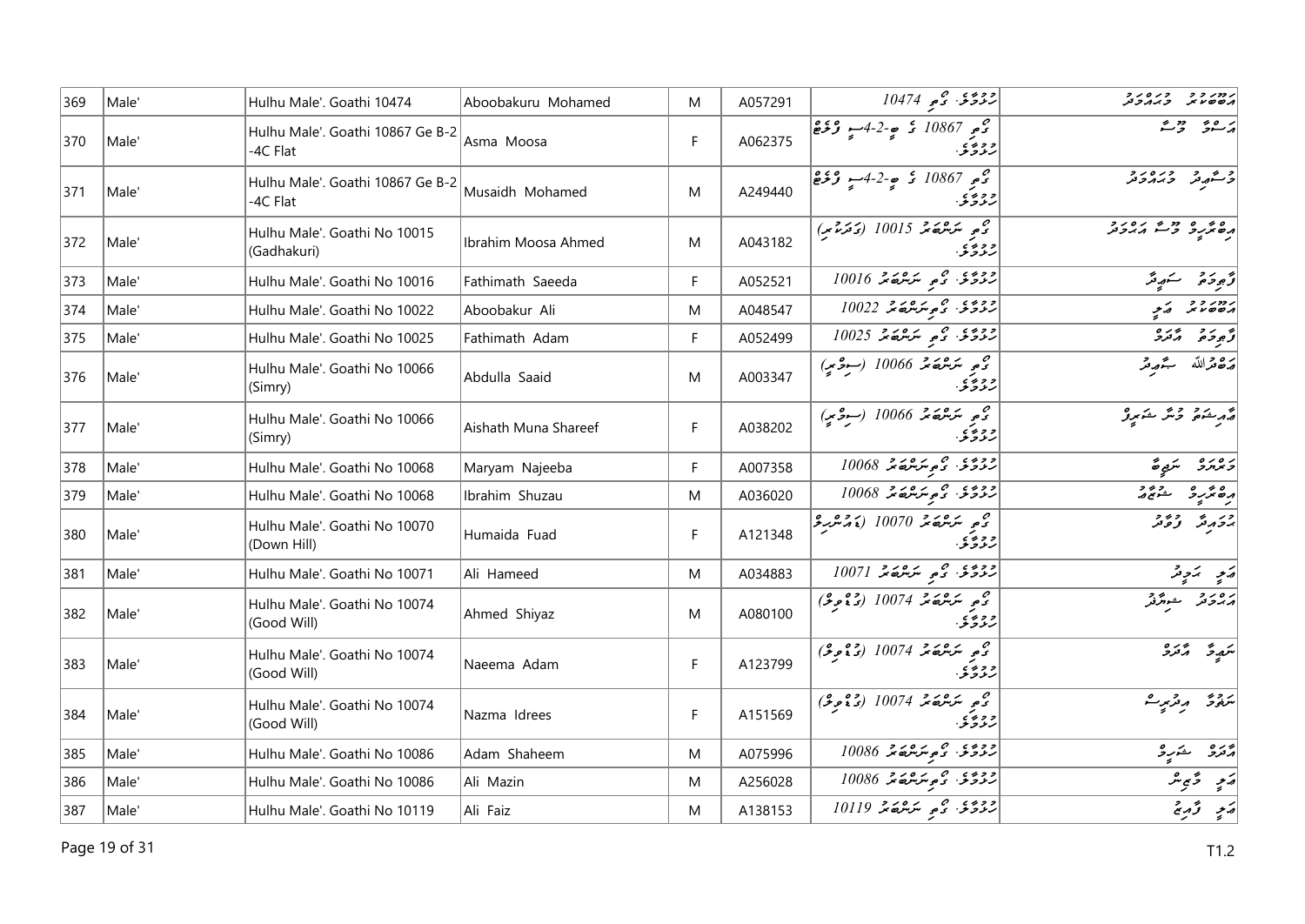| 388 | Male' | Hulhu Male'. Goathi No 10119                      | Maimoona Abdul Hakym  | F. | A228791 | $ 10119\rangle$ جود دي مريدة على التبريزي                                | בגבית גם כפגעם                                |
|-----|-------|---------------------------------------------------|-----------------------|----|---------|--------------------------------------------------------------------------|-----------------------------------------------|
| 389 | Male' | Hulhu Male'. Goathi No 10127<br>(Huvadhu Maakuri) | Mariyam Nasha Hussain | F  | A081141 | سَ سَمْعَةَ 10127 (رَحْمَ سَمَّرْدُ ۖ مَ سَ<br>وووي مي<br>رنزوگو، دي     | رەرە شىش ئەسەر                                |
| 390 | Male' | Hulhu Male'. Goathi No 10144                      | Mohamed Nizam         | M  | A054020 | وووو، مي شرعور 10144                                                     | ورەرو سۇۋ                                     |
| 391 | Male' | Hulhu Male'. Goathi No 10187                      | Zaheer Easa           | M  | A024455 | 22°5. كۈم ئىر سەن 10187.                                                 | ئېرىتىق مېرىتى                                |
| 392 | Male' | Hulhu Male'. Goathi No 10187                      | Fathimath Azra        | F. | A080036 | 233 كى ئۇم ئىر شەك 10187                                                 | وٌجوحَ حَقَّدَ يَمَّ                          |
| 393 | Male' | Hulhu Male'. Goathi No 10187                      | Mariyam Yumna         | F. | A408354 | 22 <i>3 - مي مربوعة كي 10187</i>                                         | נ סנים - כם ה.<br>בי <i>נ</i> ו <i>ת כ</i> ות |
| 394 | Male' | Hulhu Male'. Goathi No 10187                      | Ahmed Yazdhaan Zaheer | M  | A427341 | 10187 كومرورى 10187                                                      | גפגב גם בס, הבק                               |
| 395 | Male' | Hulhu Male', Goathi No 10188<br>(Medhuvathi)      | Mariyam Hassan        | F. | A035604 | مح مرشر 10188 (محمد مرضي)<br>و و و ء .<br>رند <del>و</del> و .           | رەرە بەسەر                                    |
| 396 | Male' | Hulhu Male', Goathi No 10188<br>(Medhuvathi)      | Aishath Shooza Ahmed  | F  | A060292 | ە مەسكە 10188 (ئاقرىق ئاھرىم)<br>و و دي.<br>رندگرنو                      |                                               |
| 397 | Male' | Hulhu Male'. Goathi No 10188<br>(Medhuvathi)      | Ahmed Fuad            | M  | A077766 | ە مەشھەتمە 10188 (ئ <i>ەم</i> مۇم)<br>د د و ځ<br>رنونو د                 | رەر دەر                                       |
| 398 | Male' | Hulhu Male'. Goathi No 10188<br>(Medhuvathi)      | Mohamed Shafiu Ahmed  | M  | A148158 | مى مەركى 10188 (ئى قرىم م<br>د د و ء .<br>رند <del>و</del> و .           | ورەر دېمبۇر دەر د                             |
| 399 | Male' | Hulhu Male', Goathi No 10188<br>(Medhuvathi)      | Fathmath Shafa Ahmed  | F  | A307009 | و مرتكز 10188 (كافروم)<br>و و و ء .<br>رند <del>و</del> نو               | و د د شو ده ده د                              |
| 400 | Male' | Hulhu Male'. Goathi No 10188<br>(Medhuvathi)      | Abdulla Sharif Ahmed  | M  | A308023 | ج مِ مَرْسْمَة حَمْرٍ 10188 (مُحْتَمَّةِ مِيَّةِ )<br>د د وي.<br>رندگرنگ | رە داللە ھەمرو مەدر                           |
| 401 | Male' | Hulhu Male', Goathi No 10188<br>(Medhuvathi)      | Ibrahim Shanif Ahmed  | M  | A361951 | وتم مَرْمُرْهَة حَمْدِ 10188 (تَرْمَرْمَةِ)<br>و و و ء .<br>رند و و .    | رە ئرىۋ شەر ئەرەر                             |
| 402 | Male' | Hulhu Male'. Goathi No 10188<br>(Medhuvathi)      | Hussain Shaif Ahmed   | M  | A361952 | و مرتكز 10188 (كافرومو)<br>و و و ي.<br>رنونوگو                           | ج سکر سی سگر دی کار در د                      |
| 403 | Male' | Hulhu Male'. Goathi No 10360                      | Aishath Didi          | F  | A268857 | ر د دي.<br>حرگ کې د موسر سرچ پر 10360                                    | وگهر ڪوڪوبور<br>م                             |
| 404 | Male' | Hulhu Male'. Goathi No 10361<br>(Pink Pearl)      | Mohamed Rasheed       | M  | A055827 | 10361 (بوشره بوسره)<br>10362 - دېموسر شرحه چر                            | درور د بر<br>در در بر بور                     |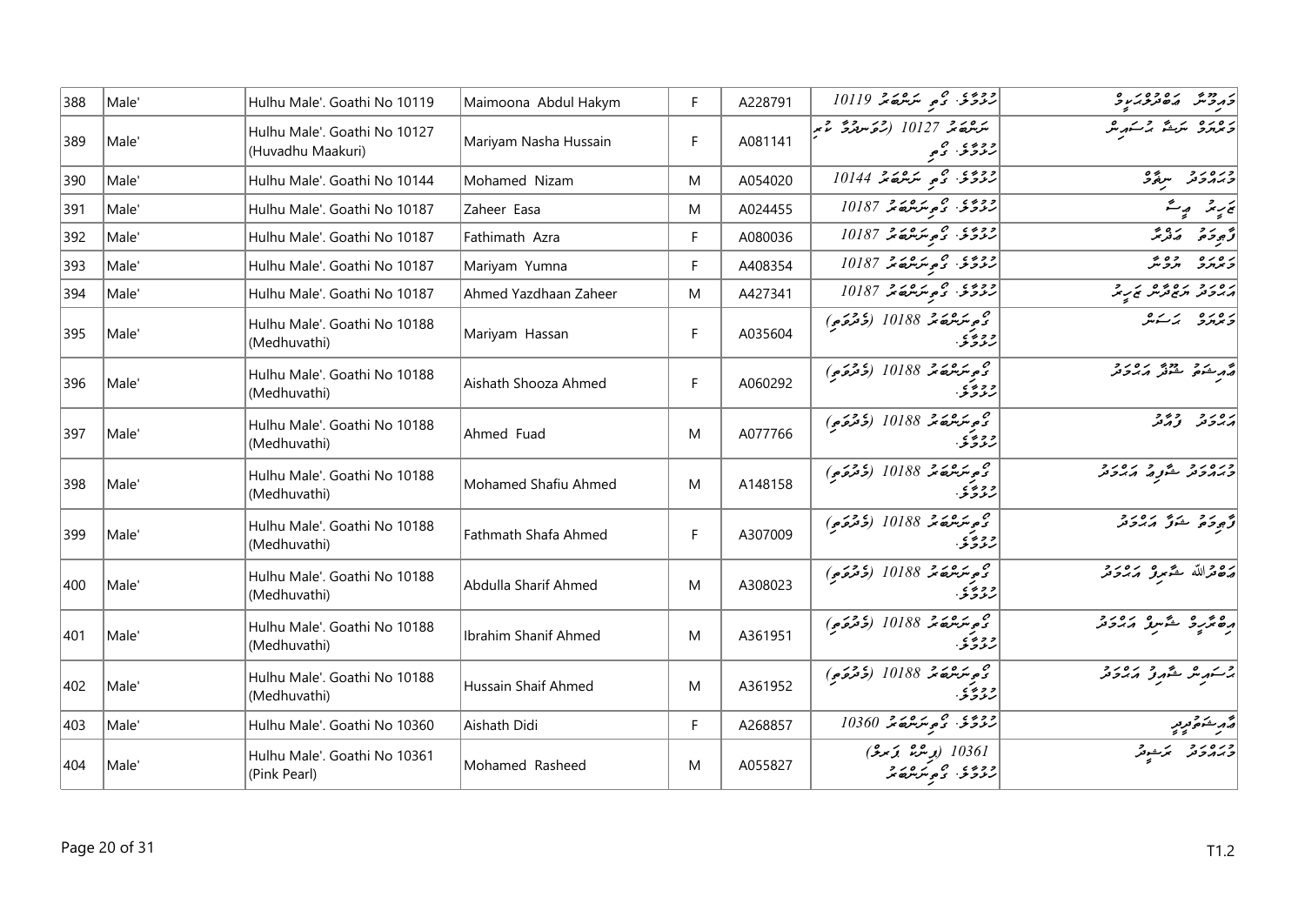| 405 | Male' | Hulhu Male'. Goathi No 10361<br>(Pink Pearl) | Lubna Rasheed         | F.          | A251241 | 10361 (بويثرند بوّسر محمد)<br>و و دې په کړه د د                      | و <i>و ش</i> ر بر <sub>شو</sub> تر<br>م                                                                                                                                                                                          |
|-----|-------|----------------------------------------------|-----------------------|-------------|---------|----------------------------------------------------------------------|----------------------------------------------------------------------------------------------------------------------------------------------------------------------------------------------------------------------------------|
| 406 | Male' | Hulhu Male'. Goathi No 10361<br>(Pink Pearl) | Shazeena Riyaz        | F.          | A251243 | 10361 (بوشره ب <del>ر</del> مرمح)<br>وودی می گروه و                  | أيتكم بمستر مرتزلت                                                                                                                                                                                                               |
| 407 | Male' | Hulhu Male'. Goathi No 10361<br>(Pink Pearl) | Shazna Rasheed        | $\mathsf F$ | A298293 | <i>10361 (بوتىنتا بۇيى</i> رى <i>تى)</i><br>ووړي ده کړه د د          | لشوج مگر سم شوقر                                                                                                                                                                                                                 |
| 408 | Male' | Hulhu Male'. Goathi No 10361<br>(Pink Pearl) | Zeena Rasheed         | F.          | A298294 | <i>10361 (بوشره بوَمرچ)</i><br>وووی می تر ور د                       | ىم ئىگە ئىمكىشونىگە                                                                                                                                                                                                              |
| 409 | Male' | Hulhu Male'. Goathi No 10361<br>(Pink Pearl) | Ahmed Rasheed         | M           | A298295 | <i>10361 (بويثرنا بوَيْرى)</i><br>ووی می گرور و                      | رەرە بەيدۇر                                                                                                                                                                                                                      |
| 410 | Male' | Hulhu Male'. Goathi No 10394                 | Aminath Iyara Mohamed | F           | A067621 | وووي محمد شرق 10394                                                  | أدوسمي والمرمز وبرود و                                                                                                                                                                                                           |
| 411 | Male' | Hulhu Male'. Goathi No 10407                 | Moosa Ameen           | M           | A035915 | $10407$ كَمُدَدَّى $2$ مِسَرْسَعَة $52$                              | ژئے گروپر                                                                                                                                                                                                                        |
| 412 | Male' | Hulhu Male'. Goathi No 10407                 | Firasha Haneef        | F.          | A040308 | 233 كى مۇسكەن 10407                                                  | وِ مَرْڪَ - سَرَسِرُ                                                                                                                                                                                                             |
| 413 | Male' | Hulhu Male', Goathi No 10414                 | Aminath Ibrahim       | F.          | A046607 | دووی ده پروه د 10414                                                 | ومحافيهم والمتحرمة                                                                                                                                                                                                               |
| 414 | Male' | Hulhu Male'. Goathi No 10419                 | Fathimath Sameera     | F.          | A022409 | <sup>2</sup> دۇغ ئىم ئىر ئىشقەتمە 10419                              | ۇ بوز ە<br>ستهجد                                                                                                                                                                                                                 |
| 415 | Male' | Hulhu Male'. Goathi No 10419                 | Nazima Ali            | F.          | A050454 | <sup>2</sup> دۇغ ئىم ئىر ئىشقەتمە 10419                              | شَعِرَمَ - مَدِ                                                                                                                                                                                                                  |
| 416 | Male' | Hulhu Male'. Goathi No 10419                 | Mariyam Saeeda        | F.          | A050506 | <sup>2</sup> دېگو د موسر سه 10419                                    | رەرە سەرقە                                                                                                                                                                                                                       |
| 417 | Male' | Hulhu Male'. Goathi No 10419                 | Aishath Jauna Ali     | F.          | A105781 | 332°، ئۇمەتترىق تە10419                                              | و در در در در در                                                                                                                                                                                                                 |
| 418 | Male' | Hulhu Male'. Goathi No 10425                 | Hussain Mohamed Manik | M           | A052228 | <sup>22</sup> 2 <i>2. جمع مربوعة 10425</i>                           | 2 גילת יישוב ב 2 גם 2 גילים ביו היישוב ביו היישוב ביו היישוב ביו היישוב ביו היישוב ביו היישוב ביו היישוב ביו ה<br>היישוב היישוב ביו היישוב ביו היישוב ביו היישוב ביו היישוב היישוב ביו היישוב ביו היישוב ביו היישוב ביו היישוב ב |
| 419 | Male' | Hulhu Male'. Goathi No 10437                 | Ismail Riyaz          | M           | A092972 | 10437 كو مرمومة 10437                                                | وكوكوفر مركزك                                                                                                                                                                                                                    |
| 420 | Male' | Hulhu Male'. Goathi No 10447                 | Samiyya Moosa         | F.          | A138453 | 10447 كومرمۇم 10447                                                  | السومدة ويتم                                                                                                                                                                                                                     |
| 421 | Male' | Hulhu Male'. Goathi No 10447                 | Ashfaaq Mohamed       | M           | A146589 | 222 - مى مەرەپ 10447 10447                                           | ر موج وره رو<br>مشوق وبرماونر                                                                                                                                                                                                    |
| 422 | Male' | Hulhu Male'. Goathi No 10456<br>(Alireethi)  | Ali Igbal             | M           | A023237 | مجمو تتركك محمد 10456 (مجرميرم)<br>ر و و ء .<br>رند <del>و</del> و . | أوسمج ويحقو                                                                                                                                                                                                                      |
| 423 | Male' | Hulhu Male'. Goathi No 10456<br>(Alireethi)  | Abdulla Zulaal Ali    | M           | A355364 | محمو تتركك محمد 10456 (محرميدم)<br>و و و ي.<br>رنونوگو               | رە داللە بىمۇ كەير                                                                                                                                                                                                               |
| 424 | Male' | Hulhu Male'. Goathi No 10457                 | Ansooda Abdulla       | F.          | A059243 | 333 كومبر مركز 10457.                                                | بر مردونه بر محمدالله                                                                                                                                                                                                            |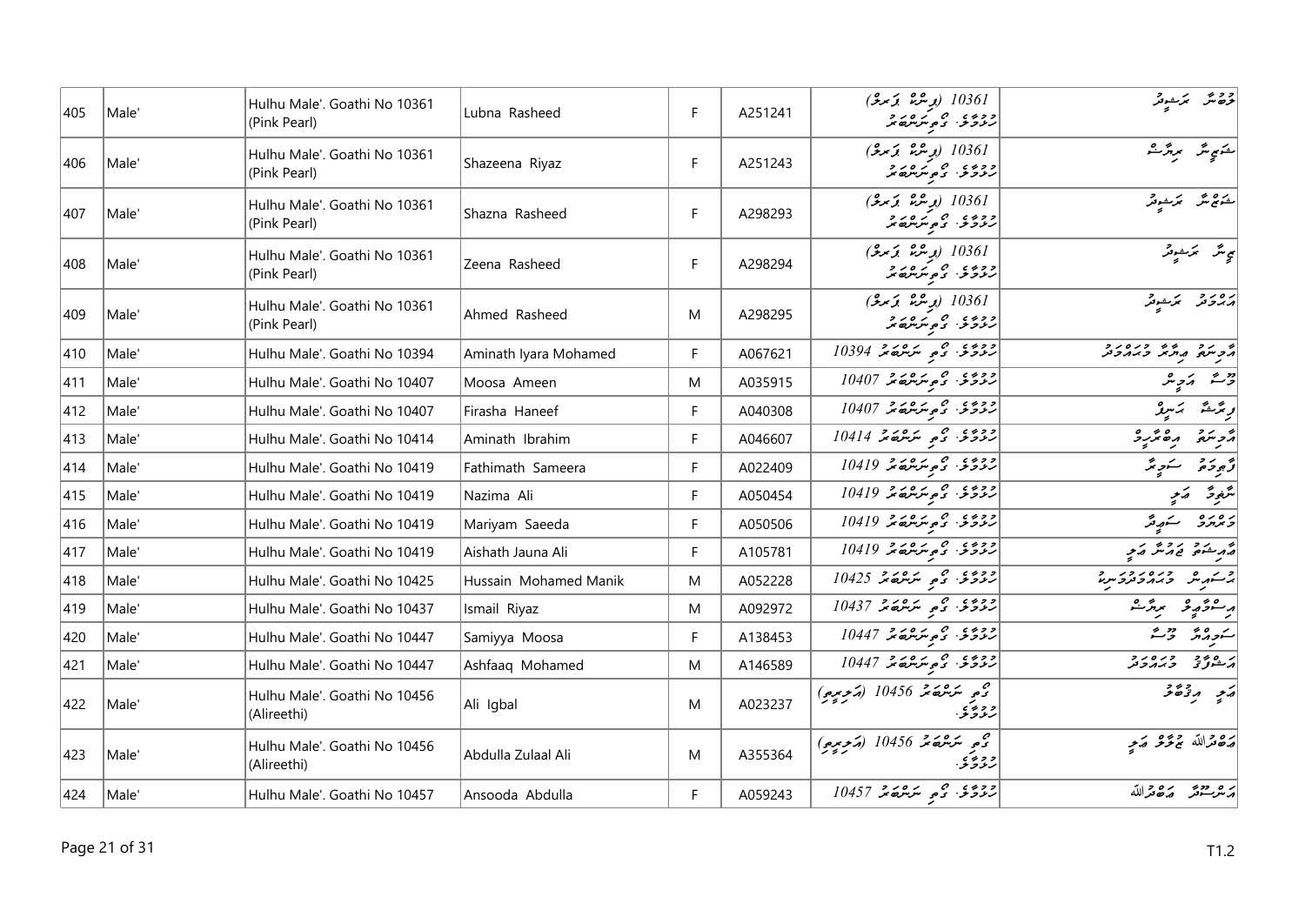| 425 | Male' | Hulhu Male'. Goathi No 10458             | Mohamed Hamid                | M  | A058270 | $10458$ حِمْدَ حَمْدِ مَرْسُوْعَةٌ $10458$                              | ورەرو بۇ بۇ                                                                                          |
|-----|-------|------------------------------------------|------------------------------|----|---------|-------------------------------------------------------------------------|------------------------------------------------------------------------------------------------------|
| 426 | Male' | Hulhu Male'. Goathi No 10478             | Abdul Rasheed Hussain Maniku | M  | A035679 | 32°، دُو سَرْمُ 10478.                                                  | .<br>הפנה הייניה היית ייתור                                                                          |
| 427 | Male' | Hulhu Male'. Goathi No 10484<br>(Maavin) | Naseer Mohamed               | M  | A006791 | مجموعَتْرْمُعَة كَدْ 10484 (مُحَمَّدٍ مِثْرًا<br>و و و ي.<br>رندگرنگ    | بترسونه وبره دو                                                                                      |
| 428 | Male' | Hulhu Male'. Goathi No 10484<br>(Maavin) | Aminath Shama Naseer         | F  | A150186 | ە مەسكىھەتمە 10484 (مۇمىر<br>و و و ي.<br>رنونوگو                        | أأدوبتهم الشركة الترسومر                                                                             |
| 429 | Male' | Hulhu Male'. Goathi No 10484<br>(Maavin) | Shassa Naseer                | F  | A275185 | د <i>ىمومىتىھەتمە 10484 (څو</i> مى <i>تە)</i><br>و و و ء .<br>رند و و . | أخور مندور                                                                                           |
| 430 | Male' | Hulhu Male', Goathi No 10486             | Aishath Seneen               | F. | A007615 | 22 <i>32. ومرتبطة ك</i> م10486                                          | گے سریگر<br>پ <sup>و</sup> پر شکھی                                                                   |
| 431 | Male' | Hulhu Male'. Goathi No 10488             | Mohamed Ihtisham             | M  | A279481 | 332 كومبر متر من 10488 10488                                            | ورەرو مرروشۇ                                                                                         |
| 432 | Male' | Hulhu Male'. Goathi No 10488             | Nausheen Ahmed               | F  | A279482 | رووي مي سرائيه چار 10488                                                | رو <sub>ح</sub> وم رورو<br>سمد شوس مدوفر                                                             |
| 433 | Male' | Hulhu Male'. Hinithun                    | Aishath Zeena                | F  | A063466 | ر د د و .<br>رندگری از برموش                                            | أشهر مشتور سمح يتمر                                                                                  |
| 434 | Male' | Hulhu Male'. Hinithun                    | Aishath Shifra Hussain       | F. | A331713 | و و دی.<br>رندولو، په برموش                                             | و منعدد الشور من المراكب المراكب المراكب المراكب المراكب المراكب المراكب المراكب المراكب المراكب الم |
| 435 | Male' | Hulhu Male'. Ifa Lodge                   | Ahmed Hameed Ali             | M  | A060179 | و و ه و .<br>رندگرنگ مرتوجه                                             | رەرو بەدە ھېر                                                                                        |
| 436 | Male' | Hulhu Male'. Kalaj                       | Shafeeulla                   | M  | A092485 | و و » ي - ر ر ه<br>  ر ر د گر - ر ر کوچ                                 | شەرچ الله                                                                                            |
| 437 | Male' | Hulhu Male'. Kalaj                       | Salma Hashim                 | F. | A093400 | وو» ۽ رماره<br>رکورکل کالمربع                                           | سُوْرٌ رُّحْدُ                                                                                       |
| 438 | Male' | Hulhu Male'. Kalaj                       | Ibrahim Waseem               | M  | A120490 | وو» ي رره<br>رنزونو، رکونع                                              | أرە ئۆر ئەسىر                                                                                        |
| 439 | Male' | Hulhu Male'. Kalaj                       | Nadira Hashim                | F  | A121852 | و و » » .<br>رى دى گ                                                    | مُرْمِر مُرْ - رُ-و دُ                                                                               |
| 440 | Male' | Hulhu Male'. Kalaj                       | Dhiyana Rifath               | F  | A141647 | و و » » دره<br>رندگرنگ امکونع                                           | مرتژنتر   بروره و                                                                                    |
| 441 | Male' | Hulhu Male'. Kalaj                       | Sobira Abdul Rahman          | F. | A144519 | و و ه ي .<br>رند <del>و</del> تو  ما نوفع                               | ر ٥ ۶ ٥ ٥ ٥ ٥ ٠<br>د ځ تر د برر تر س<br>سەھ ئىر                                                      |
| 442 | Male' | Hulhu Male'. Kalaj                       | Habeebulla                   | M  | A148446 | و و د ي .<br>رنونژگو . ما نوفع                                          | برحاحة اللّه                                                                                         |
| 443 | Male' | Hulhu Male'. Kalaj                       | Rasha Mohamed                | F. | A149324 | و و ه ي .<br>رند <del>و</del> تو  ما نوفع                               | ىرىش<br>و ره ر د<br><i>د ب</i> رگرمر                                                                 |
| 444 | Male' | Hulhu Male'. Kalaj                       | Leeza Ibrahim                | F  | A210273 | و و » » دره<br>رندگرنگ امکونع                                           | دِیۡ مِهۡ مُرَبِّ                                                                                    |
| 445 | Male' | Hulhu Male'. Kalaj                       | Rafah Mohamed                | F. | A270542 | و و » » دره<br>رنزوگر ۱۰ مربع                                           | و ر ه ر و<br><i>و پر</i> و تر<br>ىر بەر<br>بىرى <i>ق</i> ەت                                          |
| 446 | Male' | Hulhu Male'. Kalaj                       | Noorulla Nabeeh              | M  | A322742 | ووه و روه<br>رنو <del>وکو</del> . مانونع                                | فتريمرالله مترجير                                                                                    |
| 447 | Male' | Hulhu Male'. Kalaj                       | Aleefa Mohamed Hashim        | F. | A322744 | و و ه ي .<br>رند <del>و</del> تو  ما نوفع                               | أرورٌ ورەرو محبورٌ                                                                                   |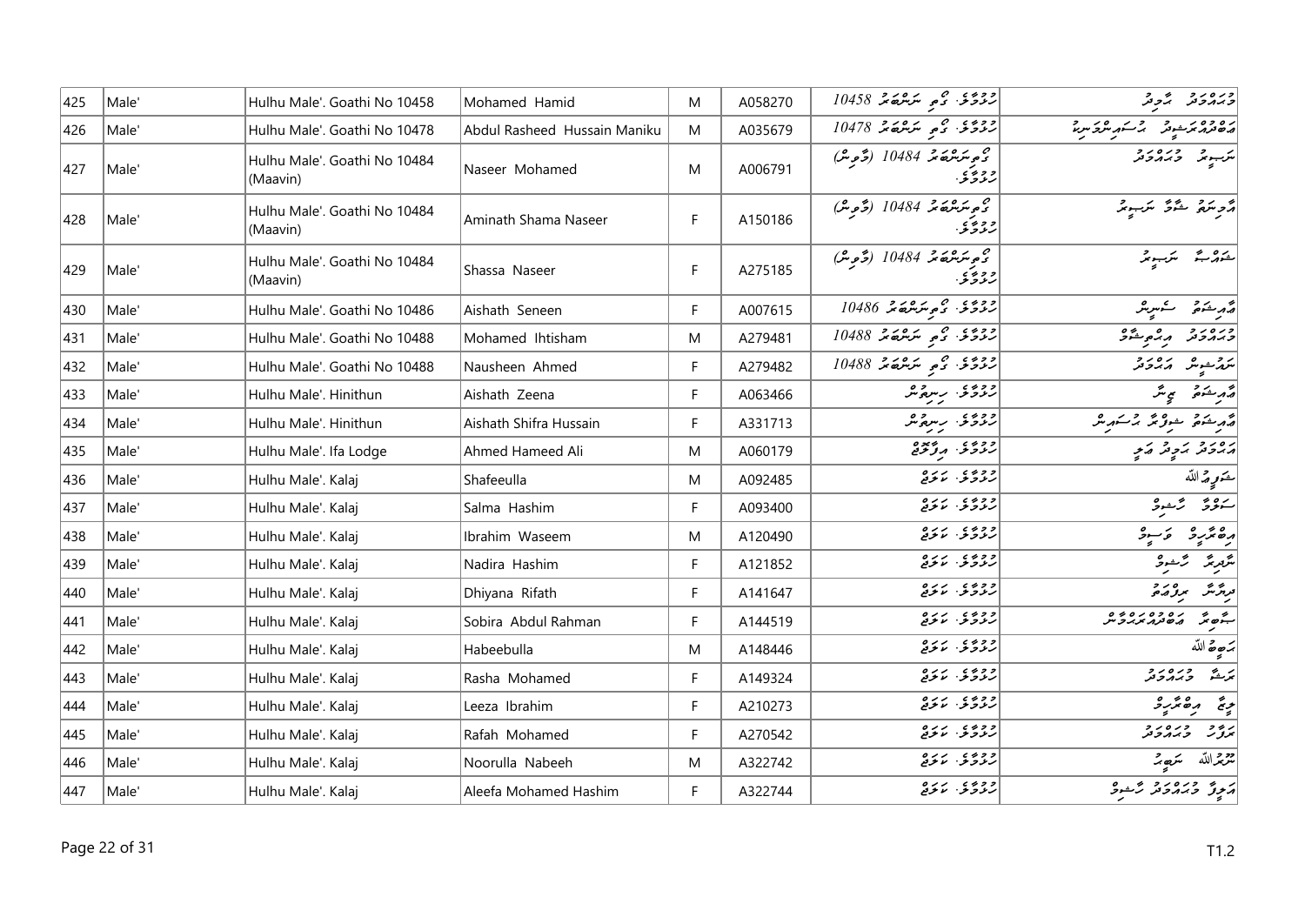| 448 | Male' | Hulhu Male'. Kalaj                                      | Fathimath Hassan      | F. | A323043 | و و ه ي .<br>رنز د تو تو تع                                            | ق قرح برسك من                             |
|-----|-------|---------------------------------------------------------|-----------------------|----|---------|------------------------------------------------------------------------|-------------------------------------------|
| 449 | Male' | Hulhu Male'. Kalaj                                      | Usa Abdul Rahman      | F  | A323157 | و و ه ي .<br>رنز و تو م توقع                                           | د مه ده ده ده د د<br>مه شو مه مرد سر      |
| 450 | Male' | Hulhu Male'. Manha                                      | Ibrahim Abdulla Didi  | M  | A038886 | ووەي. ئەنەر<br>رىمە <del>رى</del> ي. ئەنەرگ                            | مرە ئرىرى ئەھىراللەمبىر                   |
| 451 | Male' | Hulhu Male'. Manha                                      | Seena Shareef         | F  | A040121 | وووي کارونو<br>رندونو، کاندرگ                                          | سېنگر شکېږگر                              |
| 452 | Male' | Hulhu Male'. Manha                                      | Mahal Ibrahim Abdulla | M  | A341042 | وووي. ئ <i>ەرە</i> بە                                                  | رره مصغرية مكاملة                         |
| 453 | Male' | Hulhu Male'. Manha                                      | Eefa Ibrahim Abdulla  | F  | A341043 | ووەي ئەھەم                                                             | مرِقَ مِرْحَمَّدِ حَقَّقَ اللَّهُ         |
| 454 | Male' | Hulhu Male'. No 10027                                   | Mohamed Rasheed       | M  | A045962 | $10027$ $222.$ $322$                                                   | ورەرو بەيدۇ.<br><i>ھەم</i> ەر بەيدۇر      |
| 455 | Male' | Hulhu Male'. No 10027                                   | Abdul Sattar Hassan   | M  | A064650 | $10027$ $222$ $-222$                                                   | رە دە بەھ دىكرىشى<br>مەھەرم سىمى جاملىشى  |
| 456 | Male' | Hulhu Male'. No 10059 (New Hill)   Mohamed Hassan Fulhu |                       | M  | A048797 | ىئرىئىھ ئى 10059 (سى ئەسىر ئى<br>ر و و ء .<br>رند <del>و</del> و .     | ورەرو بەشتەرور<br><i>جەيدونس بە</i> شتىرى |
| 457 | Male' | Hulhu Male'. No 10059 (New Hill) Naeema Hassan          |                       | F  | A056399 | تربثه 10059 (سِمْرِ بِعْ)<br>و و و ء .<br>رند <del>و</del> نو          | سَمِيرَ يَرَ يَدَ سَرَ سَرَ               |
| 458 | Male' | Hulhu Male'. No 10059 (New Hill)   Imaan Mohamed        |                       | F  | A057959 | تربىق قى 10059 (سىدىرى)<br>و و و ء .<br>رند <del>و</del> نو            | مروش ورەرد                                |
| 459 | Male' | Hulhu Male'. No 10059 (New Hill) Ahmed Hisan Mohamed    |                       | M  | A071210 | شرعى 10059 (سِمْ سِرْ بِ<br>و و و ي.<br>رنونونو .                      | גם גב גם בגם גב                           |
| 460 | Male' | Hulhu Male'. No 10059 (New Hill)   Hassan Aahil Mohamed |                       | M  | A155052 | ىئرىگەنگە 10059 (سەمبەنى)<br>و و و ي.<br>رنونوگو                       | ر ره و دره در در د                        |
| 461 | Male' | Hulhu Male'. No 10166 (Ahura)                           | Ahmed Khalid          | M  | A038955 | <i>سَرْمَرْهُ كَيْ</i> 10166 (مَرْكَبَمُ)<br>و و » »<br>روژنو          | أروروا المعجفر                            |
| 462 | Male' | Hulhu Male'. No 10434 (Neyza<br>Villa)                  | Nazneen Ahmed         | F  | A039162 | مَرْمُهُمْ 10434 (مَنْتَهُ وِمَّىَ)<br>ح و و ي.<br>رند <del>و</del> نو | ر ور ده در د<br>سرچ سرس مدر در            |
| 463 | Male' | Hulhu Male'. No 10434 (Neyza<br>Villa)                  | Ali Shuhaid           | M  | A045024 | مَرْمُهُمْ 10434 (مَنْتَهُ مِعَّ)<br>و و و ء .<br>رو <del>و</del> و.   | أوسمج المشتر مرفد                         |
| 464 | Male' | Hulhu Male'. No 10434 (Neyza<br>Villa)                  | Ismail Shahudhu       | M  | A131433 | مَرْسْهَةَ 10434 (سَمَّةَ وَمَّ<br>و و و ي.<br>رنونوگو                 | بر شرقه پر در در بر در در                 |
| 465 | Male' | Hulhu Male'. Raivilla aage                              | Hajara Ibrahim        | F  | A033453 | ر د وي . ده و و و د                                                    | رويز المقتررة                             |
| 466 | Male' | Hulhu Male'. Raivilla aage                              | Mohamed Iqbal Hussain | M  | A052650 | دووی بره و و و د                                                       | ورەرو مەدەپ كەسكەش                        |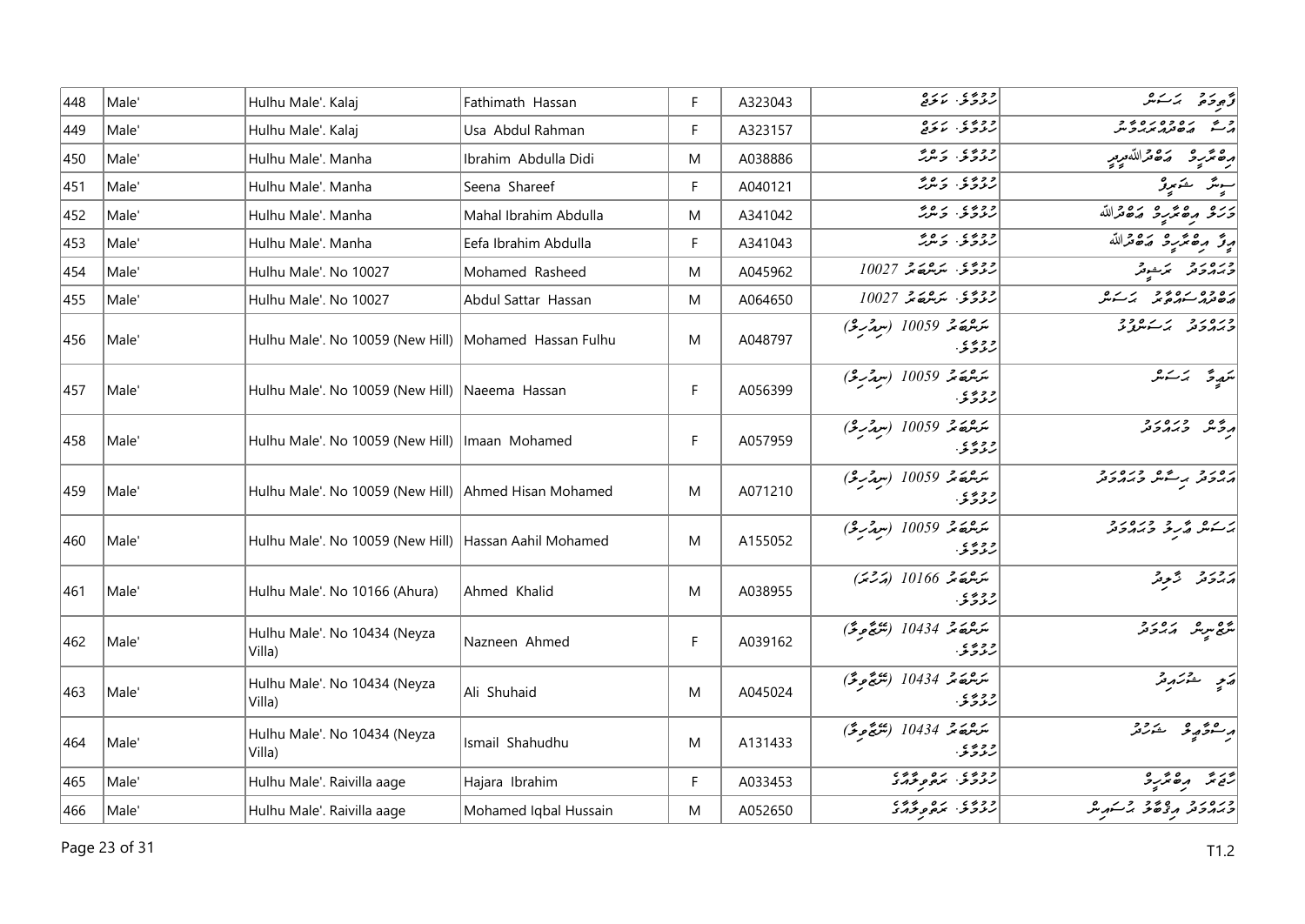| 467 | Male' | Hulhu Male'. Raivilla aage      | Ibrahim Iqbal Hussain  | M | A052960 | و و ده و .<br>رنوبو د . سره و نور د                    | رەپرىز رېۋە ئەسكىر               |
|-----|-------|---------------------------------|------------------------|---|---------|--------------------------------------------------------|----------------------------------|
| 468 | Male' | Hulhu Male'. Raivilla aage      | Raashidha Abdulla      | F | A059629 | ככמי גם ממי<br>געב <b>צ</b> י <i>ממ</i> פי <i>ב</i> וג | وكافقرالله<br>  بگرىشەقگر        |
| 469 | Male' | Hulhu Male'. Raivilla aage      | Ali Riza               | M | A067691 | ככשי גם ששיי<br><mark>גיבילי זקופיכ</mark> מצ          | أركمني المرسيح                   |
| 470 | Male' | Hulhu Male'. Raivilla aage      | Asima Ali              | F | A077061 | ככשי גם ששי<br>געב <del>עי מ</del> ספי <i>ב</i> וג     | ړم سرځ<br>رتمز                   |
| 471 | Male' | Hulhu Male'. Reef Lodge         | Ahmed Rameez           | M | A044364 | و و د ی .<br>رندگرفر . مربو مربع                       | رەر ئەچ                          |
| 472 | Male' | Hulhu Male'. Reef Lodge         | Radha Ahmed Rameez     | F | A165659 | و و د ي .<br>رندونو .   سرونونو                        | بروگر برورو برېږ                 |
| 473 | Male' | Hulhu Male'. Reef Lodge         | Rafa Ahmed Rameez      | F | A237250 | و و د ي .<br>رندگر د . مروکرد                          | پرو پر پر پر پر پر               |
| 474 | Male' | Hulhu Male'. Saamiyaage (10197) | Ibrahim Shahid         | M | A053407 | رْدْدَّنْدْ. سَنْدَهْدْ (10197)                        | ە ھەترىرى<br>س<br>ستگرمر         |
| 475 | Male' | Hulhu Male'. Saamiyaage (10197) | Jumana Shahid          | F | A166671 | $(10197)$ مِحْوَّجٌ وَسَعْرَ $(79197)$                 | ا تەنزىتر<br>ئ<br>ستەرىر         |
| 476 | Male' | Hulhu Male'. Silver Site        | Ali Rasheed            | M | A099668 | وووي سوء بريده                                         | أركمني التركيبوتر                |
| 477 | Male' | Hulhu Male'. Silver Spring      | Samiya Hamid           | F | A074524 | رىزدۇ. سوۋىرسۇرىرىگى                                   | برٌوترُ<br>  گەدەڭر              |
| 478 | Male' | Hulhu Male'. Silver Spring      | Adam Hamid             | M | A104175 | ر د وي. سوده برسود برس                                 | برره برور<br>م <i>حرو ب</i> روتر |
| 479 | Male' | Hulhu Male'. Vaarey             | Ismail Hassan Fulhu    | M | A024219 | و و د ي .<br>رنو د بو .                                | وستوحيفه<br>پر کے منگلی تھ       |
| 480 | Male' | Hulhu Male'. Vaarey             | Aishath Hussain        | F | A056032 | و و د ي .<br>رنو <del>و</del> .     و بر               | أمار منسوم بالمسكر مثل           |
| 481 | Male' | Hulhu Male'. Vaarey             | Ahmed Hunaif           | M | A074876 | و و د ي .<br>رنو <del>و</del> .     و بر               | أرور ويمدو                       |
| 482 | Male' | Hulhu Male'. Vaarey             | Aminath Ulfee          | F | A074919 | و و د ي .<br>رنو <del>و</del> .     و بر               | أثمر سنرقر<br>ەر ئۇي             |
| 483 | Male' | Hulhu Male'. Vaarey             | Hassan Muneef          | M | A347656 | و و ده په ده په<br>رنون کو تن                          | پرسەنلەر ئەسرىقە                 |
| 484 | Male' | Hulhu Male'. Velimuh            | Ibrahim Thoyyib        | M | A007399 | ووي ۽ وه<br>روپوس ھرونر                                | ە ھەتمەر 2<br>س<br>جوبر سرحة     |
| 485 | Male' | Hulhu Male'. Villa Rose         | Mohamed Nizam          | M | A010132 | وووي <sub>حر</sub> وم ه<br>رنزونو <sub>ح</sub> رونگر   | و ره ر و<br>د بر رو تر<br>سرۇر   |
| 486 | Male' | Hulhu Male'. Vital              | AHMED SHAFEEQ          | M | A007349 | رووي که ده                                             | رەر ئەرتى                        |
| 487 | Male' | Hulhu Male'. Vital              | Mohamed Shirau Shafeeg | M | A360193 | ردوي تمام کام                                          | ورەرو جەنگە جەرج                 |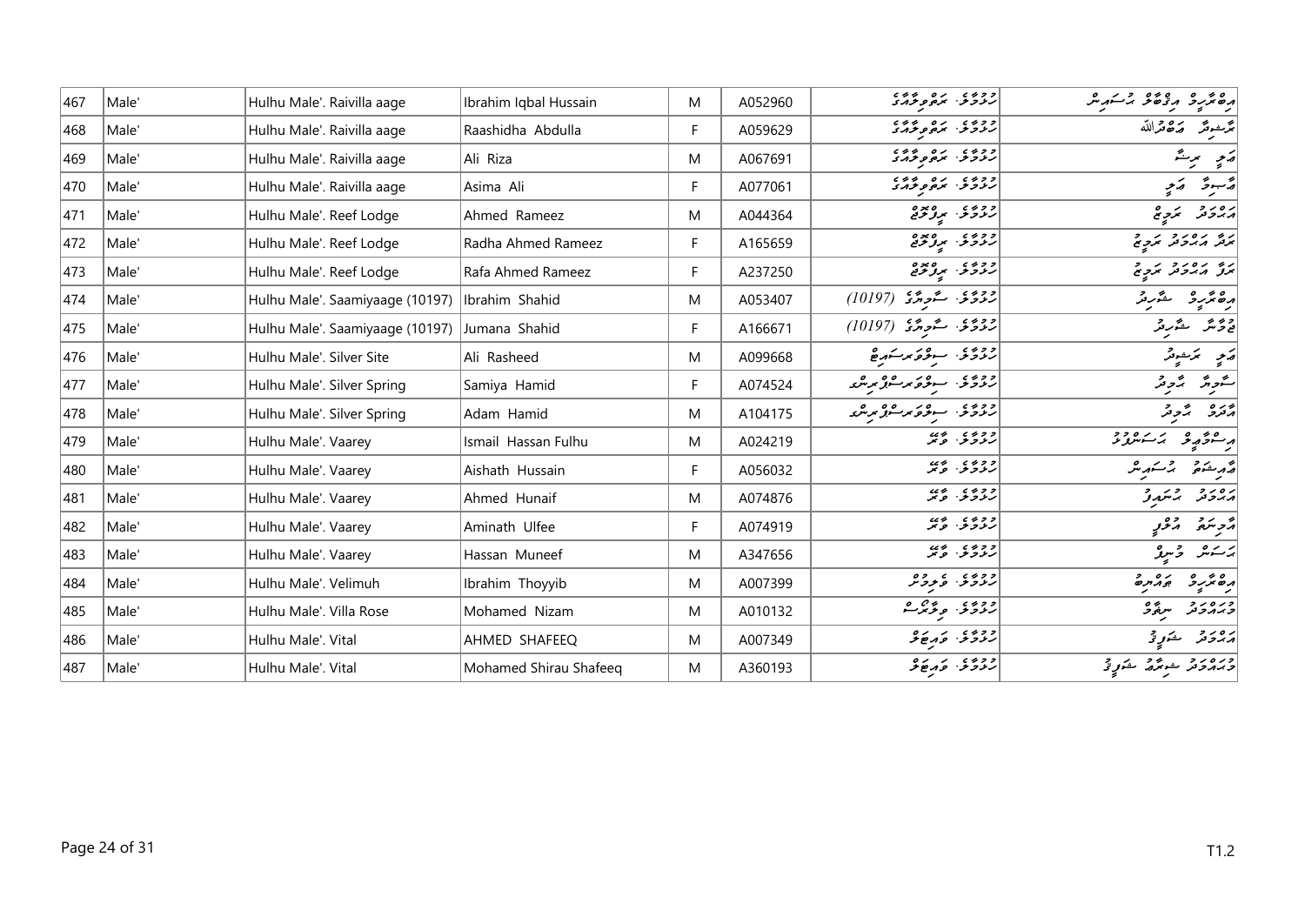## *w7qAn8m? sCw7mRo>u; wEw7mRw;sBo<*

| ' مرمر | 'يئرىثر: |
|--------|----------|
|        |          |
|        |          |
|        |          |

## *w7q9r@w7m> sCw7qHtFoFw7s; mAm=q7 w7qHtFoFw7s;*

| ىر تە | $\mathcal{O} \times$<br>$\sim$ | $\sim$<br>. . | لترنثر |
|-------|--------------------------------|---------------|--------|
|       |                                |               |        |
|       |                                |               |        |
|       |                                |               |        |

| انترنثر: | $^{\circ}$ | يبرهر | $^{\circ}$<br>سرسر |
|----------|------------|-------|--------------------|
|          |            |       |                    |
|          |            |       |                    |
|          |            |       |                    |

| ' ئىرتىر: | سر سر |  |
|-----------|-------|--|
|           |       |  |
|           |       |  |
|           |       |  |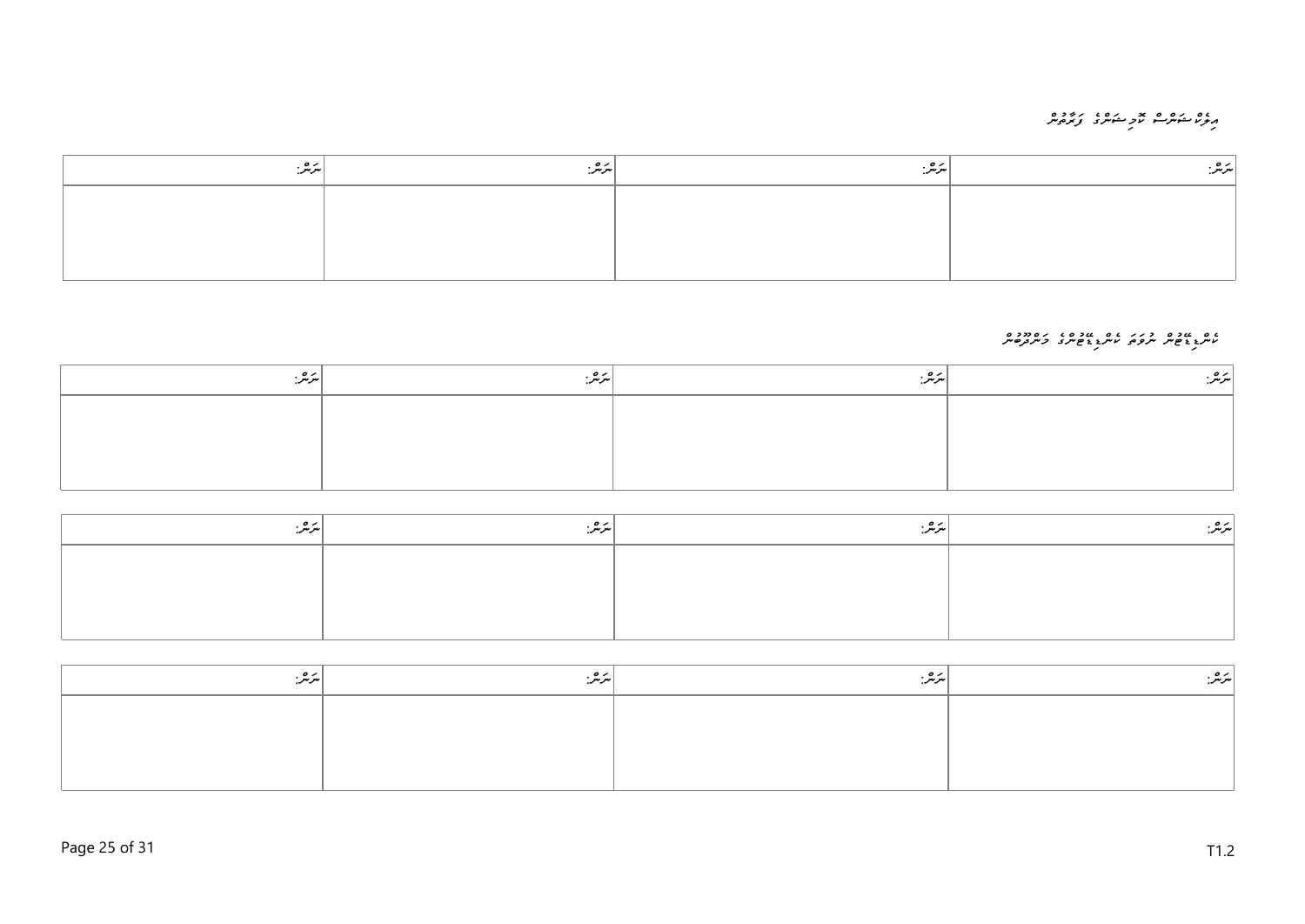| يزهر | $^{\circ}$ | ىئرىتر: |  |
|------|------------|---------|--|
|      |            |         |  |
|      |            |         |  |
|      |            |         |  |

| <sup>.</sup> سرسر. |  |
|--------------------|--|
|                    |  |
|                    |  |
|                    |  |

| ىئرىتر. | $\sim$ | ا بر هه. | لىرىش |
|---------|--------|----------|-------|
|         |        |          |       |
|         |        |          |       |
|         |        |          |       |

| يترمثر | $^{\circ}$ | يرمر. |
|--------|------------|-------|
|        |            |       |
|        |            |       |
|        |            |       |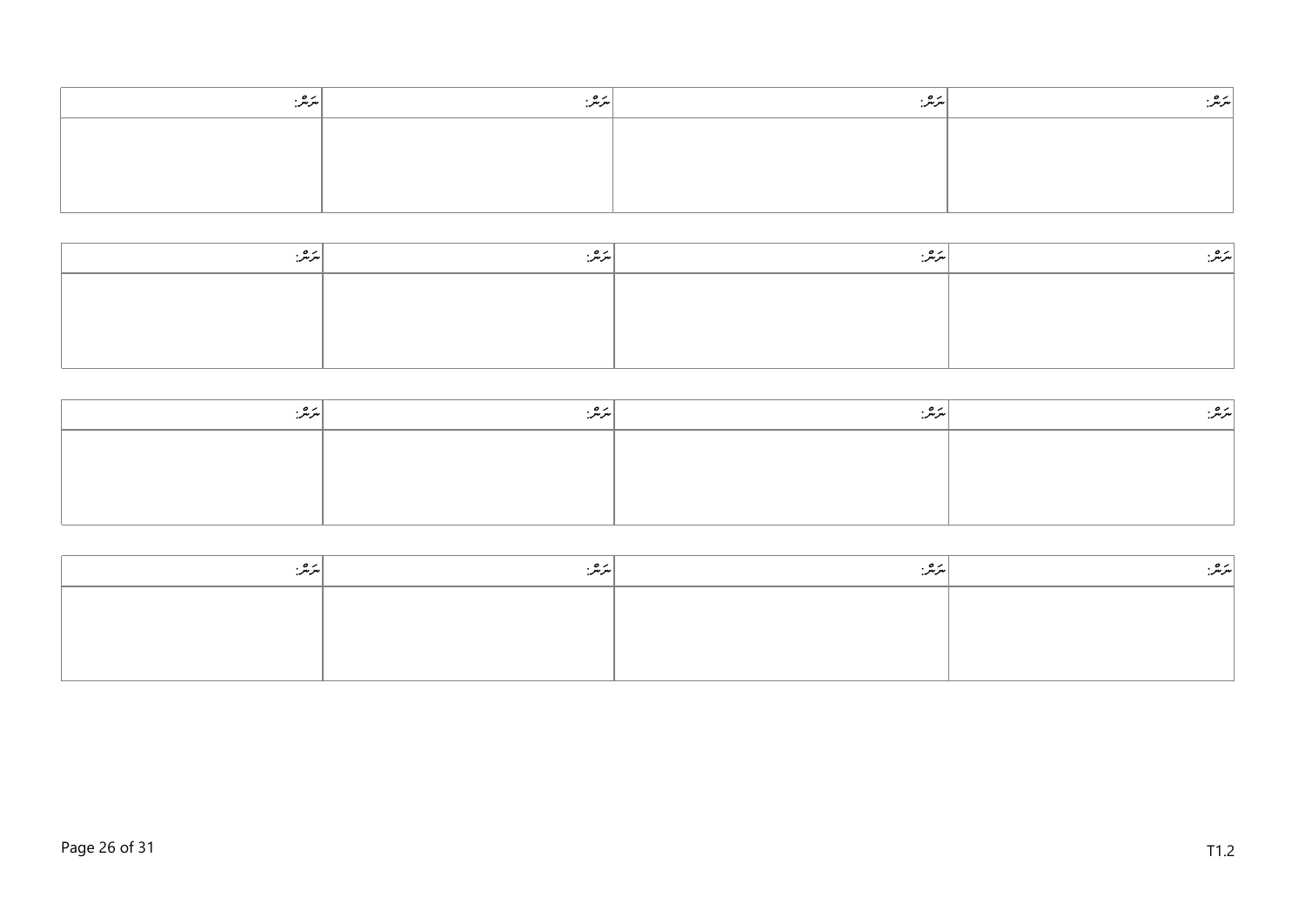| ير هو . | $\overline{\phantom{a}}$ | يرمر | اير هنه. |
|---------|--------------------------|------|----------|
|         |                          |      |          |
|         |                          |      |          |
|         |                          |      |          |

| ىر تىر: | $\circ$ $\sim$<br>" سرسر . | يبرحه | o . |
|---------|----------------------------|-------|-----|
|         |                            |       |     |
|         |                            |       |     |
|         |                            |       |     |

| انترنثر: | ر ه |  |
|----------|-----|--|
|          |     |  |
|          |     |  |
|          |     |  |

|  | . ه |
|--|-----|
|  |     |
|  |     |
|  |     |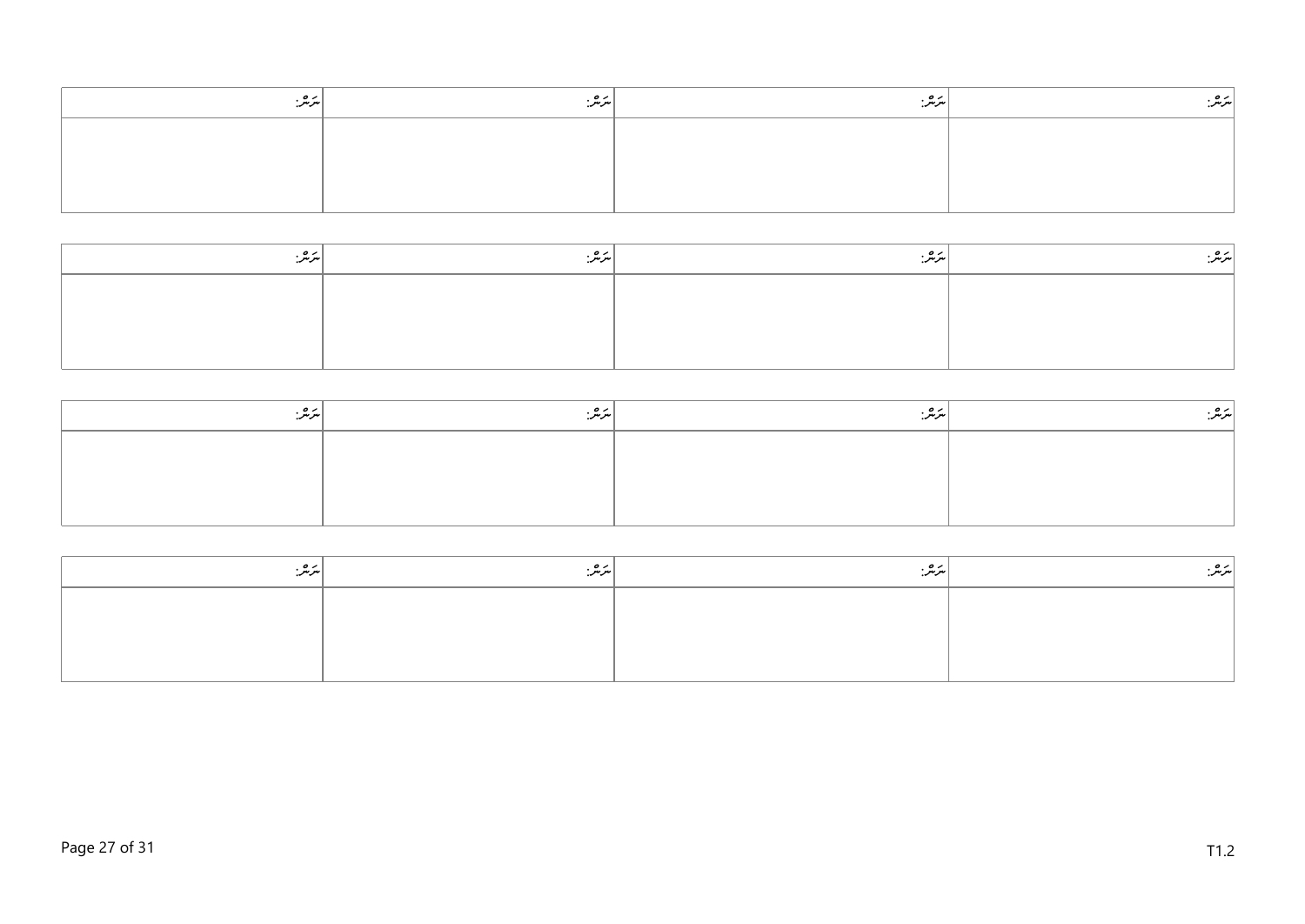| ير هو . | $\overline{\phantom{a}}$ | يرمر | اير هنه. |
|---------|--------------------------|------|----------|
|         |                          |      |          |
|         |                          |      |          |
|         |                          |      |          |

| ىر تىر: | $\circ$ $\sim$<br>" سرسر . | يبرحه | o . |
|---------|----------------------------|-------|-----|
|         |                            |       |     |
|         |                            |       |     |
|         |                            |       |     |

| الترنثر: | ' مرتكز: | الترنثر: | .,<br>سرسر. |
|----------|----------|----------|-------------|
|          |          |          |             |
|          |          |          |             |
|          |          |          |             |

|  | . ه |
|--|-----|
|  |     |
|  |     |
|  |     |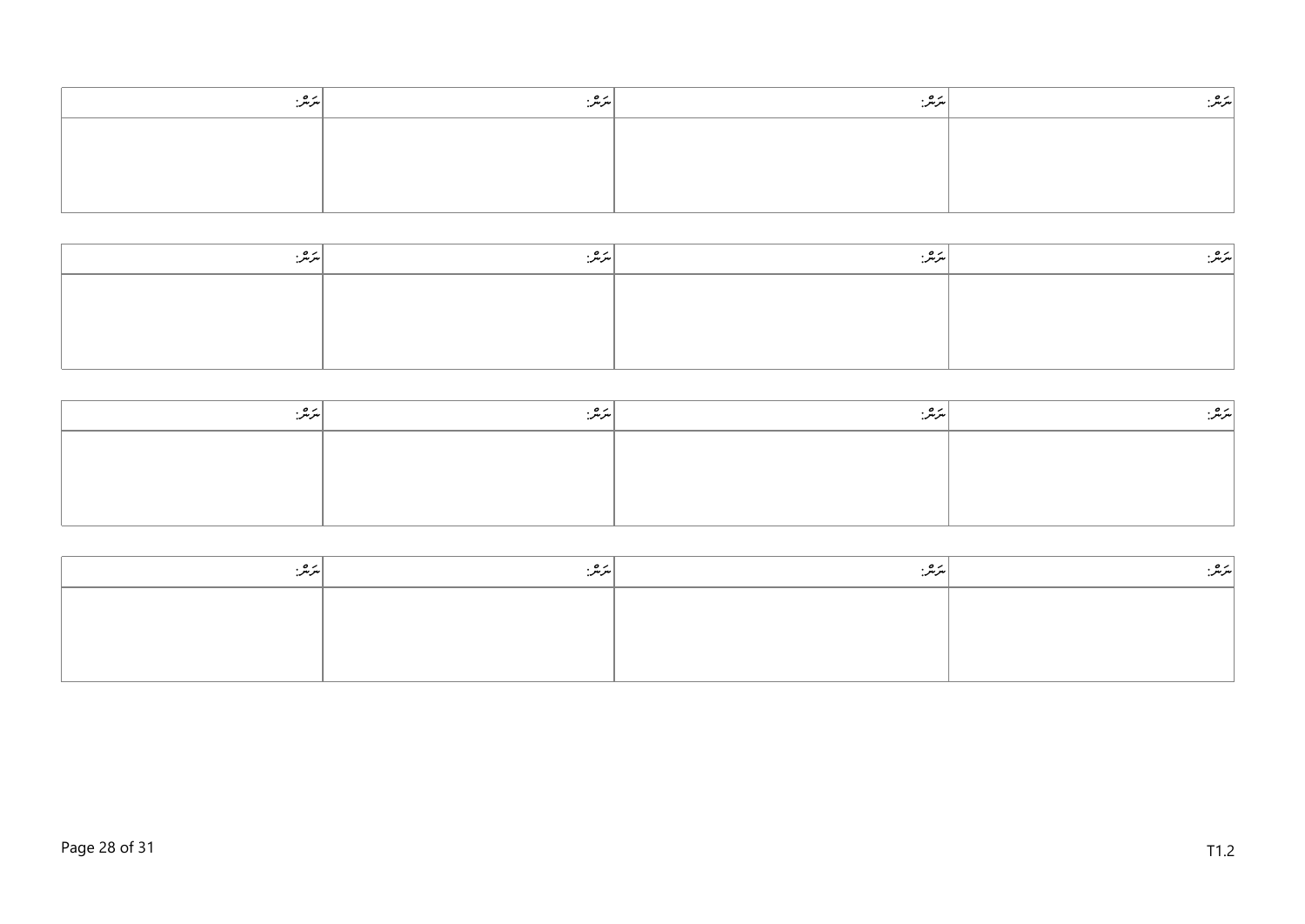| $\cdot$ | ο. | $\frac{\circ}{\cdot}$ | $\sim$<br>سرسر |
|---------|----|-----------------------|----------------|
|         |    |                       |                |
|         |    |                       |                |
|         |    |                       |                |

| ايرعر: | ر ه<br>. . |  |
|--------|------------|--|
|        |            |  |
|        |            |  |
|        |            |  |

| بر ه | 。 | $\sim$<br>َ سومس |  |
|------|---|------------------|--|
|      |   |                  |  |
|      |   |                  |  |
|      |   |                  |  |

| 。<br>. س | ىرىىر |  |
|----------|-------|--|
|          |       |  |
|          |       |  |
|          |       |  |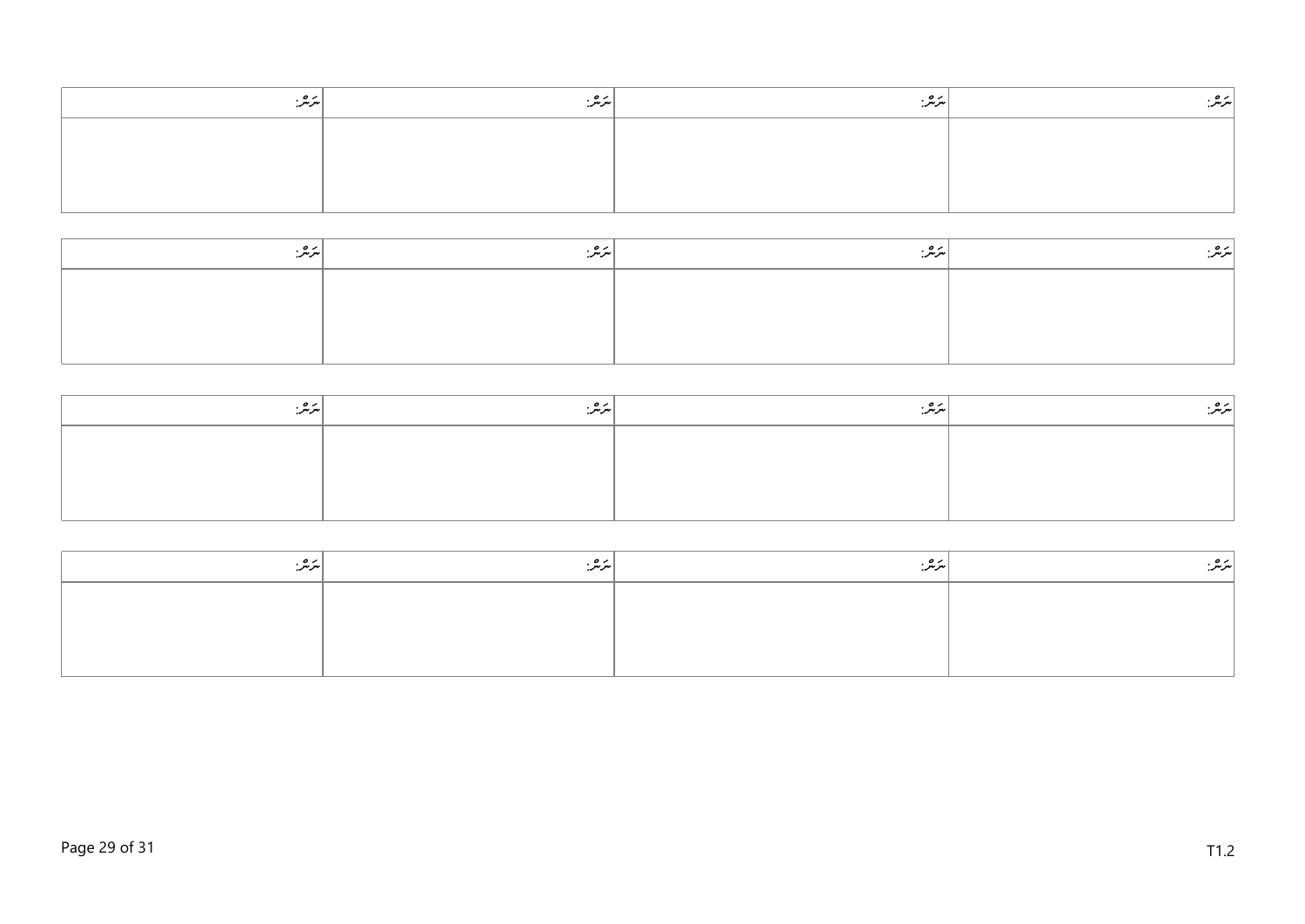| ير هو . | $\overline{\phantom{a}}$ | يرمر | اير هنه. |
|---------|--------------------------|------|----------|
|         |                          |      |          |
|         |                          |      |          |
|         |                          |      |          |

| ئىرتىر: | $\sim$<br>ا سرسر . | يئرمثر | o . |
|---------|--------------------|--------|-----|
|         |                    |        |     |
|         |                    |        |     |
|         |                    |        |     |

| 'تترنثر: | ر ه |  |
|----------|-----|--|
|          |     |  |
|          |     |  |
|          |     |  |

|  | . ه |
|--|-----|
|  |     |
|  |     |
|  |     |